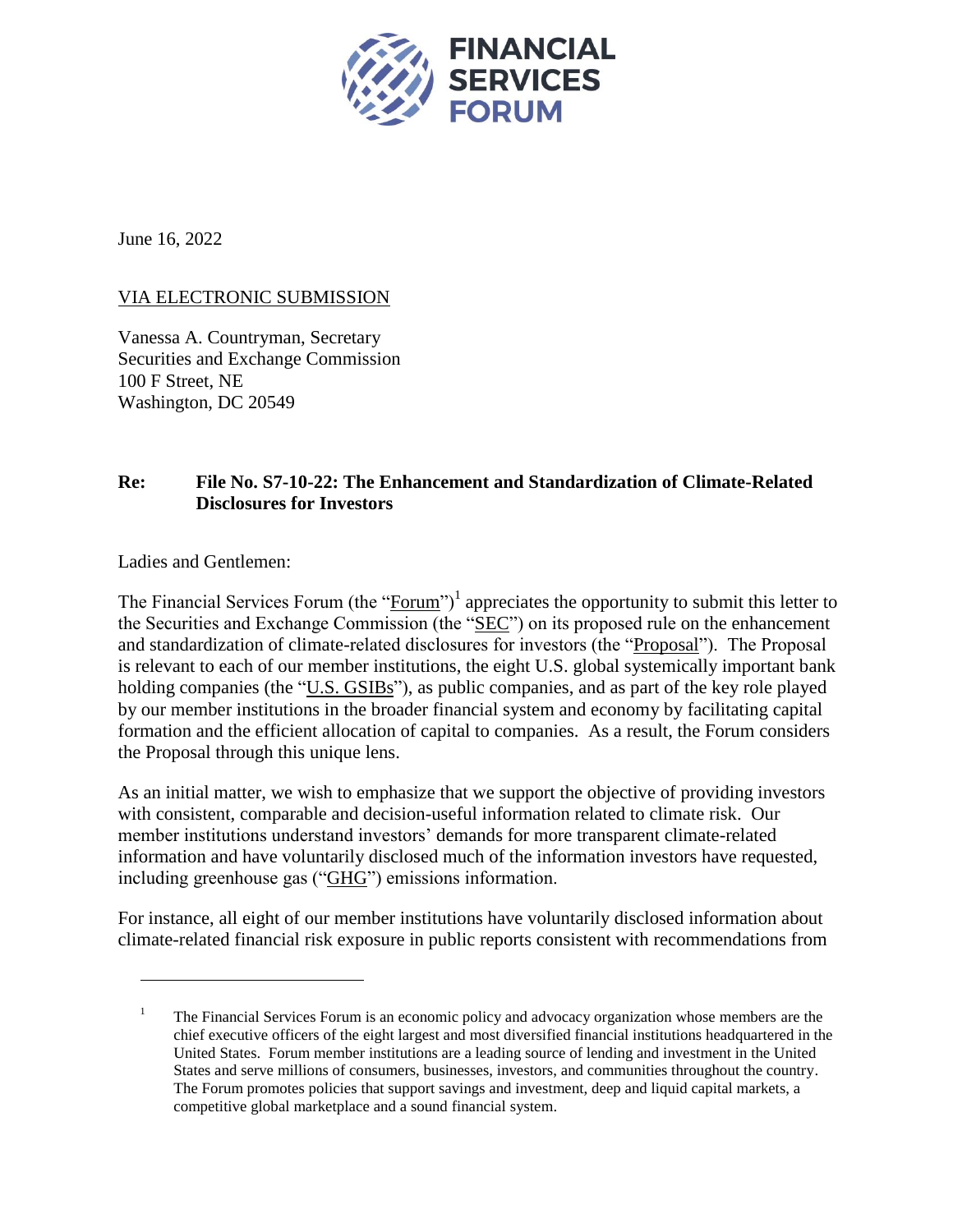the Task Force on Climate-Related Financial Disclosures (the "TCFD"). These reports are specific to each of our member institutions, consistent with the flexibility inherent in the TCFD framework, and include plans to address climate-related risk, as well as descriptions of how the institution has incorporated climate-related risk into its risk management and governance processes. In addition, many of our member institutions make climate-related disclosures in connection with their participation in a number of additional voluntary initiatives. All of our member institutions also have voluntarily disclosed GHG emissions information through CDP, formerly known as the Carbon Disclosure Project. Many of our member institutions have used the well known Global Reporting Initiative ("GRI") standards and/or the Sustainable Accounting Standards Board ("SASB") standards when preparing their voluntary disclosures.

Further, all of our member institutions have announced support for goals relating to reducing GHG emissions. In some cases, our member institutions have set broad firm-level net-zero ambitions, while in other cases, they have set targeted goals for reducing direct emissions or Scope 3 emissions for certain sectors. Each member institution has carefully set these targets and goals based on what is most relevant to the institution's contribution to GHG emissions and its measurement capabilities.

The U.S. GSIBs are leaders in the climate-related disclosure space and are supportive of carefully calibrated regulations that promote progress toward more decision-useful climaterelated disclosures. To that end, we believe key elements of the Proposal should be recalibrated to better serve the SEC's objective of producing more consistent, comparable and decisionuseful climate-related disclosures for investors, as described throughout our letter. Below we first summarize our key recommendations for rule revisions that would better tailor the rule to achieve the SEC's policy objectives, followed by our identification of key overarching areas for improvement in the Proposal.

#### **I. Summary of Key Recommendations**

The attached Annex includes all of our specific recommendations that we believe would make the final rule both more workable for registrants and decision-useful for investors. Here, we briefly summarize the key recommendations from the Forum's member institutions, each of which is discussed in more depth in the Annex:

 **Financial Statement Metrics**. The proposed financial statement metrics disclosures would not be feasible for registrants to implement, as described in more detail in section I.A of the attached Annex. The difficulty in calculating the specific impact of climaterelated activities and events on particular line items with any reasonable level of confidence would make it nearly impossible for registrants to comply with the Proposal. Given the level of interpretation that would be required, we expect the outcome would be disclosure of large amounts of extremely granular data that is unlikely to be comparable or to add value to the users of financial statements. Additionally, this information would not be consistent with, or indicative of, how companies monitor or manage climate risk or decision-useful for investors.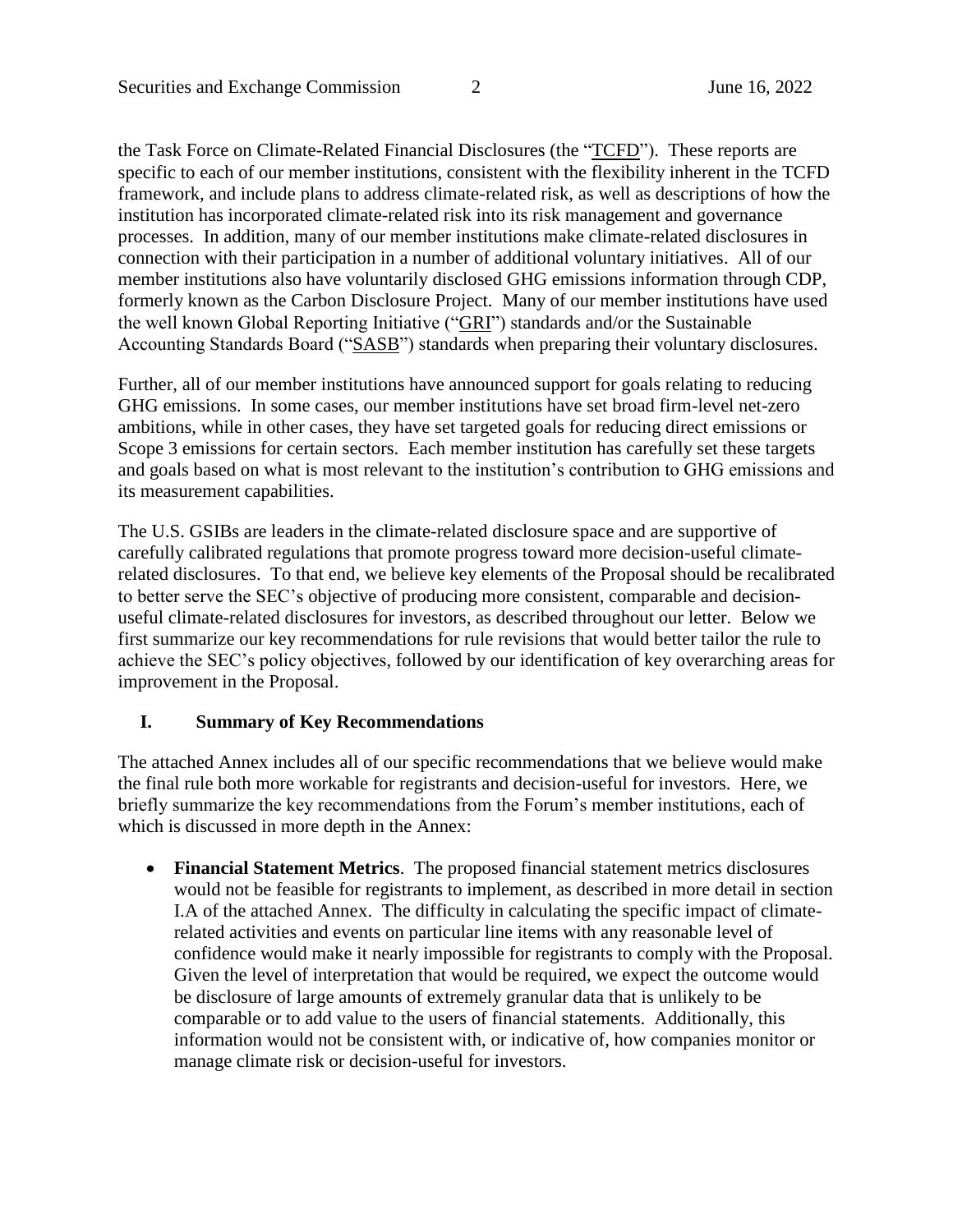The Forum recommends that the final rule remove the required financial statement metrics disclosures. Alternatively, we recommend that the final rule instead re-locate primarily high-level qualitative disclosure of the financial impacts of, and expenditures related to, severe weather events and transition activities, qualified by materiality, alongside the other proposed climate-related disclosures or in the Management Discussion and Analysis ("MD&A") section of annual reports. If the final rule retains line item disclosures, we recommend some modifications to limit the disclosures to those that will be workable for registrants, as explained in more detail in section I.B of the attached Annex, and that the SEC not proceed with the requirement until sufficient accounting standards (e.g., for transition activities) have been developed through an appropriate standards-setting process, such as in coordination with the Financial Accounting Standards Board ("FASB").

 **Scope 3 Emissions**. As explained in more detail in section [II.A](#page-16-0) of the attached Annex, the Proposal's Scope 3 emissions disclosure requirements are expected to be difficult for registrants to produce on a reliable, comparable or decision-useful basis, particularly financial institutions with a high proportion of "financed emissions." Because Scope 3 emissions are based on (i) third-party data that is not necessarily complete or reliable and (ii) calculation methodologies that are still developing for certain types of financed emissions, mandatory disclosure of Scope 3 emissions is premature. Much of the data that is necessary to produce these disclosures must be gathered directly from clients, is incomplete or unreliable and includes many estimates and assumptions. For financial institutions in particular, the proposed requirement would result in overly broad Scope 3 disclosures that will not be indicative of the institution's transition risk or provide decision-useful information for investors.The Scope 3 emissions disclosure requirement could also have unintended consequences that are detrimental to capital formation because public financial institutions will need to collect emissions information from customers in order to comply with the required disclosures, which could result in those customers seeking capital from private companies not subject to these new rules.

We recommend that the final rule limit the climate-related targets and goals for which disclosure of Scope 3 emissions is required to only those that are material, publicly announced, and specifically refer to Scope 3 emissions. We recommend that the final rule also remove the prong that would require disclosure of Scope 3 emissions not included in a target if material. If this requirement is nonetheless retained, we recommend that the final rule clarify that it requires disclosure of only material categories of Scope 3 emissions and only material sectors within those categories, using a traditional materiality standard, in a report that is furnished rather than filed.<sup>2</sup> This clarification would avoid requiring disclosure of non-material Scope 3 emissions for which reliable data and well-developed methodologies do not exist. Finally, for reasons discussed in more detail in section V.A of the attached Annex, we also recommend that

<sup>&</sup>lt;sup>2</sup> As discussed in more detail in section [V](#page-25-0) of the attached Annex, we recommend that all required climaterelated disclosures be made in a new form that is "furnished" rather than "filed."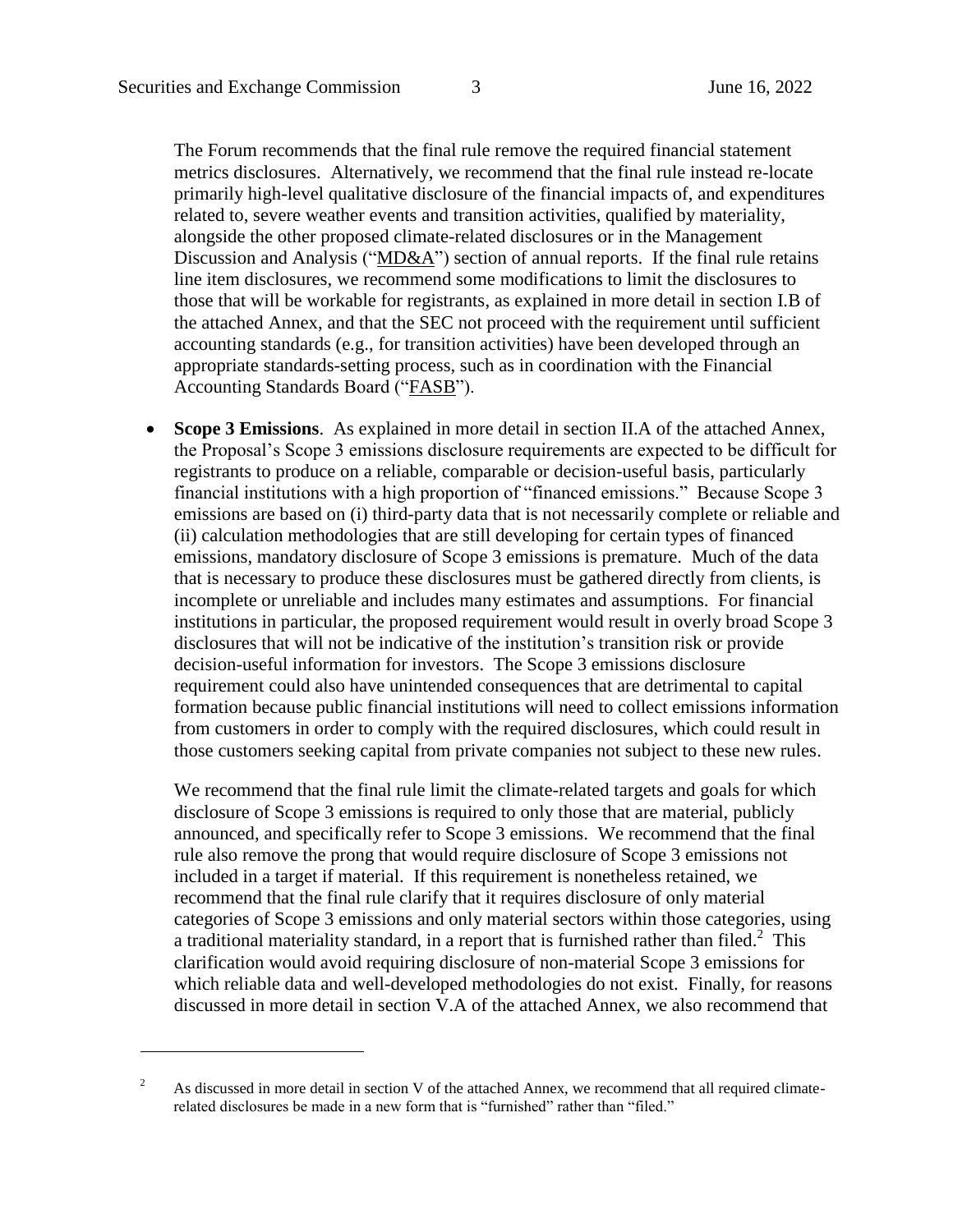<span id="page-3-0"></span>the final rule explicitly allow for Scope 3 emissions disclosures to be based on lagging information.

 **Scenario Analysis**. Forum member institutions are regulated by U.S. banking regulators, which are currently developing climate scenario analysis guidance. Because our member institutions have begun conducting exploratory scenario analysis exercises and will soon likely be required to do so by the federal banking regulators, the Proposal would require our member institutions to disclose details regarding these exercises.<sup>3</sup> As risk management tools, scenarios considered are specific to each company and its unique risk exposures, so these disclosures are unlikely to be comparable across companies. Due to climate-related data gaps and the nascent state of methodologies needed to conduct scenario analysis, disclosing these exercises on SEC forms with potential U.S. securities law liability is premature, as discussed in more detail in section III.A of the attached Annex. Furthermore, we believe the banking regulators are best positioned to oversee development of climate scenario analysis exercises. Finally, in particular for financial institutions, detailed disclosure of the assumptions, inputs and outputs of scenario analysis exercises are likely to be proprietary business information and potentially confidential supervisory information.

Accordingly, we recommend that the final rule require only summary disclosures related to scenario analysis to ensure that registrants disclose only material non-confidential information that is not overly prescriptive. Relatedly, in response to Request for Comment 30, the SEC should not require registrants to follow certain publicly available scenario models for scenario analysis, instead deferring to bank regulatory guidance or other industry specific guidance as applicable to other types of registrants as to which scenarios are appropriate. Lastly, given the nascent state of climate-related data and rapidly evolving methodologies required for these exercises, we think an additional safe harbor specifically for scenario analysis disclosures is warranted.

 **Phase-In Periods**. As discussed in more detail in section IV.A of the attached Annex, the contemplated phase-in periods for climate-related disclosures in the Proposal are far too short and do not adequately account for the tremendous amount of work registrants will need to do to prepare for compliance. In particular, the proposed financial statement

<sup>3</sup> *See* OCC, Principles for Climate-Related Risk Management for Large Banks, "Scenario Analysis" principle (Dec. 16, 2021), https://www.occ.gov/news-issuances/bulletins/2021/bulletin-2021-62.html [hereinafter, "OCC Principles"] (describing that "[c]limate-related scenario analyses should be subject to oversight, validation, and quality control standards that would be commensurate to their risk"); FDIC, Statement of Principles for Climate-Related Financial Risk Management for Large Financial Institutions, 87 Fed. Reg. 19507 (Apr. 4, 2022) [hereinafter, "FDIC Principles"] (Explaining that "the draft principles are intended to support the use of scenario analysis as an emerging and important approach for identifying, measuring, and managing climate-related risks"); Statement of Chair Jerome H. Powell on the Financial Stability Oversight Council's (FSOC) Report on Climate-Related Financial Risk (Oct. 21, 2021), https://www.federalreserve.gov/newsevents/pressreleases/other20211021c.htm (stating "[w]e at the Fed are developing a program of scenario analysis to evaluate the potential economic and financial risks posed by different climate outcomes.").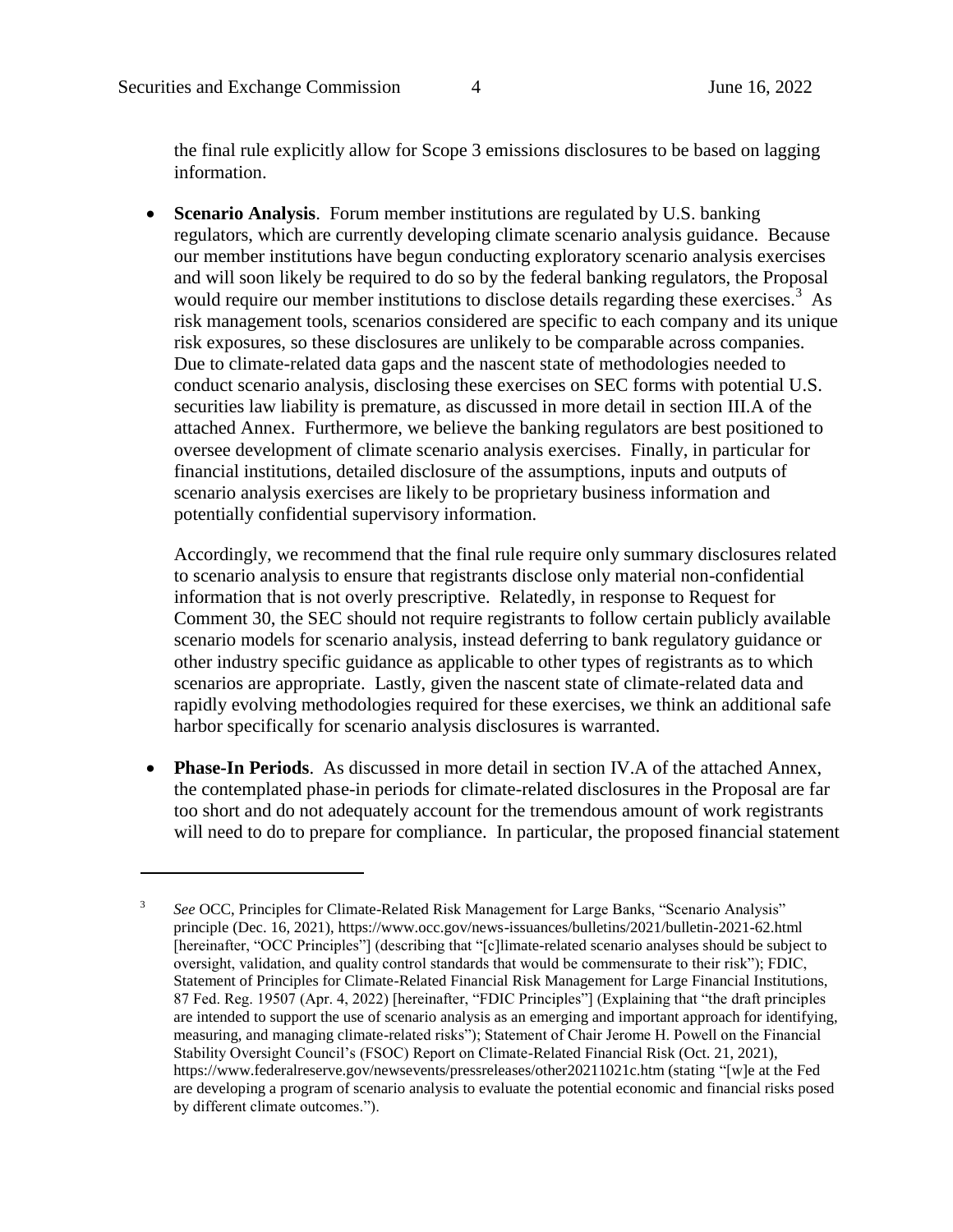metrics disclosures and attestation requirement would not be practicable within the proposed transition period.

We recommend that the final rule allow at least 2 years after the effective date before any new disclosure requirements are implemented. At a minimum, we request that the final rule provide at least 3 years for registrants to comply with any financial statement metrics disclosures and attestation requirement retained in the final rule. We also suggest an additional transition period for newly public companies to avoid any unintended adverse effect on companies considering an initial public offering in the United States.

As noted above, the Annex includes our additional recommendations as well, including regarding the form on which the disclosures should be made, the scope of disclosures of climate-related targets and goals, the attestation requirement, disclosures on risk management and governance, the appropriate organizational boundaries for a registrant, and other topics.

### **II. The Proposal's Approach to Climate Disclosure Could Be Improved**

In addition to our specific recommendations described above and in further detail in the Annex, we identify here ways in which the Proposal's general approach to climate-related disclosures could be improved, and these concerns underpin and animate our specific recommendations.

#### *The Proposal should account for the near-term state of data and methodological challenges.*

The Proposal does not adequately account for significant gaps in data and methodologies in the climate risk space. The current difficulty with quantifying climate-related information presents extra challenges when coupled with the possibility of U.S. securities law liability for disclosures based on that information, particularly the proposed financial statement metrics and GHG emissions disclosures. The data necessary for identifying, measuring and assessing climaterelated risks is currently incomplete and unreliable.<sup>4</sup> In particular, calculating Scope 3 emissions for financial institutions is heavily reliant on information from clients, where available, and proxy data, where unavailable. Further, the models and methods used to assess climate-related risks are relatively new and continue to evolve.<sup>5</sup> Therefore, registrants would

<span id="page-4-0"></span><sup>4</sup> *See, e.g.*, Financial Stability Oversight Council, Report on Climate-Related Financial Risk, at 23 (Oct. 2021), https://home.treasury.gov/system/files/261/FSOC-Climate-Report.pdf [hereinafter, "FSOC Report"] (concluding that "[w]hile significant data related to climate change already exists, there remain gaps in connecting the science of climate change to financial risk assessments and real-world economic impacts.") These challenges are discussed in the FSOC Report as examples of challenges that *regulators* face, but we believe they are also applicable to companies.

<sup>5</sup> *Id.* at 59 (explaining that, for example "increased analytical capacity and expertise is needed to generate predictions for both chronic risks, like sea-level risk, and acute risks, like wildfires or extreme rainfall events; damage functions for how physical risk translates to property damage; and models that translate those property damages to financial losses"); OCC Principles, *supra* note [3,](#page-3-0) "Strategic Planning" principle (stating that the OCC "recognizes that the incorporation of material climate-related financial risks into various planning processes is iterative as measurement methodologies, models, and data for analyzing these risks continue to evolve and mature over time.").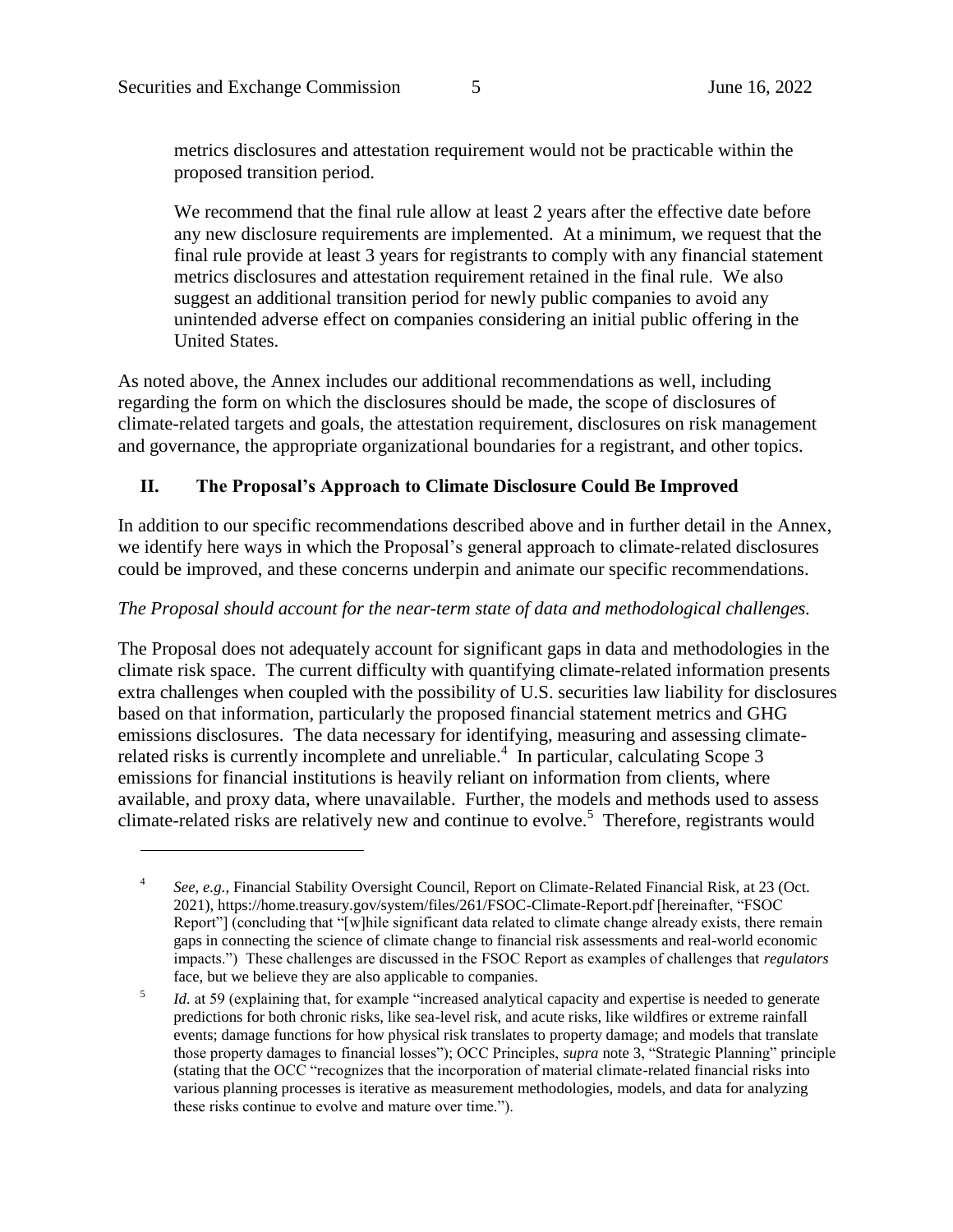need to use speculative estimates and rely on assumptions in order to make some of the required quantitative disclosures, undermining the utility of the information for investors—as it will likely be incomparable, inconsistent and unreliable—while creating significant costs and potential liability for registrants. A more principles-based approach, and other changes discussed in our recommendations in the attached Annex, would help to address these issues.

### *The Proposal should avoid disincentivizing initial public offerings, use of exploratory risk management tools and ambitious climate-related targets and goals.*

Due to the highly expensive nature of the prescriptive requirements, the Proposal is likely to have an adverse effect on capital markets and lending activity and also discourage companies from setting carbon emissions reduction targets. Because of our member institutions' experience working with private companies considering financing options, we are particularly concerned about the significant deterrent effect that the Proposal, if finalized, could have on companies considering an initial public offering in the United States. More important than the anticipated costs to individual registrants, which are expected to be quite high, is the potentially significant detrimental impact that the Proposal could have on capital formation and the broader economy through the added costs associated with requesting and providing climate-related data.

#### *A more principles-based approach in line with current Regulation S-K requirements would achieve decision-useful information for investors.*

We are concerned that the level of prescriptiveness in the Proposal would result in disclosure of significant amounts of non-material information and would not achieve the SEC's objective of providing decision-useful information for investors. The proposed disclosures represent a significant departure from the types and amount of information required by the SEC on other risk topics. In our view, a principles-based approach is needed to meet the SEC's objective of providing decision-useful information to investors about material climate-related risks for the following reasons:

First, a more principles-based approach would result in less non-material information for investors to wade through, thereby avoiding information overload. Specifically, the prescriptiveness of the Proposal could result in information overload to investors,<sup>6</sup> as registrants will need to include more disclosures in their Form 10-K on climate-related topics than for any other specific topic. The proposed disclosures would not necessarily be cabined by the traditional materiality standards that investors are familiar with and may not ultimately be decision-useful. Further, the prescriptive prominence of this information relative to other matters that may be of equal or greater importance to the registrant would make it difficult for investors to assess the relevance of the information to the registrant. While the Forum understands that institutional investor and other stakeholder demands have driven parts of the

<sup>6</sup> *See, e.g.*, SEC Chair Mary Jo White, The Importance of Independence (Oct. 3, 2013), https://www.sec.gov/news/speech/spch100113mjw# (stating "[w]hen disclosure gets to be too much or strays from its core purposes, it can lead to 'information overload' – a phenomenon in which everincreasing amounts of disclosure make it difficult for investors to focus on the information that is material and most relevant to their decision-making as investors in our financial markets.").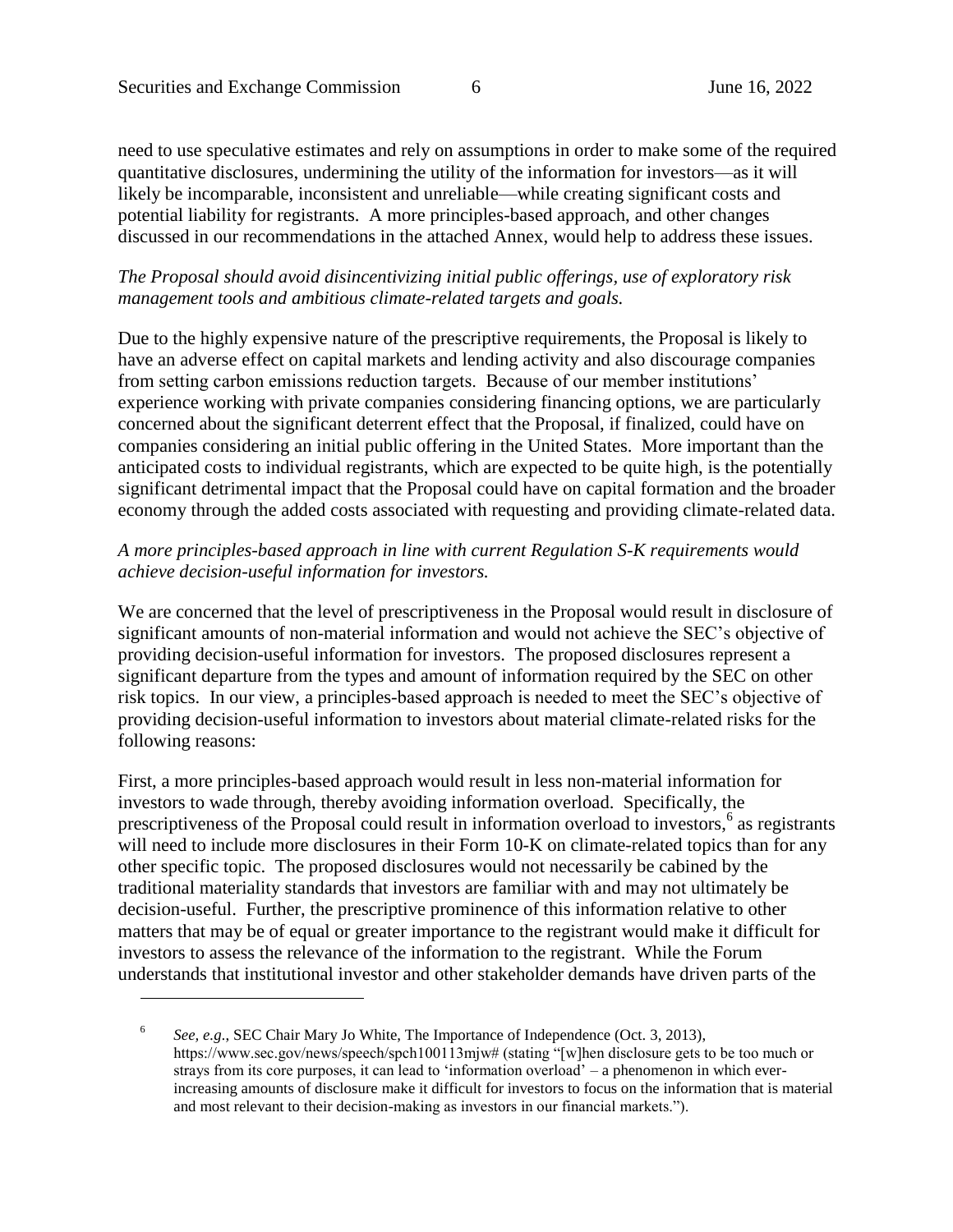Proposal, the proposed disclosures far exceed those demanded by most investors, particularly retail investors, in terms of quantity and level of granularity. Further, we believe if the Proposal were finalized in its current form, it would generate costs of compliance that far exceed its benefits to the average, reasonable investor, frustrating the stated goals of the Proposal.

Second, a more principles-based approach is needed to facilitate (rather than stifle) innovation and organic development of best practices as knowledge grows, modeling capabilities mature and data reliability and availability improves. With the current state of voluntary climaterelated disclosure guidance, companies' disclosures adapt along with changing information and best practices. The SEC's aim of consistency and reliability would be better served by allowing standards to develop over a period of time and with enough flexibility for institutions to evolve their approach.

We believe the SEC's goals would be better served by starting with a more flexible, principlesbased approach, which would more effectively achieve the SEC's goals while avoiding unintended consequences. While the Forum applauds the SEC's approach of drawing specifically from TCFD recommendations, we recommend that the final rule also adopt the flexible structure of the TCFD framework rather than simply importing voluntary recommendations into the regulatory text.<sup>7</sup>

#### <span id="page-6-0"></span>*The final rule should avoid conflicting with the rulemaking process and guidance of other financial regulators*.

Flexibility is needed to address the nuance of different industries, and financial institutions in particular, which are regulated by several federal government agencies. In applying to all public companies, the Proposal covers a large swath of industries, and would benefit from a more principles-based approach to account for the nuances and distinctions in how the rule would be implemented by different types of businesses. For example, the Proposal's disclosure requirements around governance and risk management are far more prescriptive and detailed than the climate-related risk management guidance that has been proposed for large financial institutions by the Office of the Comptroller of the Currency ("OCC") and the Federal Deposit Insurance Corporation ("FDIC").<sup>8</sup>

<sup>7</sup> *See* SEC, The Enhancement and Standardization of Climate-Related Disclosures for Investors, 87 Fed. Reg. 21334, 21343–44 (Apr. 11, 2022). While detailed, the TCFD framework is flexible by design, allowing for adaptation as knowledge grows and capabilities develop, as well as well tailored disclosures that are most relevant for each company's unique risk exposure and investors. For example, TCFD recommendations included transition plans for the first time in 2021. *See generally* TCFD, Guidance on Metrics, Targets, and Transition Plans (Oct. 2021), https://assets.bbhub.io/company/sites/60/2021/07/2021-Metrics\_Targets\_Guidance-1.pdf [hereinafter, "TCFD Guidance on Metrics, Targets, and Transition Plans"]. The Proposal goes beyond TCFD recommendations in some cases, notably by requiring Scope 3 disclosures for some registrants and mandating line item financial impacts disclosures.

<sup>8</sup> *See* OCC Principles, *supra* note [3;](#page-3-0) FDIC Principles, *supra* not[e 3.](#page-3-0)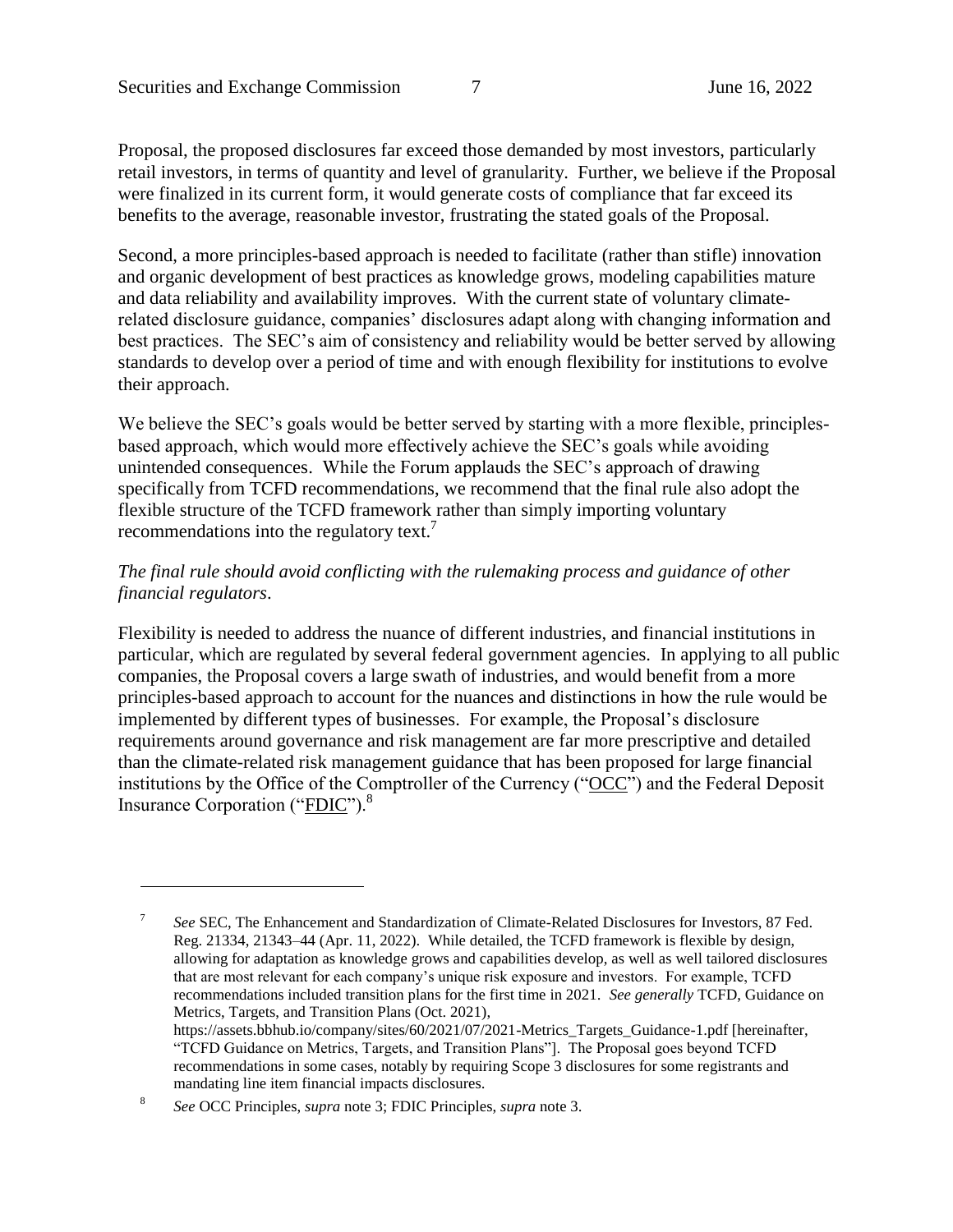Coordination with and appropriate deference to other financial regulators would avoid the unintended consequences of policymaking by disclosure. Many parts of the Proposal suggest, in effect, best practices rather than simply eliciting disclosure. Given the broad scope of the SEC's Proposal, it is essential that the SEC avoid inadvertently driving company behavior through disclosure in ways that create negative unintended consequences. For example, the granular disclosures regarding how a registrant's management oversees and considers climaterelated financial risk in its business operations presumes that certain practices are better than others, which may conflict with the view of bank regulators. Similarly, the disclosures required of a board of directors' decision-making process could interfere with a board's ability to oversee the company. In this way, the final rule would set a de facto standard regarding climate-related behavior at companies, rather than serving simply as a disclosure requirement. Such a de facto standard could conflict with the approach taken by other relevant regulators, a result that could be mitigated with more flexibility in the final rule and more coordination with and deference to other regulators during the rulemaking process. It is also premature given the current state of climate-related accounting standards and emissions calculation methodologies, which are still developing, and prevent the rule's implementation from evolving as company practices and investor demands also evolve.

#### *The Proposal should adhere more closely to the SEC's traditional materiality standard.*

The Proposal in many places departs from the SEC's usual standard of materiality for disclosure requirements and recommendations previously made by the Financial Stability Board's ("FSB") Enhanced Disclosure Task Force.<sup>9</sup> The SEC frequently requires disclosure of information only when it is material, defined as when "there is a substantial likelihood that a reasonable investor would consider it important" in making an investment or voting decision, or it would have "significantly altered the total mix of information made available."<sup>10</sup> This standard applies to most disclosure rules, is guided by a wealth of case law and is well understood by registrants and investors. The Proposal departs from this well-known standard at times, including by requiring disclosure of the impact of climate-related risks on line items of registrants' consolidated financial statements if the impact is above a  $1\%$  threshold.<sup>11</sup> Given the range of line item values for our member institutions,  $1\%$  is likely to be immaterial to investors.<sup>12</sup> Similarly, the Proposal requires all registrants to disclose Scope 1 and 2 emissions, regardless of materiality, and will require some registrants to disclose Scope 3 emissions that are not material

<sup>9</sup> *See* FSB Publishes Fourth EDTF Report on Bank Risk Disclosures (Dec. 7, 2015), https://www.fsb.org/2015/12/fsb-publishes-fourth-edtf-report-on-bank-risk-disclosures/.

<sup>&</sup>lt;sup>10</sup> 17 CFR 240.12b-2 (definition of "material"). The SEC further notes that the materiality standard is similar to what is required when preparing the MD&A section in a registration statement or annual report. *See* 87 Fed. Reg. at 21351–52 n.209.

<sup>&</sup>lt;sup>11</sup> Proposed 17 CFR 210.14-01 and 14-02.

<sup>&</sup>lt;sup>12</sup> On average, for all of our member institutions' 2021 income statement line items,  $1\%$  would equate to roughly 0.7% of net income. Further, ten percent of the time income statement line items would amount to less than 0.02% of net income, which is roughly 30 times less than the size of the typical line item. Marketing, Professional Fees and Business Development are examples of line items where 1% would be an exceedingly small figure that would be difficult to analyze in practice.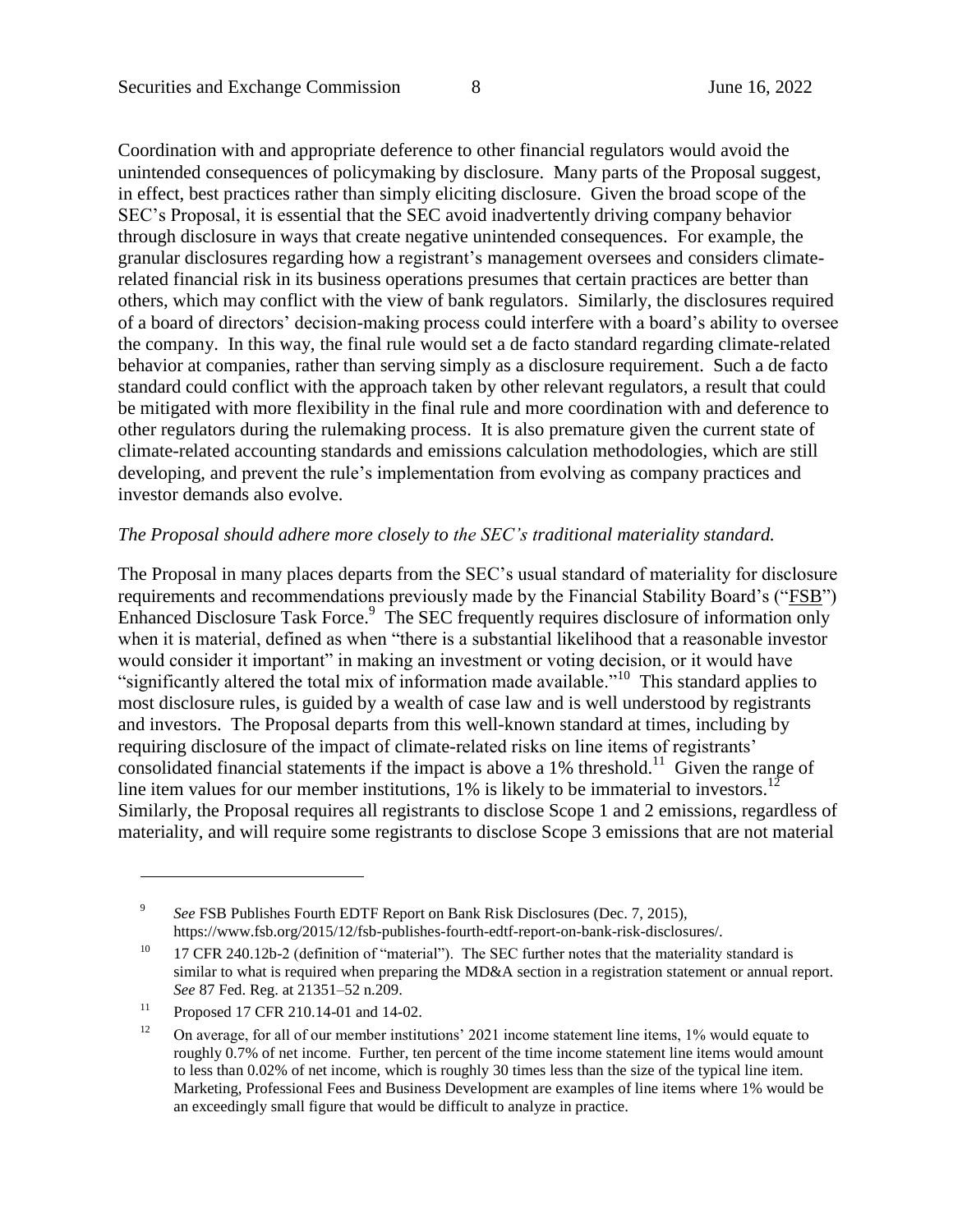if used as part of climate-related targets or goals.<sup>13</sup> The Proposal also would require certain disclosures regarding a registrant's use of scenario analysis and climate-related targets and goals, regardless of materiality. Requiring disclosure of immaterial information will result in substantial added costs for registrants that yield uncertain benefits, including information "overload," and will be more confusing than helpful and not decision-useful for investors.<sup>14</sup>

\* \* \*

Thank you for considering these comments. Please feel free to contact the undersigned (KFromer@fsforum.com) with any questions.

Respectfully submitted,

Comi France

Kevin Fromer President and CEO Financial Services Forum

<sup>13</sup> Proposed 17 CFR 229.1504.

<sup>&</sup>lt;sup>14</sup> This comment letter does not address cost-benefit analysis specifically.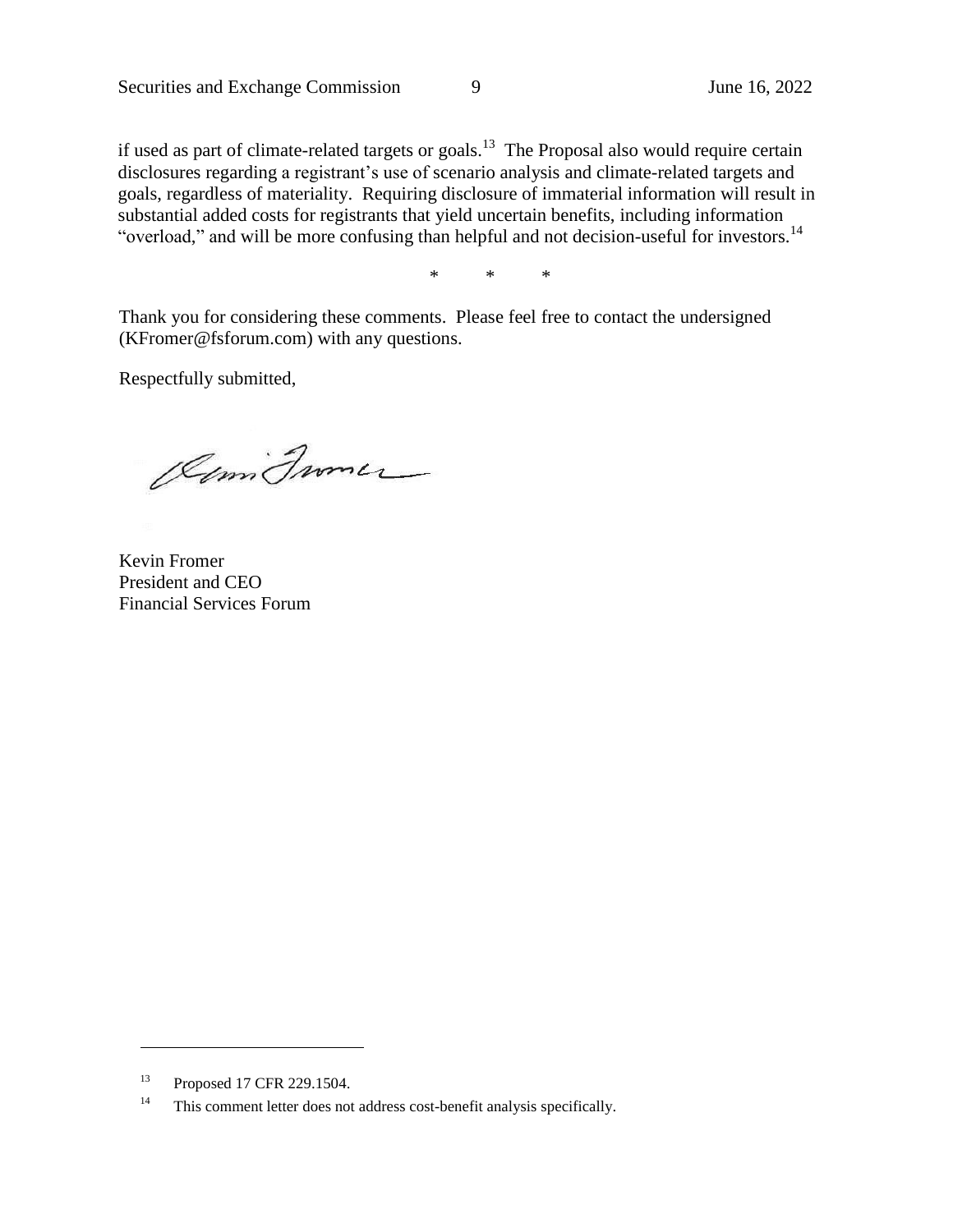#### **Annex: Recommendations for the SEC**

Our following key observations and recommendations focus on striking a balance in the final rule: achieving the goals of enhanced climate disclosure—to produce more decision-useful information for investors—in a more flexible and workable way while also preserving a cornerstone of our economy—efficient capital formation:

- 1. The final rule should remove or reduce climate-related disclosures in financial statements and use traditional materiality standards applied today for those impacts that should be disclosed.
- 2. The final rule should require disclosure of only the explicit Scope 3 emissions included in material, publicly announced climate-related targets.
- 3. The SEC should defer to the banking regulators to guide banks on the use of scenario analysis and adopt separate safe harbors from liability.
- 4. The final rule should incorporate longer phase-in periods.
- 5. The final rule should require climate-related disclosures on a new form and explicitly allow for Scope 3 emissions disclosures to be made on a lagging basis.
- 6. The final rule should require disclosure of only material, publicly announced, firm-level climate-related targets and goals.
- 7. Scope 1 and Scope 2 attestations should be voluntary or require only limited assurance.
- 8. The required risk management and governance disclosures should be more principlesbased in nature.
- 9. The final rule should allow registrants flexibility in establishing organizational boundaries.
- 10. The final rule should include certain additional clarifications and changes (e.g., around time horizons and carbon offsets).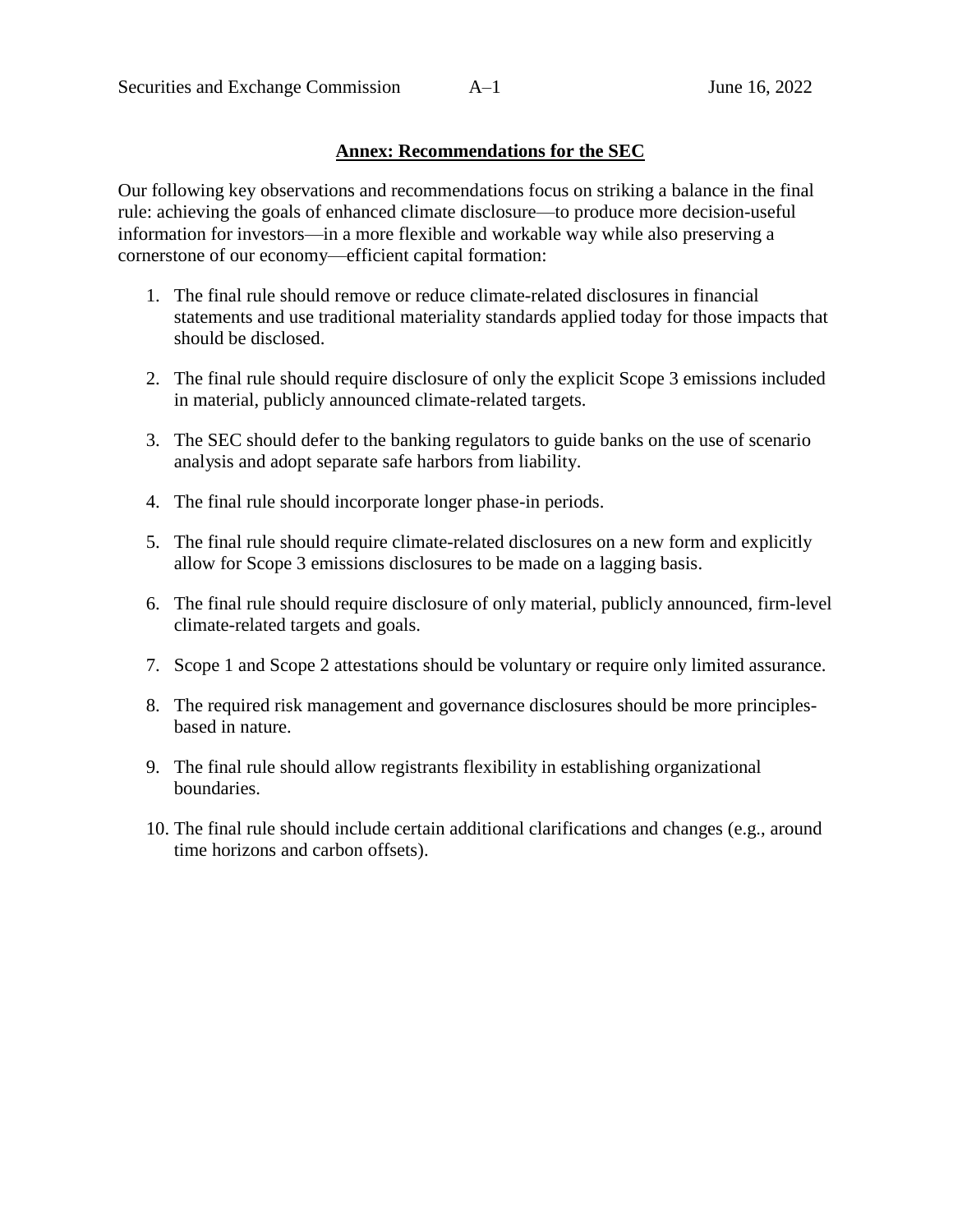#### **I. The final rule should remove or reduce climate-related disclosures in financial statements and use traditional materiality standards applied today for those impacts that should be disclosed.**

For the reasons discussed in more detail above and below, we recommend that the final rule<sup>15</sup> remove the proposed disclosures from the financial statements. If this information must be retained in some form, we recommend that the SEC instead require primarily high-level qualitative disclosure of financial impacts and expenditures in Regulation S-K or the MD&A, subject to a traditional materiality standard. If the final rule were to retain line item disclosures, we also suggest a number of modifications to narrow those disclosures to those that would be most decision-useful for investors, including coordination with FASB to further develop climate accounting standards (e.g., for transition activities).

#### A. Challenges and Concerns

1. *The proposed Financial Impact and Expenditure Metrics would not be feasible for registrants, given the lack of climate accounting and auditing standards (e.g., for transition activities). 16*

The current Proposal would require novel climate accounting, which would require a significant amount of data that would result in disclosure of a large amount of information that is unlikely to be comparable among companies, is likely to be confusing to investors given its unwarranted prominence and is unlikely to be consistent with how management evaluates the impact of climate-related risk. Accounting standards that specifically account for transition activities would be needed in order to produce the proposed financial statement metrics on a line item basis. It is not clear, however, how to apply the concepts in the Proposal when calculating the proposed Financial Impact and Expenditure Metrics. Because there is not currently sufficient guidance regarding how to implement these disclosures in practice, it would be unworkable for registrants to try to make these disclosures.

Moreover, FASB rather than the SEC may be better suited to develop climate accounting standards. The SEC requires that all financial statements be produced in accordance with U.S. Generally Accepted Accounting Principles ("U.S. GAAP") because statements prepared using the same accounting standards are comparable and reliable. FASB establishes and interprets U.S. GAAP for companies in the United States and is a well known authority on developing

<sup>&</sup>lt;sup>15</sup> The Proposal would amend Regulation S-X to require disclosure of (i) the financial impact of severe weather events and other natural conditions ("climate-related events") and transition risks on the line items of a registrant's consolidated financial statements ("Financial Impact Metrics"); (ii) expenditure and capitalized costs incurred to mitigate climate-related events and exposure to transition activities ("Expenditure Metrics"); and (iii) financial estimates and assumptions impacted by such climate-related events and transition activities (including non-material estimates) (together, the "S-X Disclosures"). Proposed 17 CFR 210.14-02(c)-(h). With respect to the Financial Impact and Expenditure Metric requirements, the SEC proposed a one percent quantitative threshold, rather than a broad materiality threshold, to determine what information is required to be disclosed. Proposed 17 CFR 210.14-02(b).

<sup>&</sup>lt;sup>16</sup> This section is in part responsive to Request for Comment 53.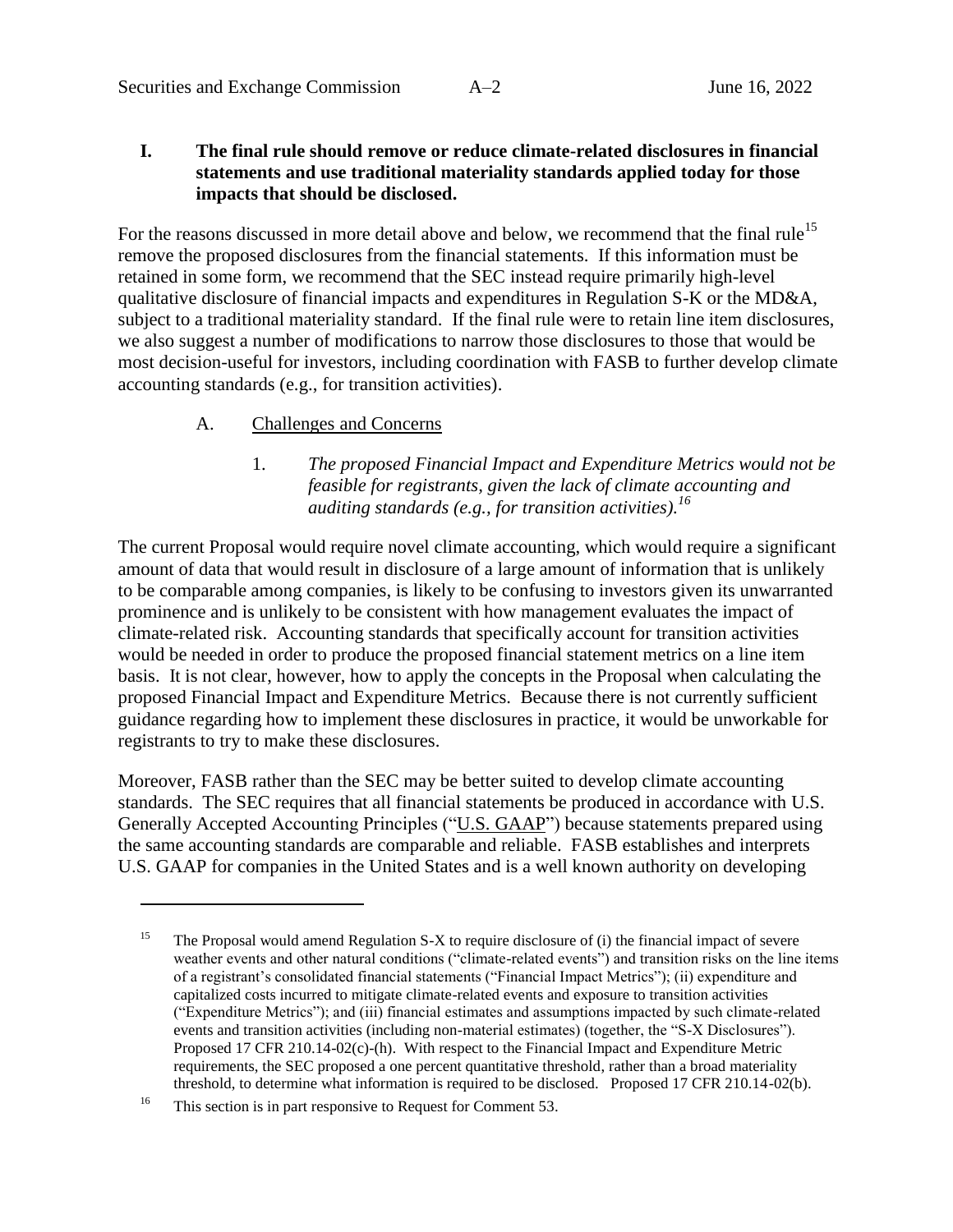accounting standards. The SEC and our member institutions look to FASB's expertise in developing such accounting standards and believe the importance and complexity of climaterelated risks warrants appropriately-developed and tested accounting standards. We are concerned that the SEC prematurely imposing novel climate accounting concepts would unnecessarily stifle more organic development of best practices in climate accounting that would be workable for all registrants and financial institutions in particular.

Including Financial Impact and Expenditure Metrics in financial statements would also require them to be audited, which requires appropriate standards for auditors specific to climate-related financial statement metrics. Because there are currently no standards for auditing the required financial statement disclosures, this presents serious questions regarding feasibility for registrants. It would also require registrants to develop related internal controls over financial reporting related to these metrics from the beginning of the reporting period, as some of these disclosures would require activity-based information as opposed to spot balances that can be collected at the end of the reporting period. This reality would make historical disclosures for years prior to the effective date of the final rule nearly impossible for registrants to produce.<sup>17</sup>

### 2. *The Proposal does not clearly define "transition activities" or "severe weather events" in a way that would make the proposed S-X Disclosures feasible.<sup>18</sup>*

We do not believe the required Financial Impact and Expenditure Metrics disclosures as written would be feasible for registrants to provide or decision-useful for investors. In this section, we first discuss transition activities and then severe weather events.

### a. Transition Activities

Financial impacts and expenditures related to transition activities present additional challenges that are not addressed in the Proposal. The Proposal describes transition activities as "any efforts to reduce GHG emissions or otherwise mitigate exposure to transition risks."<sup>19</sup> Because activities that reduce or otherwise mitigate exposure to transition risks may also have other purposes, it is unclear what would constitute a "transition activity" for these disclosures.

We foresee difficulty in disaggregating the financial impact of, and expenditures related to, transition activities from other activities that occur simultaneously. As raised in Request for Comment 60, a registrant may not be able to quantify and provide the proposed disclosure when the impact may be the result of a mixture of factors. For example, companies may encounter a new regulation, such as a carbon price, after which many activities will occur that will impact financial statement line items. Some of those activities should be considered transition activities, while others should not be. Another example is a company replacing a gas-powered auto fleet with electric vehicles. The vehicles being replaced may be at the end of their useful

<sup>17</sup> *See* Proposed 17 CFR 210.14-01(d).

<sup>&</sup>lt;sup>18</sup> This section is in part responsive to Requests for Comment 59, 60, 61, 63 and 64.

<sup>19</sup> Proposed 17 CFR 210.14-02(d).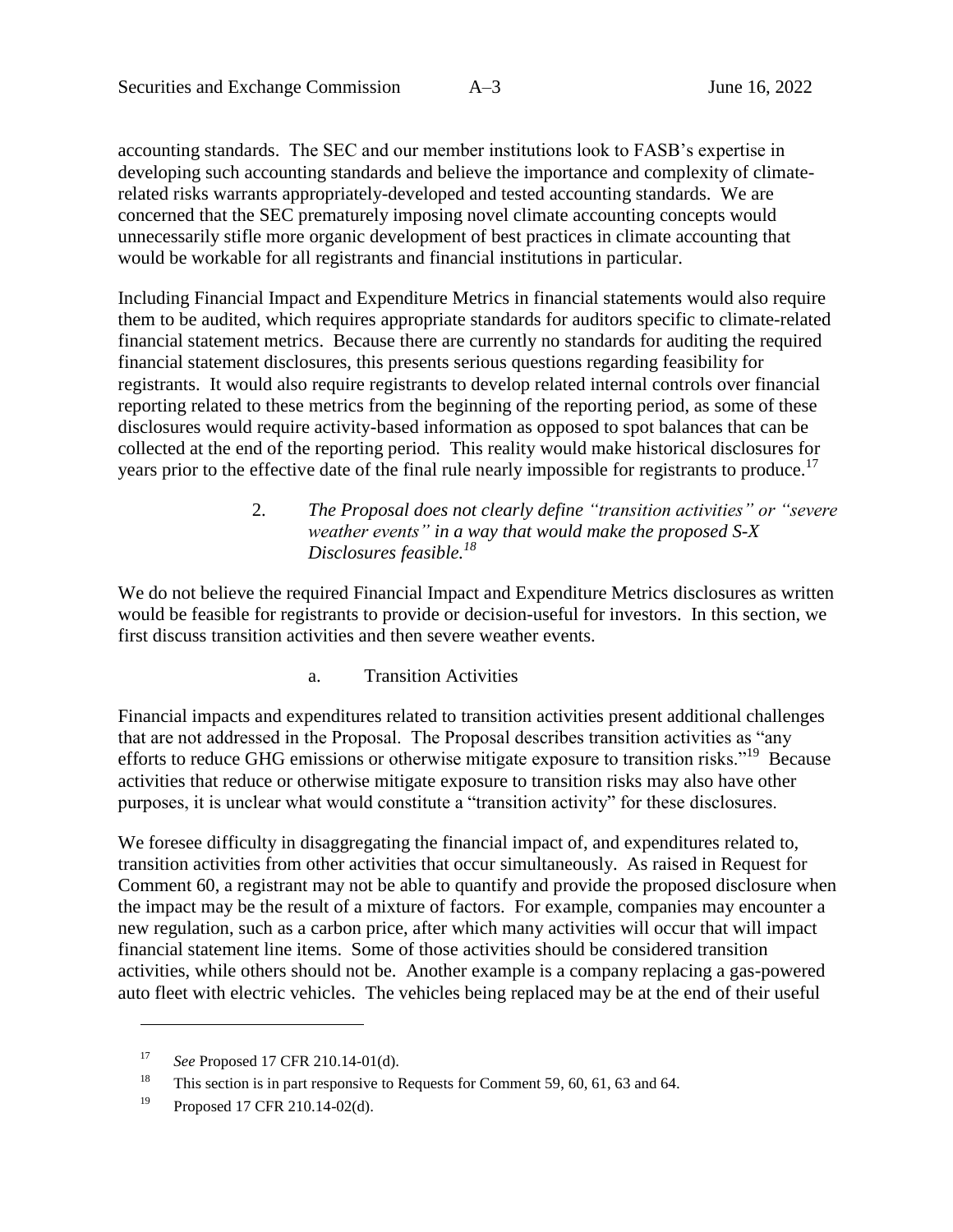life and would be replaced anyway. Should the entire cost of replacement be considered a transition activity metric or just the difference between the cost of electric vehicles and gaspowered vehicles? It is also unclear to what extent a company should take into account the intent of an expenditure when identifying an expenditure as a "transition activity." For example, a company may choose to build a more energy-efficient building as a cost saving measure instead of for transition purposes.

This ambiguity may result in differences between what is considered a transition activity from company to company, resulting in disclosures that are not likely to be useful to investors because of a lack of comparability. Rather than allow a registrant to make a reasonable estimate in situations where disaggregation would not be practicable, we recommend that the final rule remove the requirement to disclose Financial Impact and Expenditure Metrics for transition activities at a minimum. 20

Disaggregation would be made more challenging for financial institutions that are subject to other requirements with respect to financial statement disclosures. For example, banks must include expected credit losses using FASB's Current Expected Credit Loss standard ("CECL") in their financial statements. CECL requires banks to use available information and "significant factors" relevant to assessing the collectability of cash flows. Climate-related risks may be included as a component of risk assessment underlying the collectability of future cash flows but may not be identified as a significant factor. Because CECL does not require climaterelated risks to be isolated as a significant factor, our member institutions do not currently have the capabilities to disaggregate the impacts of climate-related risks and would have to build out the systems and processes to do so.

As an example, disclosure of the impact of identified climate-related risks on financial statement metrics would require registrants to consider future climate-related risks that may occur beyond the time periods for which they currently evaluate risks.<sup>21</sup> Specifically, CECL requires the use of a "reasonable and supportable forecast period," which may be shorter than the time horizons a bank uses to evaluate climate-related risks. CECL requires a bank to revert to unadjusted historical loss information for risks beyond the reasonable and supportable forecast period, so including transition events and activities further in the future would not be permitted using CECL, and this part of the Proposal would not be feasible for registrants that must use CECL for loss estimation, including our member institutions. If the SEC expects future climate-related risks beyond the reasonable and supportable forecast period to be included in financial statement disclosures, there would be no standardized methodology for including climate-related risks in loss estimation processes, so the resulting disclosures would be neither consistent nor comparable.

We do not believe these difficulties with disaggregation are unique to our member institutions. For example, the Federal Reserve Board, when evaluating stress testing results, is not able to, and does not require financial institutions to, disaggregate the impacts to the financial

<sup>&</sup>lt;sup>20</sup> This is in part responsive to Requests for Comment 60 and 61.

<sup>&</sup>lt;sup>21</sup> Proposed 17 CFR 210.14-02(i).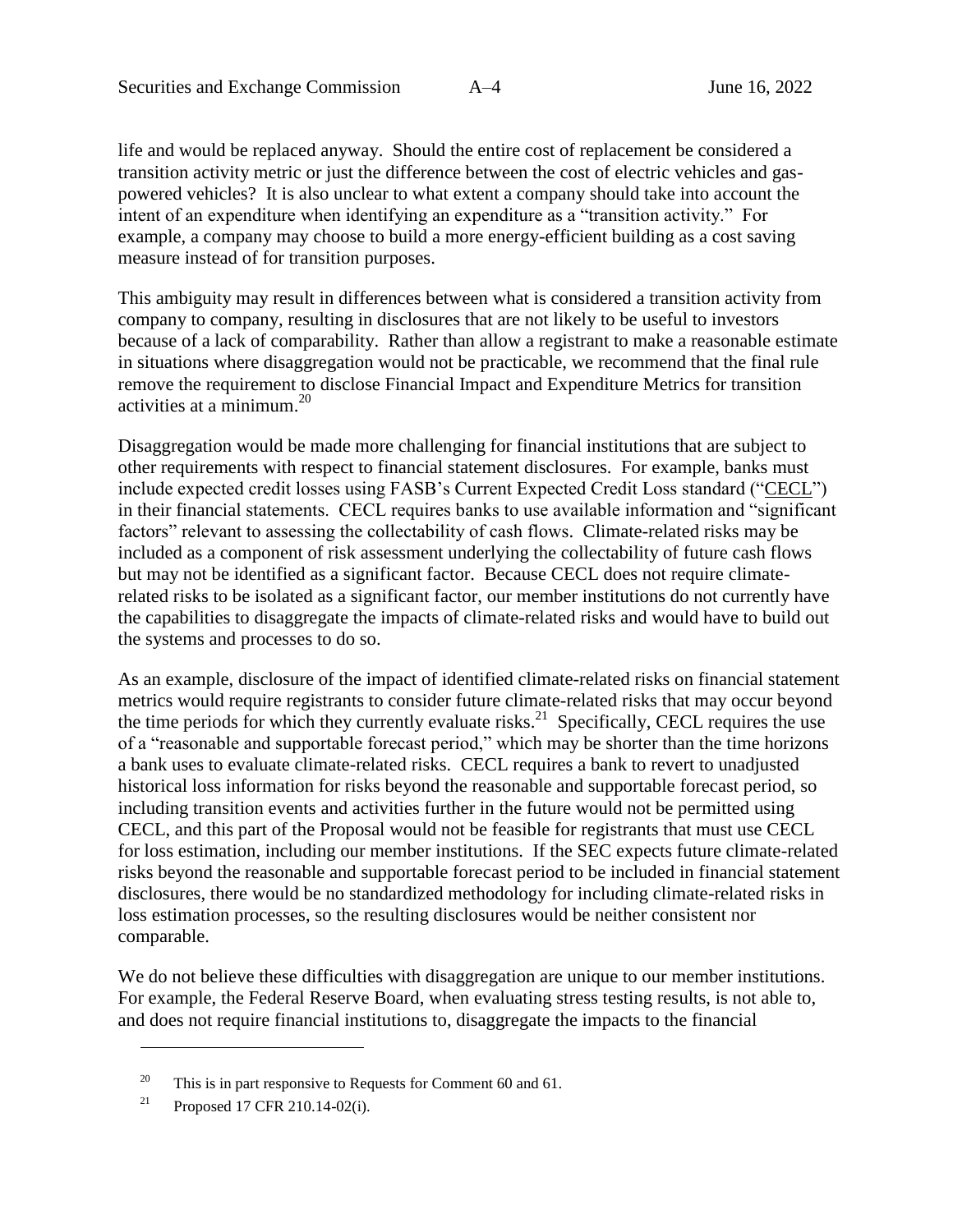statements on a line-by-line basis. Requiring this of companies for climate-related events and activities is likely even more challenging and difficult to administer in a way that would produce valuable and decision-useful information.

# b. Severe Weather Events<sup>22</sup>

The Proposal would require disclosure of the "financial impacts of severe weather events and other natural conditions" and "expenditure to mitigate risks of severe weather events and other natural conditions" if those impacts were  $1\%$  or greater to any line item.<sup>23</sup> The Proposal does not, however, further define the term "severe weather event" or limit in any way the scope of this disclosure item, other than by providing some broad examples such as "flooding" and "wildfires." It is therefore ambiguous whether these events are actually related to climate change, in a departure from the stated goal of the Proposal to address climate-related risk. We note that, to the extent a severe weather event or other natural condition has a material impact on financial results, registrants are already required to disclose the impact in MD&A. The effect of the proposed severe weather events disclosures, therefore, would be to capture non-material weather events that are not necessarily linked to climate change. We recommend that the final rule clarify the definition of weather events to avoid overly broad disclosures that are not decision-useful or are unrelated to climate change.

### 3. *A numeric materiality threshold will not result in decision-useful information for investors.*

Under the Proposal, every registrant would have to disclose these impacts for every line item when the impact is one percent or greater of the total line item for the relevant fiscal year. $^{24}$ This would require a determination of whether the one percent threshold is met, which would require setting up additional extensive internal control processes to account for climate disclosures. We do not believe disclosure by line item is operable because registrants generally are not able to disaggregate climate-related financial impacts by financial statement line item given the number of variables and assumptions involved. Moreover, to determine that severe weather events and transition activities did not have a 1% or greater impact on an individual line item would require a degree of certainty in the data and calculations that is not realistic given the current state of data and quantification methods.

The Proposal points to several examples of other bright-line thresholds to support its 1% threshold for line item disclosures, but none of the examples cited are analogous to the proposed requirement to disclose impacts that are  $1\%$  or greater of individual line items.<sup>25</sup> For example, the 1% threshold regarding disclosure of excise taxes if equal to 1% or more of total sales and revenues would not require determining whether the threshold is met for an individual line

 $22$  This is in part responsive to Request for Comment 64.

<sup>&</sup>lt;sup>23</sup> Proposed 17 CFR 210.14-02(c), (e).

 $24$  Proposed 17 CFR 210.14-02(b).

<sup>&</sup>lt;sup>25</sup> 87 Fed. Reg. at 21366 n.347.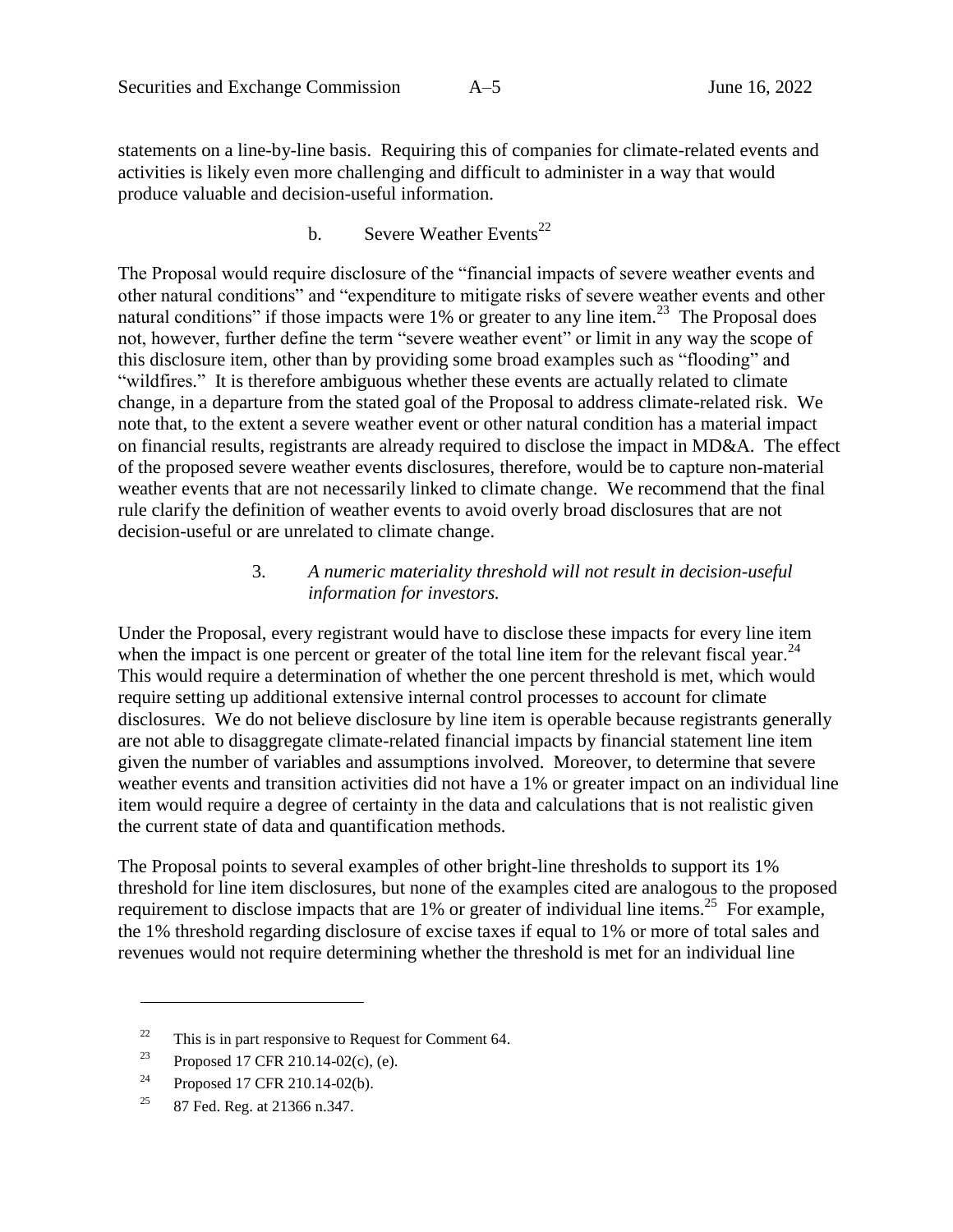item.<sup>26</sup> The Proposal also cites to the requirement to disclose open option contracts by management investment companies using a 1% threshold, but that is for net asset value rather than individual line items. Similarly, the Proposal's example of related-party transactions disclosures that exceed a certain dollar value or 1% of a smaller reporting company's ("SRC") total assets would not require calculations of individual line item impacts and only applies to SRCs.<sup>27</sup> None of the Proposal's examples of bright-line thresholds would require equally challenging processes as the proposed 1% threshold for financial statement line item disclosures.

Even if the SEC were to raise the 1% threshold for disclosure, this would not address our fundamental concerns with the proposed approach. Registrants cannot know in advance what the amounts recorded in any particular line item will be. As a result, registrants would need to build internal controls to determine on an extremely granular level (potentially invoice by invoice, or even within sub-items of invoices) to track whether items are due to severe weather events or transition activities. Development and implementation of those controls would be extremely challenging and result in disclosure that is not decision-useful to investors.

Accordingly, these requirements are an example of a significant added cost that would not necessarily produce more reliable or decision-useful information or otherwise benefit investors. Our member institutions disclose line items on their consolidated financial statements that range in value. A 1% threshold on those line items would range from, for example, \$3 million to \$4 billion. 1% of some line items, such as Marketing, Professional Fees and Business Development, would amount to less than 0.02% of net income, which would be insignificant for investors and difficult for registrants to analyze. The 1% threshold, therefore, would yield potential disclosure of inconsequential and certainly immaterial items.

Notwithstanding our recommendation below that the final rule remove the proposed S-X Disclosures altogether, to the extent some version of these requirements remain in the final rule, in response to Request for Comment 66, we do not believe the proposed threshold is appropriate; we recommend that a qualitative materiality threshold rather than a low (or high) quantitative threshold be adopted, as suggested in Request for Comment 68 and discussed further below.

### 4. *Proposed disclosure of estimates and assumptions would result in disclosure of non-material information that is not consistent or comparable.*

The Proposal would require registrants to disclose impacts on estimates and assumptions used to produce financial statements from "exposures to risks and uncertainties associated with, or known impacts from, severe weather events and other natural conditions" and "risks and uncertainties associated with, or known impacts from, a potential transition to a lower carbon

<sup>&</sup>lt;sup>26</sup> 17 CFR 210.5-03.1(a).

 $^{27}$  17 CFR 229.404(d).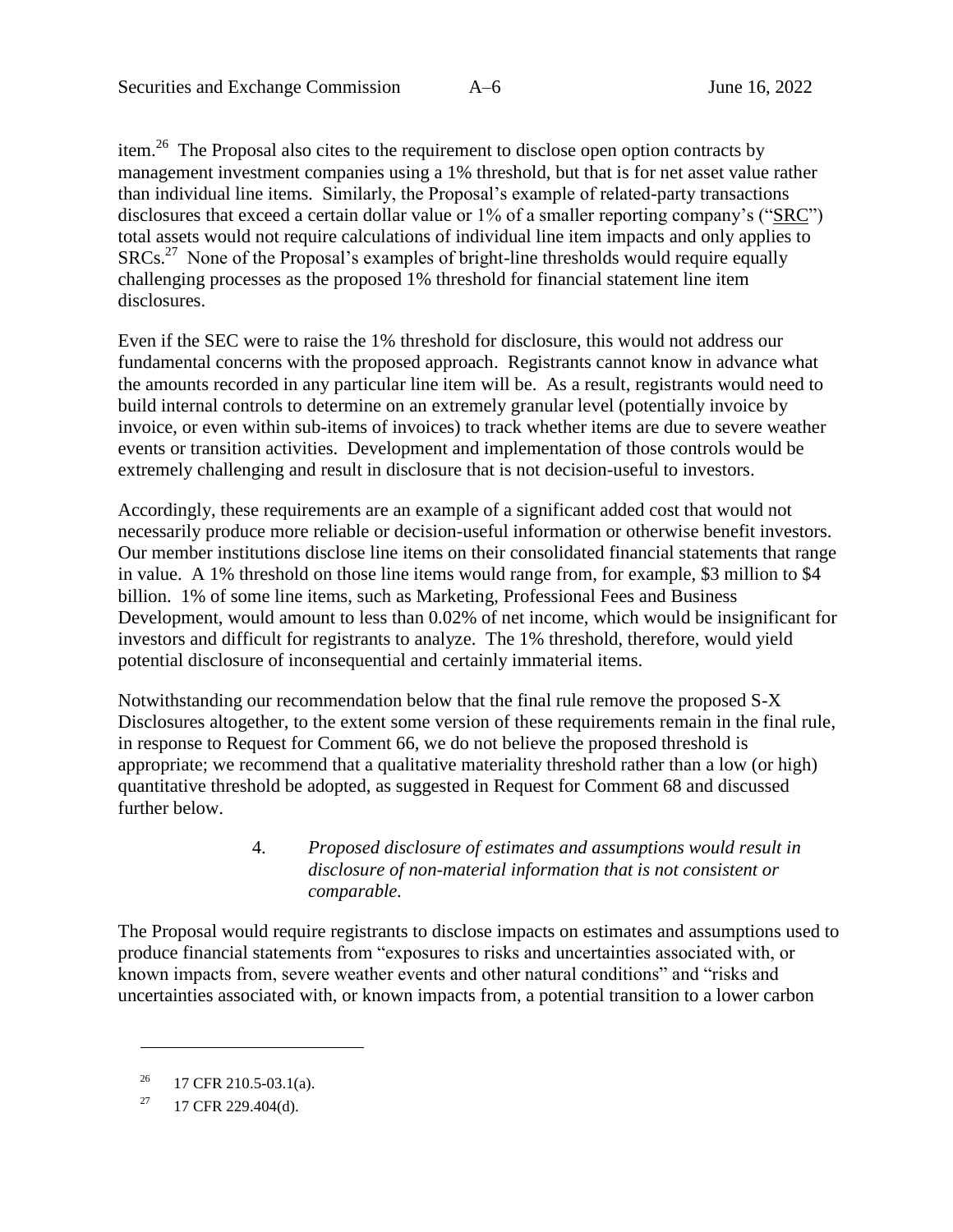economy or any climate-related targets disclosed by the registrant."<sup>28</sup> The Proposal makes clear that any such impacts would need to be disclosed, regardless of materiality.

This requirement will in many cases result in a large volume of non-material disclosures of small changes to estimates and assumptions that do not meaningfully affect the financial statements. This would even include impacts below the 1% threshold the SEC proposed in other parts of proposed 17 CFR 210.14-02 of Regulation S-X.

# B. Recommendations<sup>29</sup>

We recommend that the final rule remove the required S-X Disclosures. If this information must be retained in some form, we recommend that the information elicited by the proposed S-X Disclosures instead be re-located outside of audited financial statements, either alongside the other climate-related disclosures required by the amended Regulation S-K or in MD&A.

If the SEC declines to adopt our suggested approach to the S-X Disclosures despite the concerns raised above, we recommend limiting the disclosures to the information that registrants are able to produce and that would be decision-useful for investors in the following ways:

- If the SEC ultimately incorporates these disclosures on a line item basis, we recommend that the SEC delay requiring these disclosures until an appropriate standards-setting process has been completed, such as by or in coordination with FASB.
- Given the added challenges of disaggregating the impacts of transition activities from other activities, at a minimum disclosure of financial impacts of, and expenditures related to, transition activities should not be included in the final rule, as discussed as an alternative in Request for Comment 61.
- Furthermore, we do not believe S-X Disclosures should capture the impact of severe weather events or other natural conditions that are not caused by climate change. If the "severe weather event" portion of the S-X Disclosures is retained in the final rule, we recommend adopting a definition of climate-related severe weather events that limits disclosure to impacts of weather events that are outside of normal expectations, such as, for example, 50-year floods or hurricanes of only the most severe categories.
- We recommend adjusting the one percent threshold to a non-quantitative materiality threshold instead. We believe a qualitative determination of materiality would be sufficient to capture the material impacts to financial statements that would be decisionuseful to investors without adding significant costs that yield uncertain benefits.
- Finally, we recommend that the final rule clarify that the proposed historical period disclosures would not apply to fiscal years prior to the effective date of the final rule.

<sup>&</sup>lt;sup>28</sup> Proposed 17 CFR 210.14-02(g), (h).

<sup>&</sup>lt;sup>29</sup> This section is in part responsive to Requests for Comment 61, 66 and 68.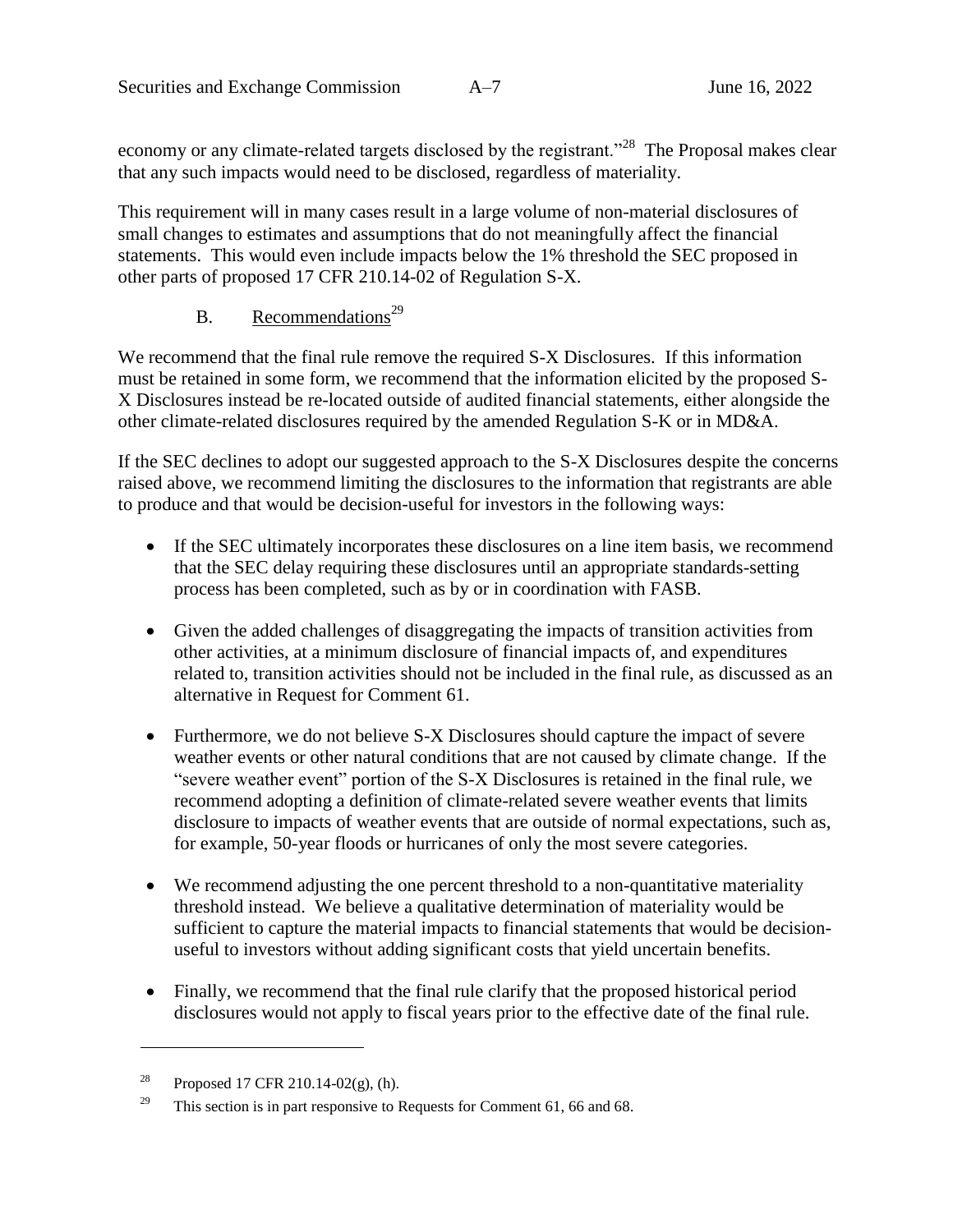Because these disclosures are included in a registrant's financial statements, internal control processes would need to be in place to capture the necessary information for the entire reporting year, so it would not be possible to make these disclosures for prior years when the internal control processes were not in place.

# **II. The final rule should require disclosure of only the explicit Scope 3 emissions included in material, publicly announced climate-related targets and, if retained, the Scope 3 emissions from material categories and sectors. 30**

We recommend that the final rule<sup>31</sup> require disclosure of only the Scope 3 emissions included in certain climate-related targets and goals. Specifically, the final rule should require disclosure of only the Scope 3 emissions explicitly referenced in material targets or goals that are publicly announced. If the other "materiality prong" is retained, then we recommend that the final rule clarify that disclosure is required only for Scope 3 emissions from material categories and only material sectors within those categories, using a traditional materiality standard.

# A. Challenges and Concerns

<span id="page-16-0"></span>As the preamble notes, "collecting the appropriate data and calculating [Scope 3] emissions would potentially be more difficult than for Scopes 1 and 2 emissions.<sup>32</sup> We note that, for our member institutions, Scope 3 emissions account for the largest share of emissions by far, but are also the most difficult to measure reliably. We agree that disclosing Scope 3 emissions is significantly more difficult and costly for several reasons.

First, while emissions for some bank investments will be relatively easier to calculate or estimate (e.g., public equities), many complex investments, like derivatives (e.g., swaps) and off-balance sheet items, would be very difficult to calculate. The Partnership for Carbon Accounting Financials' Global GHG Accounting & Reporting Standard (the "PCAF Standard") for example, does not yet provide a methodology for calculating emissions for certain financial products, like exchange traded funds, capital markets or derivatives.<sup>33</sup> By referencing the PCAF

 $30$  This section is in part responsive to Requests for Comment 98, 99 and 100.

<sup>&</sup>lt;sup>31</sup> The Proposal would require a registrant to disclose total Scope 3 emissions if Scope 3 emissions are deemed to be "material" or, even if not material, if they are part of a climate-related target or goal that the registrant has set that includes Scope 3 GHG emissions. Proposed 17 CFR 229.1504(c)(1). The Proposal indicates that for banks, downstream emissions—which typically come from financing emissions of other companies through debt and equity financing ("financed emissions")—account for 81% of banks' total emissions. 87 Fed. Reg. at 21435 n.885. Financed emissions are not defined or mentioned in the rule text itself, but the preamble describes them as "emissions from companies that the registrant provides debt or equity financing to." *Id.* at 21387.

<sup>32</sup> *Id.* at 21377.

<sup>33</sup> *See* PCAF, Global GHG Accounting & Reporting Standard for the Financial Industry, at 44 (Nov. 18, 2020), https:// carbonaccountingfinancials.com/files/downloads/ PCAF-Global-GHG-Standard.pdf ("The Standard does not provide explicit guidance on methods to calculate financed emissions for every financial product including the following: private equity that refers to investment funds, green bonds, sovereign bonds, loans for securitization, exchange traded funds, derivatives (e.g., futures, options, swaps), initial public offering (IPO) underwriting, and more.").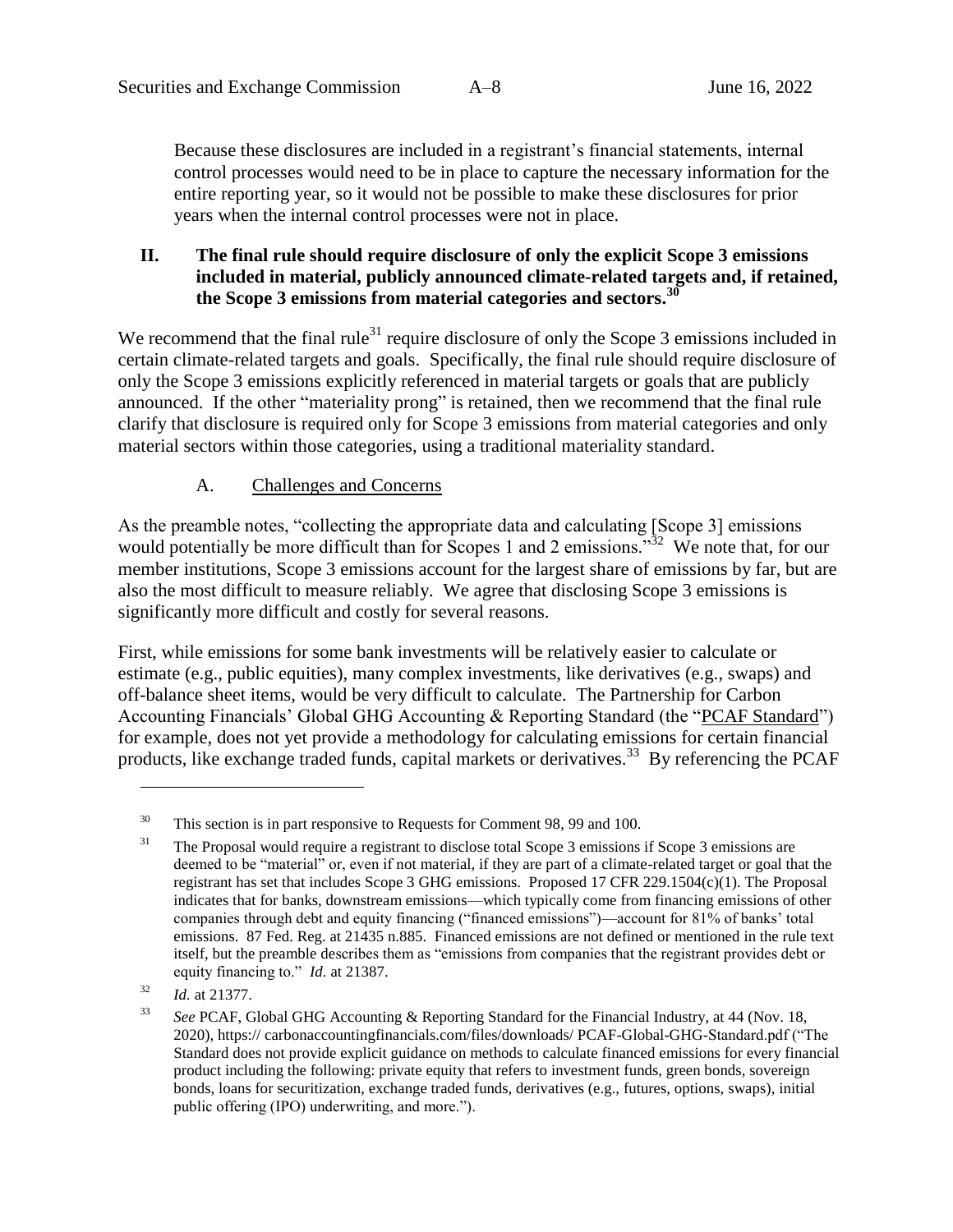Standard in the Proposal as a potential standard that financial institutions can adopt, we hope the SEC implicitly recognizes that accounting for all financial institutions' financial exposures is impractical and that some carve-outs should be made. We would appreciate a more explicit acknowledgement from the SEC that only those Scope 3 emissions with a reliable and tested methodology are required to be disclosed. The Forum appreciates the Proposal's flexibility and identification of the PCAF Standard as one option for registrants to use to calculate GHG emissions.

Second, the scope of the Scope 3 requirement could negatively affect capital formation and the efficiency of capital markets. From a financial institution's perspective, the Proposal would require a bank to collect data on emissions or to estimate emissions for all loans and investments regardless of their size or other measure of materiality. Financial institutions have many investments in and loans to companies and individuals, and disclosing Scope 3 emissions related to these investments and loans may require obtaining data from customers, who may choose to seek capital from private companies with less burdensome data requirements. Capturing or estimating the emissions of these loans and investments can be challenging without offering useful data for an investor. More broadly, the SEC recognizes in the Proposal that there is some risk that if implemented, the anticipated costs of complying with the Proposal could lead some companies on the margins to go or stay private.<sup>34</sup> We believe the potential compliance costs are very large and for some firms, they could outweigh the benefits of being a registered public company, or alternatively lead to listing on a non-U.S. exchange. This is an example of a part of the Proposal that would result in certain added costs (for registrants and for capital markets) and only uncertain benefits for investors. We urge the SEC to consider these types of indirect costs to capital formation more thoroughly in the final rule.

Third, disclosing Scope 3 emissions presents challenges that need to be addressed before mandatory disclosure will produce decision-useful information for investors given the data's nascence, imprecision and heavy reliance on assumptions. The SEC states in the preamble: "We acknowledge that a registrant's material Scope 3 emissions is a relatively new type of metric, based largely on third-party data, that we have not previously required."<sup>35</sup> Using thirdparty data will require an additional step of verification, which further contributes to the time lag for Scope 3 emissions disclosures. The SEC describes Scope 3 emissions as an "integral" part of the TCFD framework but cites to guidance that was released just last year.<sup>36</sup> The TCFD guidance cited for that proposition strongly encourages Scope 3 emissions disclosures but stops short of requiring it of participating companies.<sup>37</sup> While we agree with the TCFD and the SEC that Scope 3 is an important component of GHG emissions for some companies, there are many obstacles to overcome before mandated Scope 3 disclosure would be practical. As companies' disclosures follow guidance from TCFD, we expect Scope 3 disclosures to become more widespread and reliable, but it would be impractical to expect all registrants subject to the Scope

<sup>34</sup> 87 Fed. Reg. at 21448.

<sup>35</sup> *Id.* at 21381.

<sup>36</sup> *See id.*

<sup>37</sup> *See* TCFD Guidance on Metrics, Targets, and Transition Plans, *supra* note [7,](#page-6-0) at 19.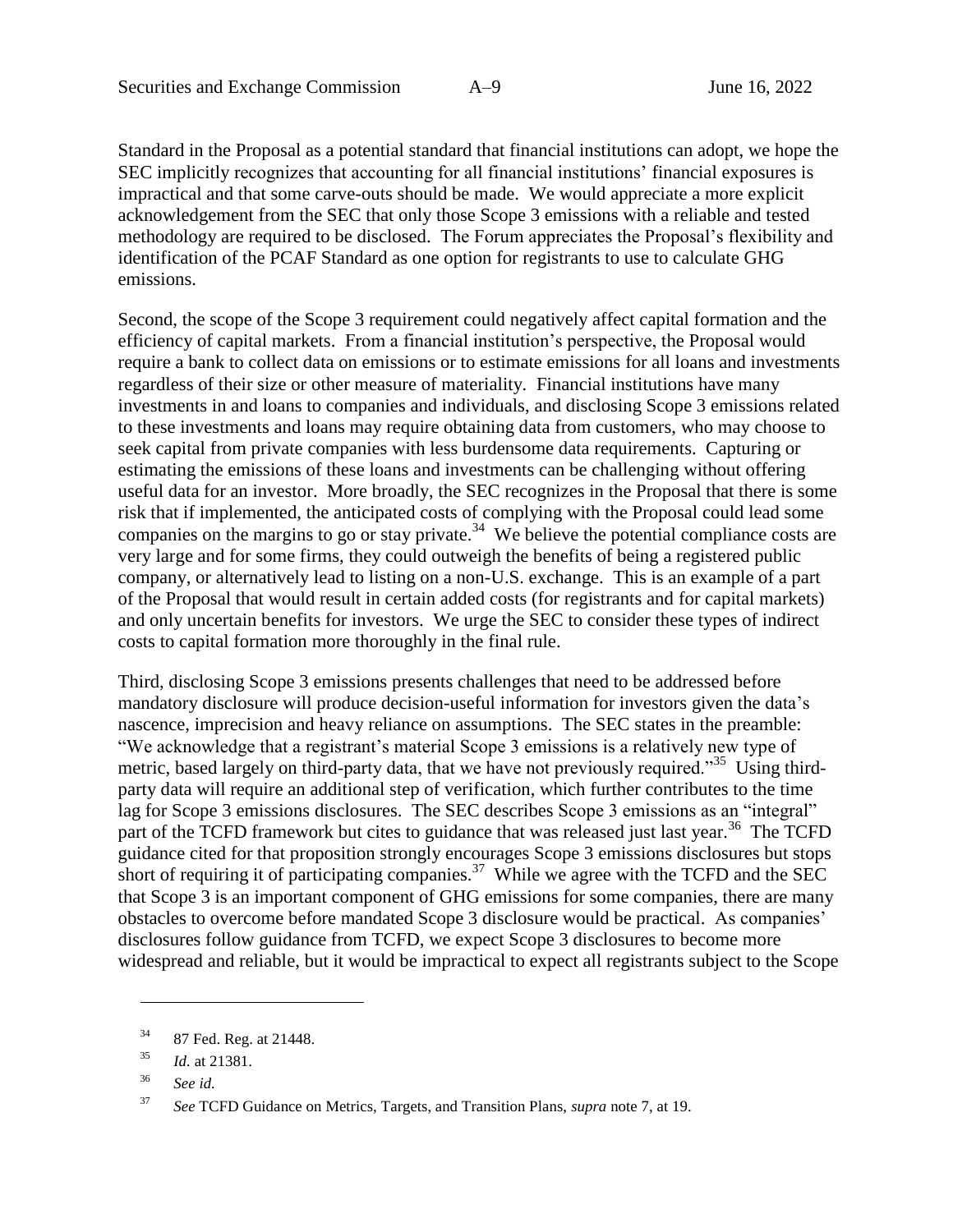3 disclosure requirement to be able to disclose Scope 3 emissions accurately and reliably when a relatively small percentage of companies currently measure and disclose.<sup>38</sup>

The SEC acknowledges but does not adequately address the hurdles for Scope 3 disclosure, noting that it considered "difficulties in obtaining the necessary data from third parties and methodological uncertainties as reasons for limiting or not requiring disclosure of Scope 3 emissions.<sup>"39</sup> The SEC also notes that registrants will need to rely heavily on estimates and assumptions in order to generate Scope 3 emissions data, which may confuse investors more than it would help them.<sup>40</sup> This is especially true for emissions data from clients that are not in high-emitting industries. Finally, the SEC recognizes from a cost-benefit perspective the "significant costs and difficulties associated with measuring and reporting Scope 3 emissions."<sup>41</sup>

Fourth, we note that the Proposal contemplates registrants employing a different materiality standard than the materiality standard they are currently using for disclosures. If Scope 3 emissions were material, they would already be disclosed in SEC filings. We understand the Proposal to impose a new requirement to disclose Scope 3 emissions for certain registrants regardless of materiality, but it is not clear how the Scope 3 materiality determination can be squared with the traditional materiality determination that registrants use for other disclosures.

Finally, Scope 3 emissions disclosures would not necessarily provide investors with decisionuseful information regarding a financial institution's transition risk. The Proposal states that GHG emissions data are "useful for assessing a registrant's exposure to climate-related risks and accordingly its ability to transition to a lower carbon economy.<sup> $342$ </sup> While this is true for certain types of registrants, we do not believe that disclosing the aggregate emissions of a financial institution's borrowers will provide decision-useful insight into the financial institution's actual transition risk. The Scope 1 and Scope 2 emissions of most borrowers would not provide insight into whether transition events or activities would diminish a borrower's credit quality or demand for financing, particularly for those borrowers not in carbon-intensive industries. A financial institution's Scope 3 emissions, composed in part of its borrowers' Scope 1 and Scope 2 emissions, would therefore not necessarily be an accurate reflection of actual transition risk and may even be misleading if used as a proxy for transition risk exposure.<sup>43</sup>

<sup>&</sup>lt;sup>38</sup> We note that, in 2020, 21% of North American TCFD disclosing companies disclosed Scope 1, 2 and 3 GHG emissions in line with TCFD recommendations. TCFD 2021 Status Report, at 35 (Oct. 2021), https://assets.bbhub.io/company/sites/60/2022/03/GPP\_TCFD\_Status\_Report\_2021\_Book\_v17.pdf.

<sup>39</sup> 87 Fed. Reg. at 21376.

<sup>40</sup> *See id.* at 21390 ("It may be difficult to obtain activity data from suppliers and other third parties in a registrant's value chain, or to verify the accuracy of that information. It may also be necessary to rely heavily on estimates and assumptions to generate Scope 3 emissions data.").

 $41$  87 Fed. Reg. at 21450.

 $42$  87 Fed. Reg. at 21375.

<sup>&</sup>lt;sup>43</sup> We note that while industry-agnostic disclosure frameworks, such as the TCFD recommendations, often include GHG emissions, U.S. financial regulators have neither requested nor required consideration of GHG emissions as part of their proposed climate-related risk management guidance for financial institutions. *See* OCC Principles, *supra* note [3;](#page-3-0) Basel Committee on Banking Supervision, Principles for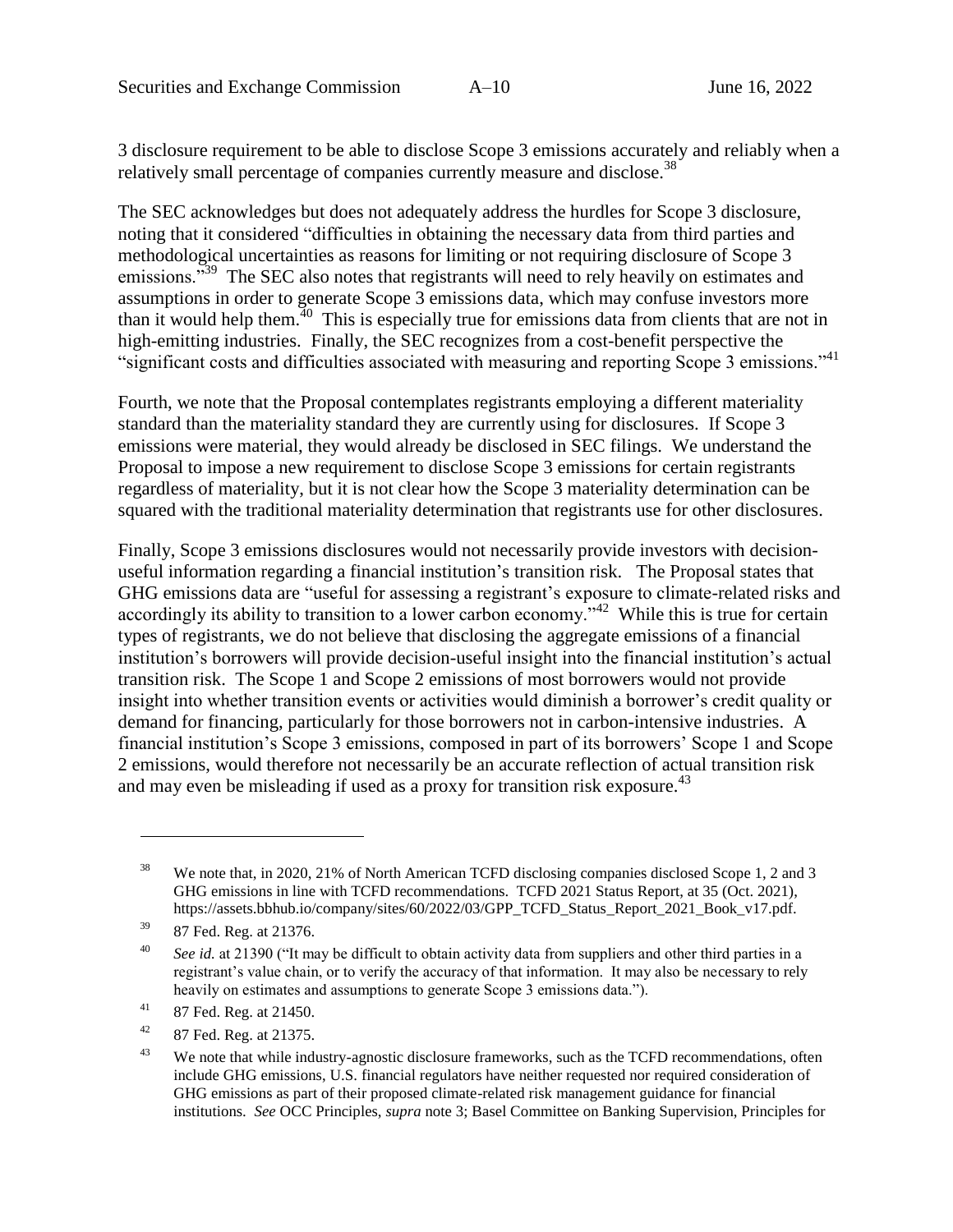As the SEC acknowledges in the Proposal, "[i]n certain industries, a transition to loweremission products or processes may already be underway, triggered by existing laws or regulations, changes in weather, policy initiatives, a shift in consumer preferences, technological changes, or other market forces, such that financial risks are reasonably foreseeable for registrants in those industries based on the emissions in their value chain."<sup>44</sup> We think disclosing financed emissions for such industries will be more indicative of a financial institution's actual transition risk than aggregate disclosure of all financed emissions.

# B. Recommendations

We recommend that the final rule dispose of the requirement to disclose all Scope 3 emissions if deemed to be material to a registrant, what we are referring to as the "materiality prong." We recommend that the final rule require Scope 3 emissions disclosures related only to certain climate-related targets or goals with all the following features: (i) those that explicitly refer to Scope 3 emissions, (ii) those that a registrant deems to be material and (iii) those that are publicly announced (the "targets prong"). If the materiality prong is retained, we recommend that the final rule clarify that the requirement captures only material categories of Scope 3 emissions and only material sectors within those categories.<sup>45</sup>

- **Targets Prong**. We recommend that the final rule require Scope 3 emissions disclosures related only to climate-related targets or goals: (i) that explicitly refer to Scope 3 emissions, (ii) that a registrant deems to be material and (iii) that are publicly announced. Because a company is most likely to set emissions reduction targets for the industries that have the highest GHG emissions, these Scope 3 emissions are likely to be most relevant for each registrant and therefore to investors. Similarly, and as discussed above, a registrant is likely to include in targets only emissions that it can effectively measure and monitor, so these emissions will have the most developed standards and methodologies for calculating them. As a consequence, certain targets that potentially encompass Scope 3 may be viewed as immaterial and not covered, and certain targets that do not actually reference Scope 3 emissions likewise would not be covered by this disclosure requirement. Accordingly, the registrant should only be required to disclose the categories and sectors of Scope 3 emissions referenced in the target.
- **Materiality Prong**. We recommend that the final rule clarify that the Scope 3 emissions that must be disclosed under this prong, if retained, are only those from material categories and material sectors, using a traditional materiality standard, and clarify further that this would not require disclosure of all Scope 3 emissions once any portion

the Effective Management and Supervision of Climate-Related Financial Risks (Nov. 16, 2021), https://www.bis.org/bcbs/publ/d530.htm; FDIC Principles, *supra* note [3.](#page-3-0)

<sup>44</sup> 87 Fed. Reg. at 21378.

<sup>45</sup> *See* Proposed 17 CFR 229.1504(c)(1) (providing that if "any category of Scope 3 emissions is *significant* to the registrant, identify all such categories and provide Scope 3 emissions data separately for them, together with the registrant's total Scope 3 emissions" (emphasis added)).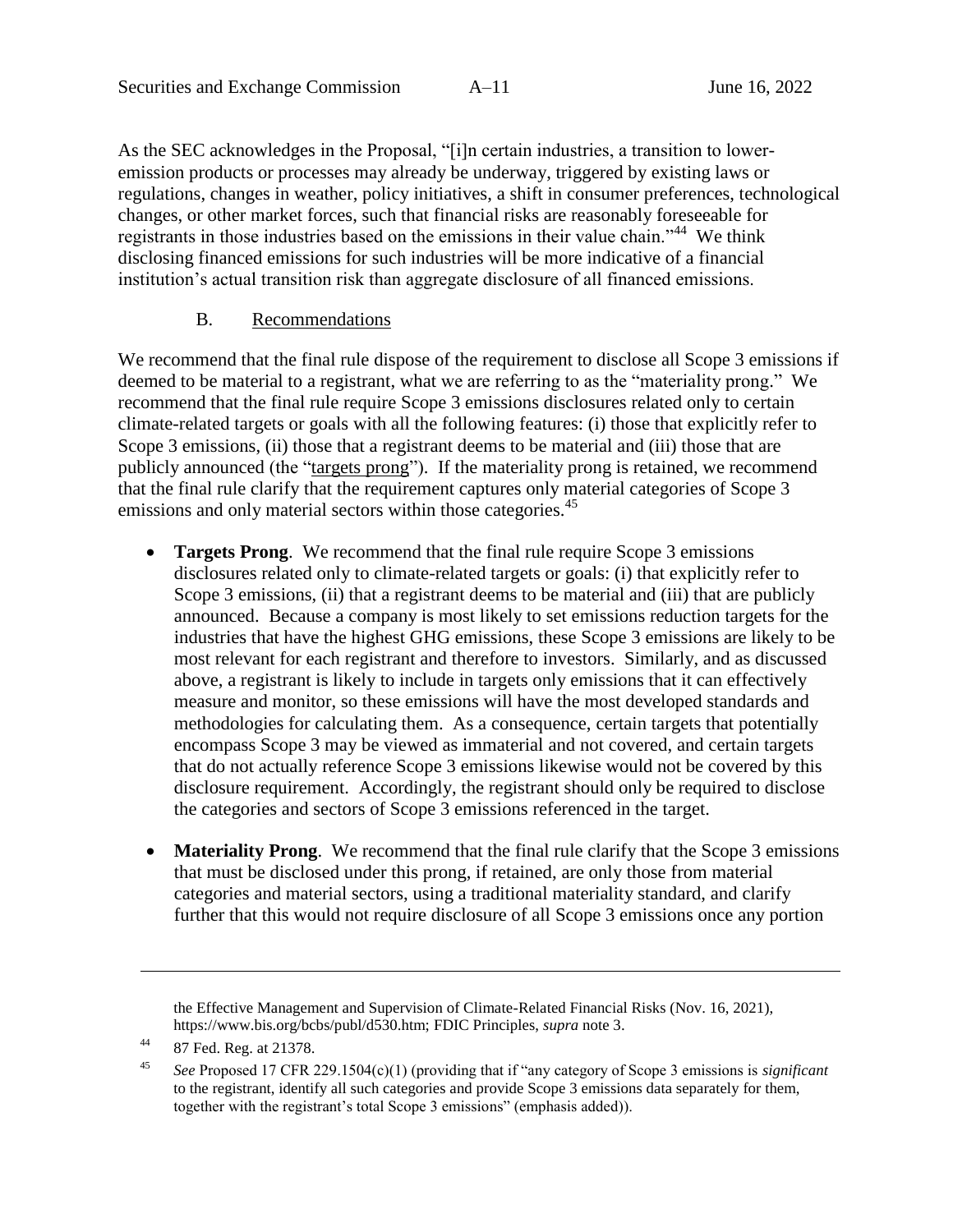of Scope 3 emissions are deemed to be material.<sup>46</sup> Because emissions data are most available for sectors that are most reliant on continued GHG emissions, disclosing Scope 3 emissions for these material sectors (within material categories) would be workable for registrants and more decision-useful for investors, as the calculations would require fewer estimates and assumptions.

We also suggest that the final rule define "investments by a registrant" to mean "financed emissions" and to define "financed emissions" in a flexible manner that allows financial institution registrants to determine which material activities should be in scope. For example, the PCAF Standard, which some of our member institutions utilize to guide their Scope 3, Category 15 reporting, does not cover sales and trading activity or capital markets. We understand that the PCAF Standard and other methodologies will develop over time to encompass additional activities, so we suggest that the SEC acknowledge in the final rule that Scope 3 emissions disclosures may be sensibly limited by a registrant based upon materiality and the availability of a reliable and tested method of calculation.

# **III. The SEC should defer to the banking regulators to guide banks on the use of scenario analysis and adopt separate safe harbors from liability.<sup>47</sup>**

For reasons described in more detail above and below, we recommend that the final rule<sup>48</sup> require only summary disclosure about the scenario analysis exercise employed rather than financial impacts and include a separate safe harbor from liability for scenario analysis disclosures. Further, we recommend that the SEC defer to bank regulatory guidance on conducting and disclosing scenario analysis for public regulated financial institutions.

### A. Challenges and Concerns

#### 1. *Scenario analysis disclosures are not likely to be comparable between institutions and over time.*

Forum member institutions have begun incorporating climate scenario analysis into their broader risk management programs, though these exercises remain in an exploratory phase. In developing these scenarios, our member institutions focus on the most prominent likely exposures to climate risk based on their unique portfolios, meaning that scenarios used may

<sup>46</sup> *See* Request for Comment 98.

<sup>&</sup>lt;sup>47</sup> This section is in part responsive to Requests for Comment 30 and 31.

<sup>&</sup>lt;sup>48</sup> The Proposal would require a registrant to describe any analytical tools, such as scenario analysis, that the registrant uses to assess the impact of climate-related risks on its business and consolidated financial statements and to support the resilience of its strategy and business model. If the registrant uses scenario analysis to assess the resilience of its business strategy to climate-related risks, the Proposal would require disclosure of the scenarios considered—including the parameters, assumptions, analytical choices and, importantly, the projected principal financial impacts on the registrant's business strategy under each scenario. Proposed 17 CFR 229.1502(f).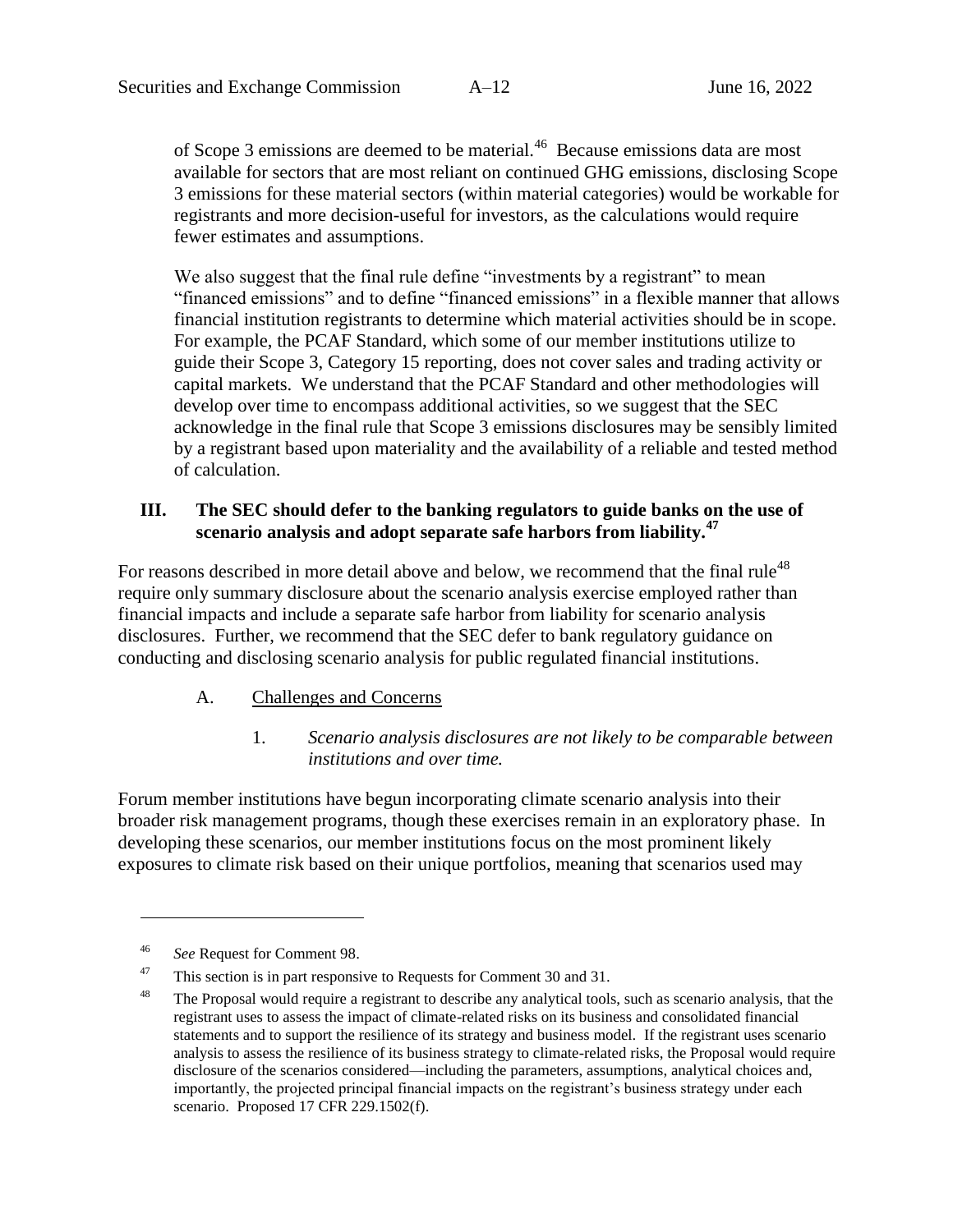differ from bank to bank and from year to year. Disclosures relating to scenario analysis, therefore, are unlikely to be comparable or decision-useful for an investor.

<span id="page-21-0"></span>As mentioned above, the considerable data gaps and emerging nature of tools to measure and quantify climate-related risks pose an added challenge for banks conducting scenario analysis exercises.<sup>49</sup> Due to the evolving data and methodologies, these exercises depend on many estimates and assumptions, the disclosure of which will require expertise in climate scenario analysis in order to be decision-useful. Disclosing the projected financial impact of contemplated scenarios—especially at such a nascent stage of development of these models may also frustrate the intentions of the SEC to provide decision-useful information for investors, as projected financial impacts, which will only be estimates and need to be viewed holistically with other risk management tools, are likely to vary greatly between institutions and over time as data availability improves and methodologies become more sophisticated.

#### 2. *Unreliable data makes potential liability problematic.*

Many of the disclosures required in the Proposal inherently rely on models that use incomplete or unreliable data and should not be included in public filings that carry potential Securities Act of 1933, as amended (the "1933 Act") and Securities Exchange Act of 1934, as amended (the "1934 Act") liability. For example, effective scenario analysis may in some cases require more advanced data than is currently available. For instance, to account for a physical risk, a bank may require more detailed data regarding physical locations of underlying assets than is currently available. Requiring detailed disclosure of these exercises and calculations when the underlying data and methodologies are not fully developed is not appropriate, especially when the disclosures carry liability. Financial institutions run scenario analysis with a variety of scenarios in other risk contexts that are much more developed and not publicly disclosed, raising the question as to why disclosure in an SEC-filed document would be appropriate for climate risk only, the risk category in the earliest stages of scenario development. As suggested in Request for Comment 31, we support the final guidance incorporating a separate, comprehensive safe harbor from liability for scenario analysis disclosure, rather than relying on existing safe harbors for forward-looking statements.

> 3. *Bank regulators are best positioned to provide climate scenario analysis guidance for banks, and disclosure should follow this guidance rather than precede it.*

The OCC, FDIC and the Federal Reserve Board are actively working toward developing guidance for banks conducting climate scenario analysis.<sup>50</sup> These agencies are better situated

<sup>49</sup> *See e.g.*, FSOC Report, *supra* note [4,](#page-4-0) at 95–96 (detailing the data and modeling challenges specific to scenario analysis); FSB, The Availability of Data with Which to Monitor and Assess Climate-Related Risks to Financial Stability, at 31–35 (Jul. 7, 2021), https://www.fsb.org/2021/07/the-availability-of-datawith-which-to-monitor-and-assess-climate-related-risks-to-financial-stability/ [hereinafter, "FSB Report"] (explaining the data shortcomings and modeling uncertainty specific to scenario analysis).

<sup>50</sup> *See* OCC Principles, *supra* note [3;](#page-3-0) FDIC Principles, *supra* not[e 3;](#page-3-0) Pete Schroeder, Wall Street Sees First Fed Climate Change Review in 2023, REUTERS (Nov. 17, 2021),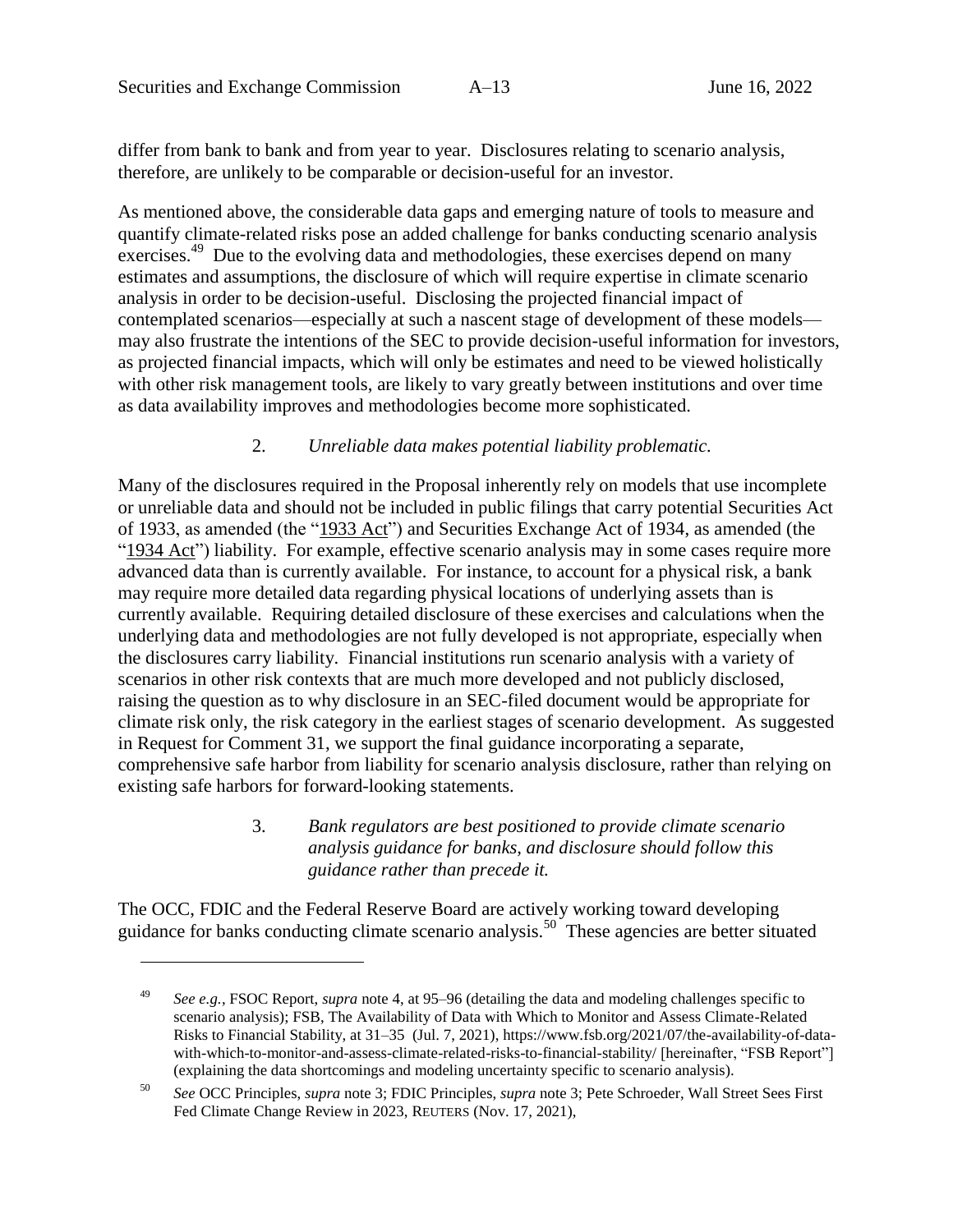than the SEC to understand banks' unique exposure to climate-related risks and use of scenario analysis. Requiring disclosure of scenario analysis before that guidance is finalized would effectively preempt the banking regulators from making these decisions and may result in banks disclosing scenario analysis information that could change in the near future as guidance is developed and finalized. Requiring disclosure of scenario analysis if used may also deter firms from beginning climate scenario analysis or conducting more of these exercises.

### 4. *The Proposal would require disclosure of confidential information.*

The financial impact results of scenario analysis would be confidential proprietary business information for most banks. Effective scenario analysis requires the use of substantial amounts of competitively sensitive proprietary data relating to a bank's forecasted future performance, potential business plans, capital planning, risk models and other factors that registrants have a legitimate need to keep strictly confidential in order to compete effectively. Moreover, because the banking agencies are working toward issuing more specific climate scenario analysis guidance, the results of these exercises are likely to be included by banks in reports or other communications with these agencies. We are concerned that scenario analysis exercises and results will be treated as confidential supervisory information, and we do not think it is appropriate that a disclosure rule mandate disclosures of such information.

#### B. Recommendations

 $\overline{a}$ 

We recommend that the final rule be revised to require less prescriptive detail about scenarios considered and the financial impacts of such scenario analysis exercises, focusing instead on a more general requirement to describe any material information regarding the type of scenario analysis that was conducted or that is required by banking regulators. Specifically, we recommend that the final rule require only summary disclosures related to scenario analysis to ensure that registrants disclose only material non-confidential information. The TCFD framework allows for more flexibility with respect to scenario analysis disclosures, and Forum member institutions' voluntary disclosures of scenario analysis, consistent with TCFD recommendations, serve as a model for the amount of information and level of detail that is possible for registrants to disclose publicly.<sup>51</sup>

Relatedly, in response to Request for Comment 30, the SEC should not require registrants to follow certain publicly available scenario models for scenario analysis, instead deferring to bank regulatory guidance or other industry specific guidance as applicable to other types of registrants as to which scenarios are appropriate.

https://www.reuters.com/business/cop/wall-street-sees-first-fed-climate-change-review-2023-2021-11-17/ (noting that the Federal Reserve may be in a position to run and report on formal climate scenario analysis in 2023).

<sup>51</sup> *See* TCFD, Recommendations of the Task Force on Climate-related Financial Disclosures, at 28 (June 2017), available at https://assets.bbhub.io/company/sites/60/2021/10/FINAL-2017-TCFD-Report.pdf [hereinafter, "TCFD Recommendations"].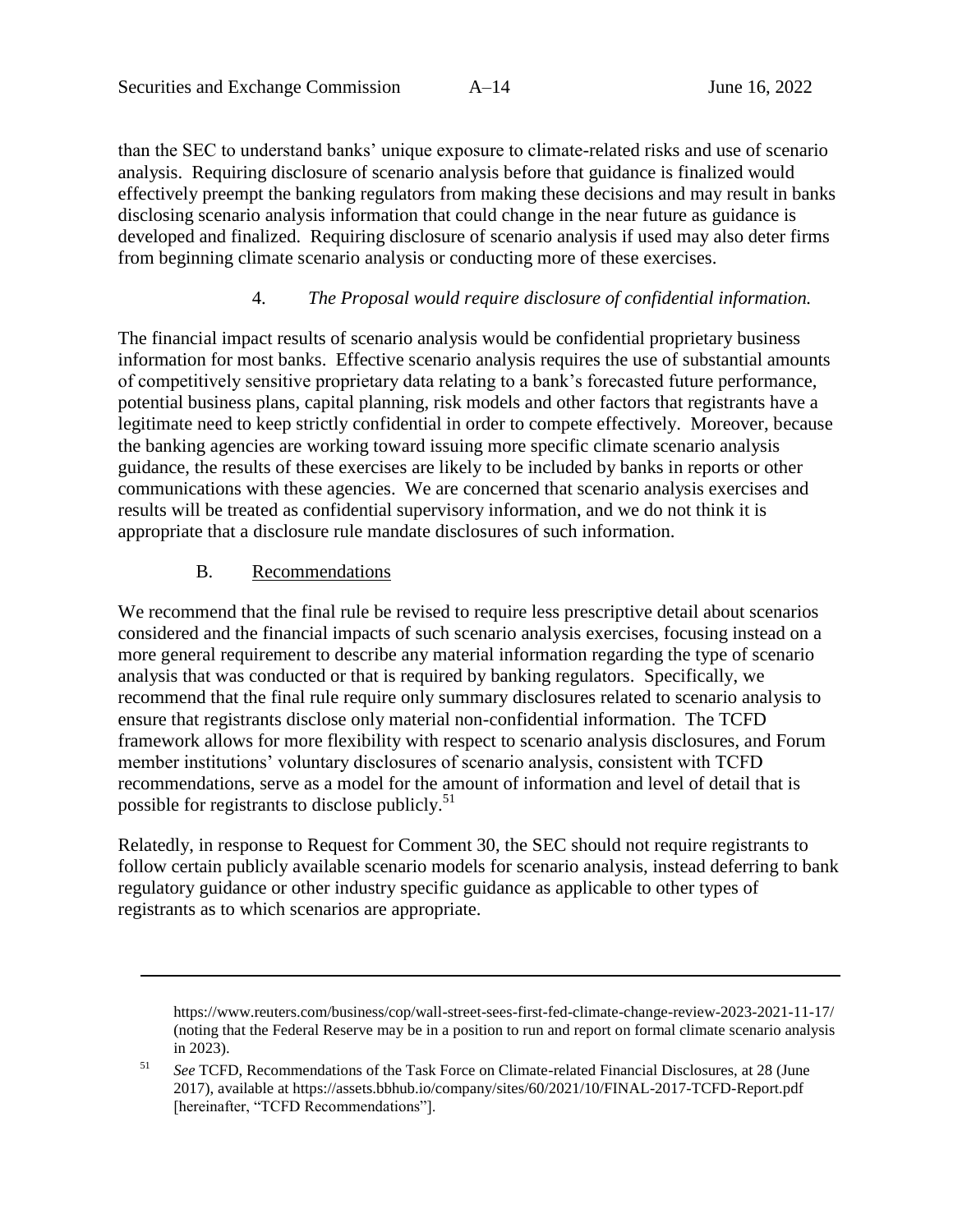In response to Request for Comment 31, we think an additional safe harbor specifically for scenario analysis disclosures is warranted, given the nascent state of climate-related data and rapidly evolving methodologies required for these exercises.

### <span id="page-23-0"></span>**IV. The final rule should incorporate longer phase-in periods.**

The Proposal includes a number of phase-in periods for certain types of registrants, which the Forum appreciates.<sup>52</sup> Given the significant challenges registrants face in adopting a final rule that is similar to the Proposal, along with the standard of liability that will be attached to these disclosures, we recommend that the final rule include additional phase-in periods. We recommend that the final rule allow at least 2 years after the effective date before any of the climate disclosure requirements are implemented. At a minimum, the final rule should provide for at least 3 years for registrants to comply with any S-X Disclosures requirement and attestation requirement for Scope 1 and Scope 2 emissions disclosures. Finally, we recommend an additional transition period for newly public companies to avoid any deterrent effect of the final rule on companies considering an initial public offering.

#### A. Challenges and Concerns

 $\overline{a}$ 

1. *It would be impracticable to expect registrants to prepare novel climate-related disclosures within a year of the final rule's effective date.* 

All registrants could benefit from lengthier transition periods to account for the challenging requirements of the Proposal. The new disclosures outlined in the Proposal will require registrants to build new systems, processes and departments, and we do not think the Proposal as written provides adequate time for this to occur.

The S-X Disclosures in particular would be nearly impossible to produce so soon after the effective date of a final rule. For registrants to report the S-X Disclosures as proposed, they will have to begin accounting for them at the start of the year for which the disclosure will be made. To make these disclosures for 2023, a registrant would need to have these systems in place for all of 2023. An effective date of December 31, 2022 would not allow enough time for these systems to be put in place for 2023.

We think the Scope 1 and Scope 2 attestation requirement also unnecessarily pressures development of best practices that can and should take longer to evolve than the Proposal's timeline would allow. As discussed below, attestation providers will need sufficient time to develop expertise. Due to the current lack of attestation providers, a requirement without an

 $52$  The Proposal includes phased-in compliance by filer type, where the largest filers would begin disclosing the required information first. Based on the currently projected effective date of December 31, 2022, registrants would begin disclosing the proposed disclosures for fiscal year 2023 (reported in 2024). 87 Fed. Reg. at 21412. Notably, the Proposal does not currently include a transition period for S-X Disclosures.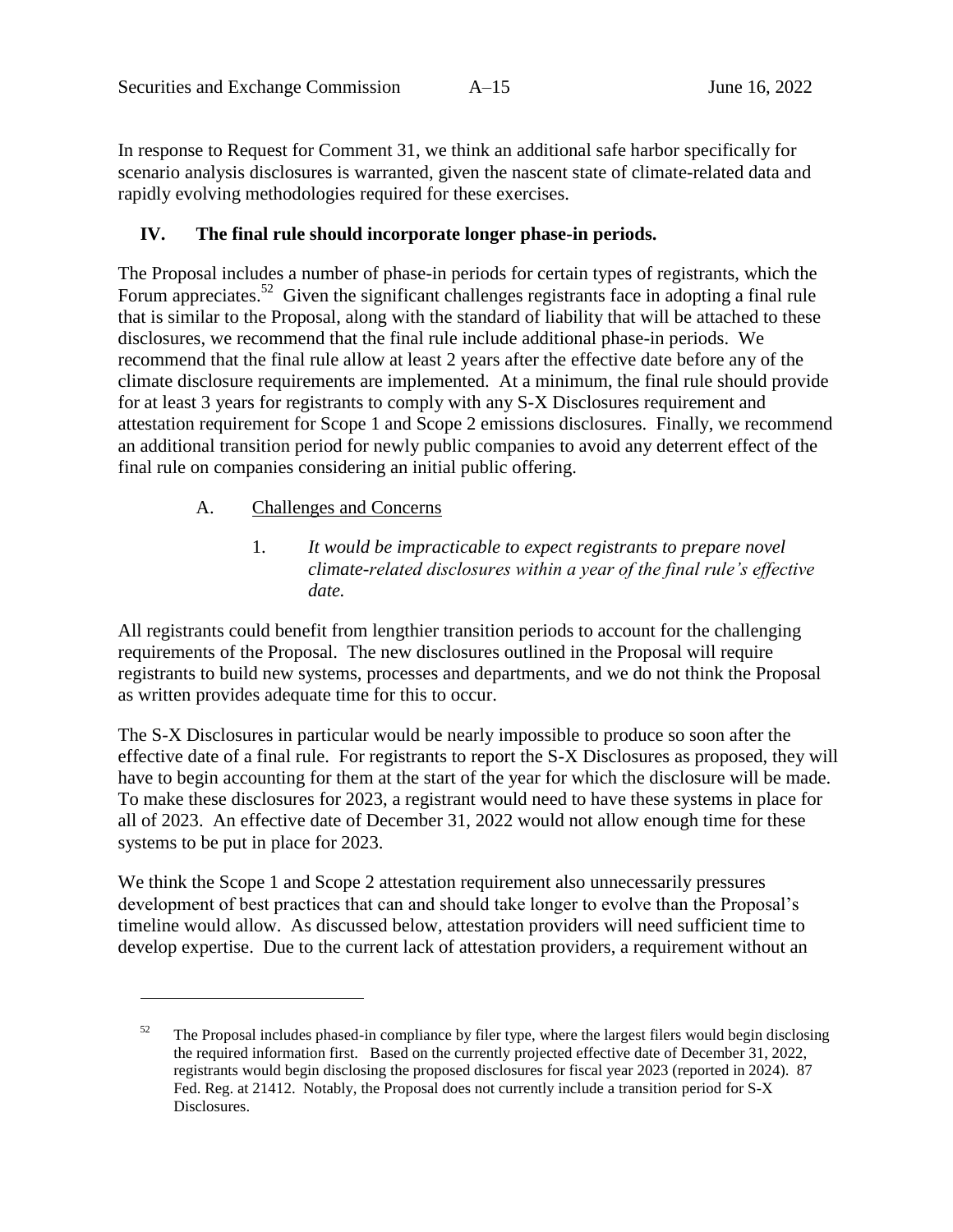additional phase-in period would make producing an attestation very costly for registrants while providing only uncertain benefits to investors.

### 2. *The Proposal would be a deterrent for companies considering an initial public offering and may impinge capital formation.*

We appreciate the proposed transition periods by filer type and think this approach is appropriate, but we are concerned that newly public companies will have a particularly hard time complying with a final rule in its IPO registration statement. As noted in the Proposal, the required disclosures will be particularly onerous for companies that have not been making climate-related disclosures, which would likely include newly public companies: "Registrants unfamiliar preparing these disclosures may face significant uncertainty and novel compliance challenges. To the extent this leads to inadvertent non-compliance, registrants may face additional exposure to litigation or enforcement action."<sup>53</sup>

As the eight U.S. GSIBs, our member institutions have valuable insight into the unique challenges that companies considering going public and newly public companies would face if the Proposal were to be finalized. The Forum in particular supports the SEC's mission to facilitate capital formation, as our member institutions have strong underwriting businesses that facilitate access to the public markets for many companies. We believe the deterrent costs of the added disclosures in the aggregate would negatively impact the decision of a company to go public in the United States, which would be detrimental to U.S. financial markets and the economy as a whole.

### B. Recommendations

We recommend that the final rule adopt a transition period of at least 2 years after the effective date of the final rule to account for the significant amount of work registrants will need to do to comply.

At a minimum, we suggest a transition period of at least 3 years for S-X Disclosures and the Scope 1 and Scope 2 attestation requirement. Registrants foresee significant challenges with calculating the impacts on financial statement line-items, particularly given that the Proposal contemplates registrants using novel climate accounting standards (discussed above). We think an additional transition period for any S-X Disclosures included in the final rule is warranted to account for the significant amount of time and effort it will require registrants to adjust their internal controls to account for new climate disclosures. We also think an additional transition period for a Scope 1 and Scope 2 attestation requirement would be appropriate, given the current lack of providers and the associated high cost of producing an attestation.

We recommend that the final rule include an additional phase-in period for newly public companies for all climate-related disclosures that does not require these disclosures to be

<sup>53</sup> 87 Fed. Reg. at 21444.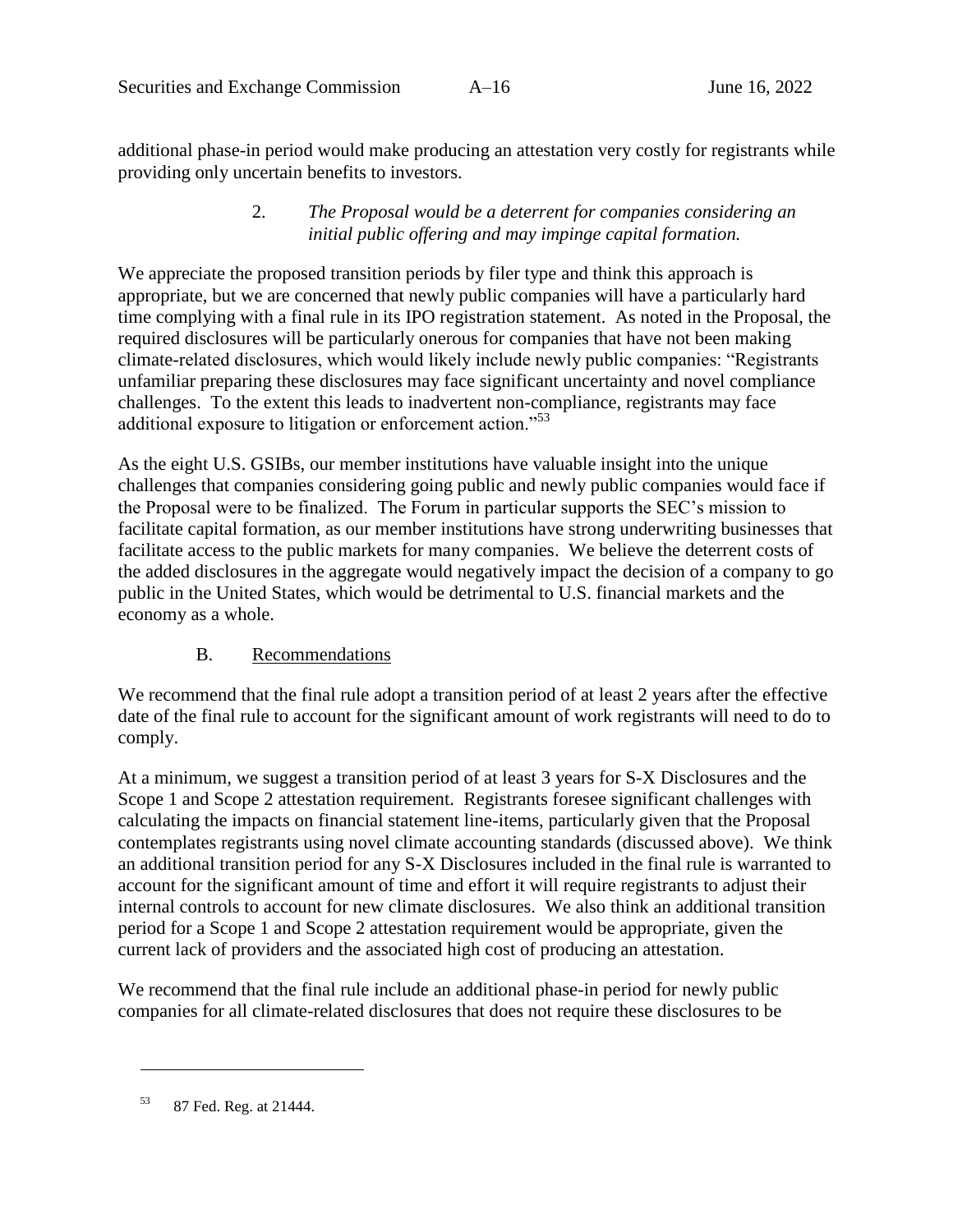included in a registration statement for an initial public offering, and allows a newly public company a transition period before the disclosures are required.

### <span id="page-25-0"></span>**V. The final rule should require climate-related disclosures on a new form and explicitly allow for Scope 3 emissions disclosures to be made on a lagging basis. 54**

Due to the aforementioned dearth of reliable climate-related data and evolving nature of methodologies necessary to identify and measure climate risks, the potential 1933 Act and 1934 Act liability that registrants would have for these disclosures would be inappropriate at this time. Additionally, the added complexities of disclosing Scope 3 emissions present a sequencing issue for registrants that must disclose Scope 3 emissions in annual reports.

We recommend that the final rule<sup>55</sup> specify that required climate-related disclosures be made in a new form that, unlike the Form 10-K, is not generally incorporated by reference into registration statements and that is "furnished" rather than "filed."<sup>56</sup> Due to the nature of Scope 3 emissions, we recommend that the final rule explicitly allow for Scope 3 emissions to be disclosed on a lagging basis on a new form. Alternatively, we recommend re-locating some of the new required disclosures in existing sections of periodic reports, such as the MD&A and risk discussions in Form 10-K and proxy statements.<sup>57</sup>

### A. Challenges and Concerns

As mentioned above, our member institutions and many other public companies have been disclosing some of the information that the Proposal would require on a voluntary basis. But many of the disclosures required by the Proposal ask for novel information that is not included in voluntary frameworks or has not been disclosed before or in as much detail. As the SEC states, the Proposal "would significantly expand the type and amount of information registrants are required to provide about climate-related risks."<sup>58</sup>

<sup>54</sup> This section is in part responsive to Request for Comment 1.

<sup>&</sup>lt;sup>55</sup> The Proposal would require registrants to include qualitative climate-related disclosures in registration statements and periodic reports, which will attach U.S. securities law liability to disclosure that have been voluntary to this point and require these disclosures to be produced on existing deadlines for Forms 10-K and 10-Q. Proposed 17 CFR 229.1500, *et seq.* To mitigate the difficulty registrants might have in completing emissions calculations to meet the annual report filing deadline, the Proposal includes a provision permitting a registrant to use a reasonable estimate of its GHG emissions for its fourth fiscal quarter, together with actual, determined GHG emissions data for the first three fiscal quarters, as long as the registrant promptly discloses in a subsequent filing any material difference between the estimate used and the actual, determined GHG emissions data for the fourth fiscal quarter. Proposed 17 CFR 229.1504(e)(4)(i). *See* 87 Fed. Reg. at 21387.

<sup>56</sup> *See, e.g.*, 17 CFR 240.13q-1(a) (specifying that Form SD is to be furnished).

 $57$  If the SEC were to take this alternative approach, additional safe harbors from liability would be appropriate.

<sup>58</sup> 87 Fed. Reg. at 21444.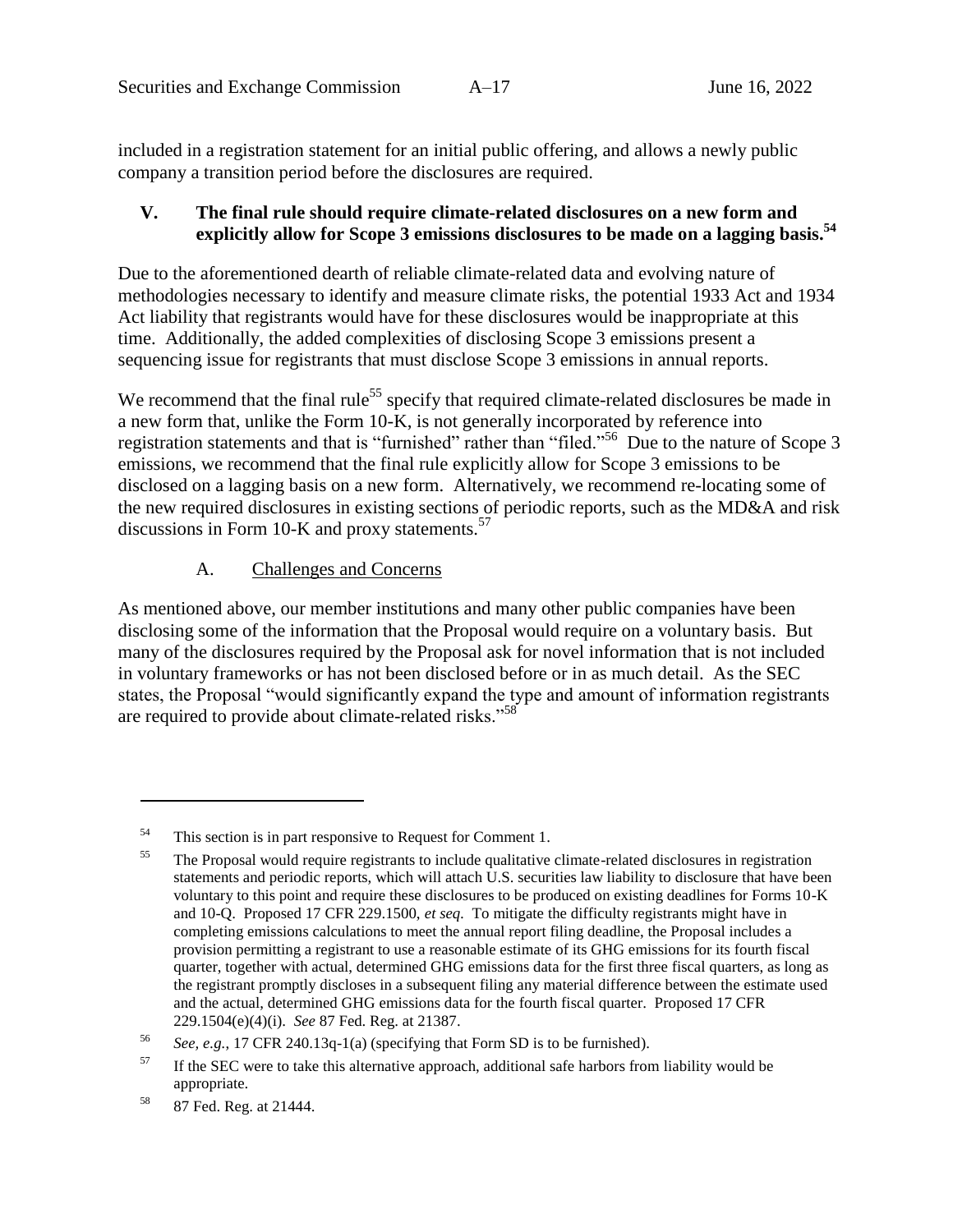### 1. *Quantification difficulties render a strict liability standard for climaterelated disclosures inappropriate.*

The current gaps in data and methodology related to climate change are particularly problematic when coupled with the liability attached to climate-related disclosures.<sup>59</sup> The Proposal would amend several forms companies must file with the SEC pursuant to the 1933 Act and the 1934 Act—including Form S-1 and Forms 10-K and 10-Q (for public companies) and 20-F (for foreign private issuers)—to reflect the Regulation S-K and Regulation S-X changes.<sup>60</sup> In general, Section 18 of the 1934 Act imposes liability for false and misleading statements made in documents filed with SEC, subject to applicable defenses.<sup>61</sup> Therefore, by locating the climate disclosures in the periodic reports (i.e., Forms 10-K and 10-Q), the Proposal would expose reporting companies to potential Section 18 liability.<sup>62</sup> If a filer incorporated by reference a form affected by the Proposal, such as a Form 10-K, into a registration statement for an offering of securities<sup>63</sup> or is otherwise required to include the disclosure in a registration statement, the filer also would be subject to a strict liability standard under Section 11 of the 1933 Act for false or misleading statements, even for unintentional mistakes.

As acknowledged in the FSOC Report, there are significant challenges to procuring reliable and consistent data.<sup>64</sup> Due to the evolving nature of climate change, the models and methods used to assess climate-related risks are relatively new and continue to develop.<sup>65</sup> We believe that a strict liability standard for disclosures that are based on data that is well known to have significant gaps and is based on methodologies that are still developing is inappropriate at this time. As such, the required climate-related disclosures in the Proposal would be better suited to a different furnished form that, unlike the Form 10-K, would not necessarily be incorporated by reference into a registration statement that carries a strict liability standard.

<sup>59</sup> *See, e.g.*, 87 Fed. Reg. at 21411 (acknowledging that "the methodology underlying climate data continues to evolve"); FSB Report, *supra* note [49,](#page-21-0) at 36 (concluding that while "[s]ubstantial progress is being made to improve the data and metrics with which to monitor and assess climate-related risks to financial stability," there are "significant remaining data gaps.").

<sup>60</sup> Proposed 17 CFR 239 (Forms S-1, S-11, S-4, F-4), 249 (Form 10, 20-F, 10-Q, 10-K).

<sup>61</sup> 15 U.S.C. § 78r*.*

 $\frac{62}{10}$  *Id.* Note that Section 18 liability does not attach to disclosures on SEC Form 6-K, which is "furnished," rather than "filed" with the SEC. The SEC asks in the Proposal whether some or all of the climate disclosures should be treated as "furnished" to the SEC (and therefore exempt from Section 18 liability), rather than "filed." *See* 87 Fed. Reg. at 21411.

<sup>63</sup> 15 U.S.C. §§ 77k, 77l.

<sup>64</sup> FSOC Report, *supra* note [4,](#page-4-0) at 23, 47–66.

<sup>65</sup> *Id.* at 47–66.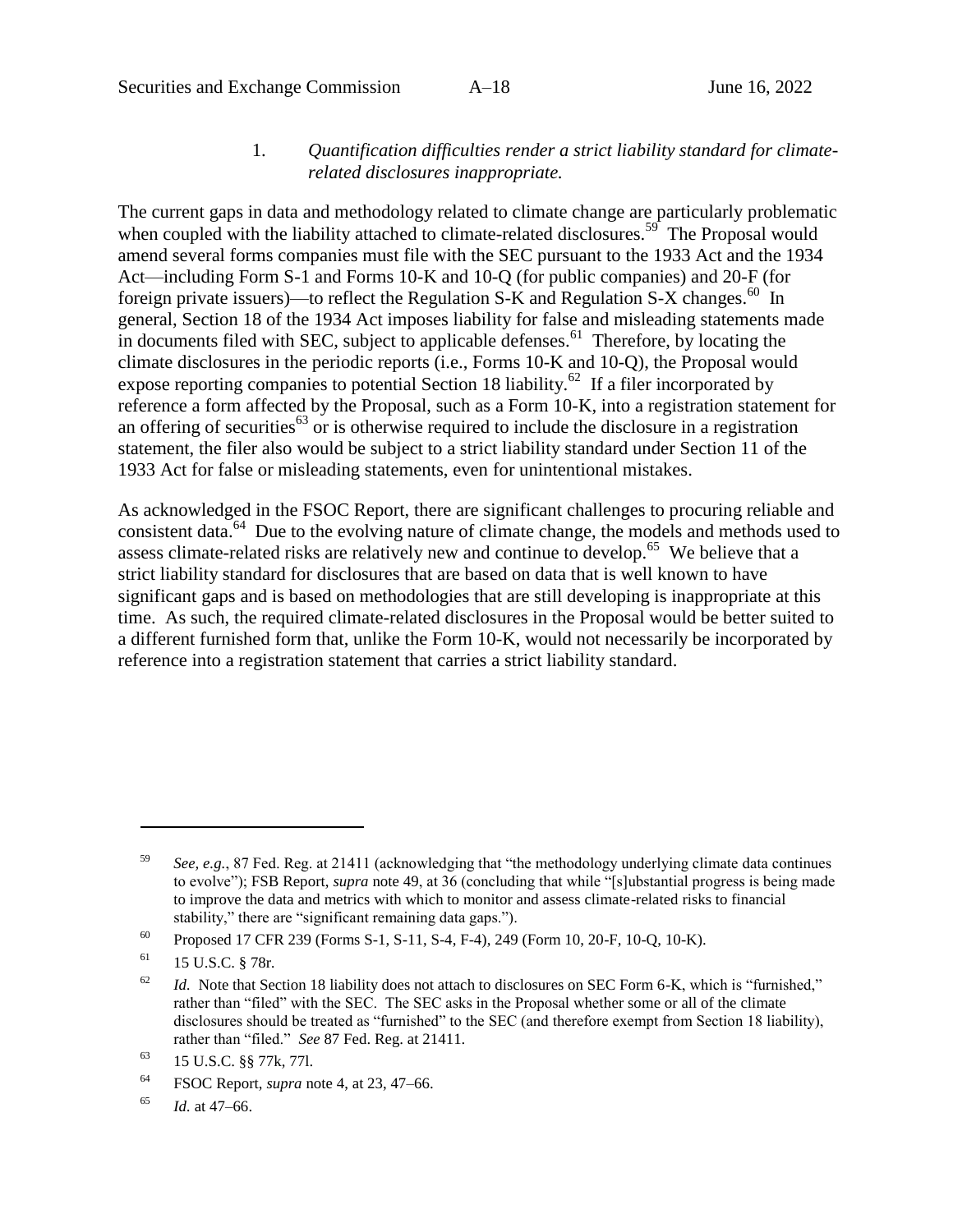#### 2. *The deadline for finalizing annual reports would not allow enough time for registrants to produce the required GHG emissions disclosures.<sup>66</sup>*

In order to produce consistent, comparable and reliable climate-related disclosures, registrants will need the appropriate amount of time to gather data internally and from third parties, perform calculations and review and verify results for the annual period. Including these disclosures in existing forms with existing deadlines will not provide registrants with sufficient time. A different form that is due at a later time following the fiscal year end will enable registrants to dedicate sufficient time and resources to producing climate-related disclosures and for these disclosures to be more fulsome. A different form will provide investors the same benefits (easily identifiable climate-related disclosures on the same form across registrants and years) while mitigating some of the added costs associated with the Form 10-K.

Scope 1 and Scope 2 emissions, while easier to calculate than Scope 3 emissions, are not immediately available and require some data gathering and calculations of their own. Scope 2 emissions, for instance, may be based on third-party data, which must be obtained after the fiscal year-end, verified and incorporated into models to produce accurate figures. As such, the 10-K timeline may not allow sufficient time for registrants to produce these disclosures. While we appreciate the accommodation that allows reasonable estimates for fourth quarter emissions data, using estimates initially and then updating disclosures with actual data would be a departure from how companies typically disclose quantitative information, would create an unnecessary added cost to registrants and would be of questionable utility for investors.

Calculating Scope 3 emissions will be particularly challenging and will require more time than the deadline for finalizing Form 10-Ks (60 days after fiscal year-end for a large accelerated filer) would allow. As mentioned above, calculating Scope 3 emissions, which the SEC is likely to deem material for banks based on commentary in the Proposal,<sup>67</sup> will require a much longer timeline than Scope 1 and 2 emissions disclosures.

Rather than expecting registrants to update their disclosures with any material differences once the registrant has the necessary data to perform the required calculations, which is what the Proposal contemplates, we think requiring all climate-related disclosures on a different, later form (akin to Form SD for conflict minerals disclosures) will serve the SEC's goal of having all climate-related disclosures in one place. This will also provide investors with the full set of data rather than piecemeal data based on estimates that is then later revised. Having all required climate-related disclosures in a new form will facilitate issuing more accurate and final disclosures with the relevant Scope 1, 2 and 3 information on an appropriately lagging timeline without the added unnecessary challenge of disclosing first on an artificially early timeline and then later being required to update the form.

<sup>&</sup>lt;sup>66</sup> This section is in part responsive to Request for Comment 105.

<sup>67</sup> 87 Fed. Reg. at 21435 n.885.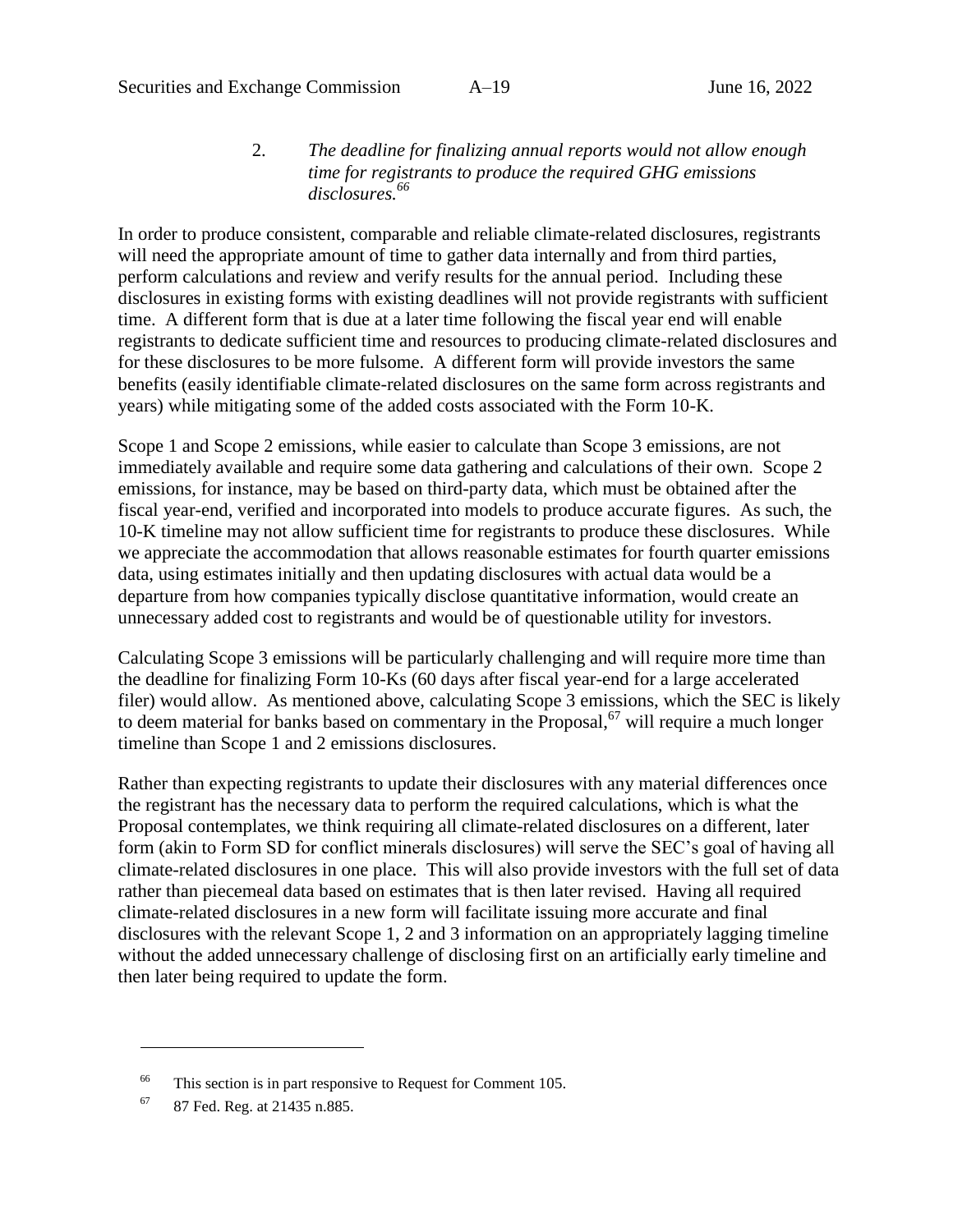3. *Scope 3 emissions data will not be current, and Scope 3 emissions disclosures should be expected to lag other disclosures by at least 15 months.* 

Because a registrant's Scope 3 financed emissions will consist, at least in part, of the Scope 1 and 2 emissions of other companies, it is impracticable to expect disclosure of Scope 3 disclosures at the same time as other required climate-related disclosures. Furthermore, much of the client Scope 3 emissions data are modeled, which adds an additional delay for the financial institution. Generally, financial institutions receive the data needed to calculate financed emissions on a 15-month or more time lag. As a result, Scope 3 emissions disclosures contain data that is at least one to two years out of date, and a lag is needed in order to prevent a mismatch between portfolio year data and GHG year data.

### B. Recommendations

We recommend that all climate-related disclosures required in the final rule be made on a new form that is furnished rather than filed on a later timeline than the Form 10-K, giving the registrant adequate time to perform the relevant calculations required for accurate and final disclosures, and avoiding these disclosures from being incorporated by reference into registration statements and subjecting registrants to strict liability for these disclosures. We agree with the SEC that having all climate-related disclosures in the same form would be useful, so we recommend that all disclosures in the final rule be made in a new form. However, at a minimum, the final rule should allow for Scope 3 disclosures to be made in a new form to facilitate more reliable and current Scope 3 data.

We also recommend that the final rule clarify that Scope 3 emissions disclosures that are based on lagging information would be considered to have been made on a "reasonable basis" and in "good faith."

If the final rule retains the structure of adding a new section to periodic reports specifically for climate-related disclosures, we recommend that some of the required disclosures be made in existing sections of the relevant forms. For example, as discussed in section [VIII.A.2,](#page-34-0) the required governance disclosures would be more decision-useful for investors if placed alongside discussions of governance practices in a registrant's proxy statements. Similarly, an investor may appreciate if the climate-related risk management disclosures were placed alongside other risk management disclosures.

# **VI. The final rule should require disclosure of only material, publicly announced, firm-level climate-related targets and goals.**

The Proposal would require a registrant to disclose any climate-related targets or goals it has set, including descriptions of various aspects of the targets or goals, plans for meeting them and progress updates.<sup>68</sup> We recommend that the final rule clarify that only disclosure related to

<sup>68</sup> Proposed 17 CFR 229.1506(b), (c).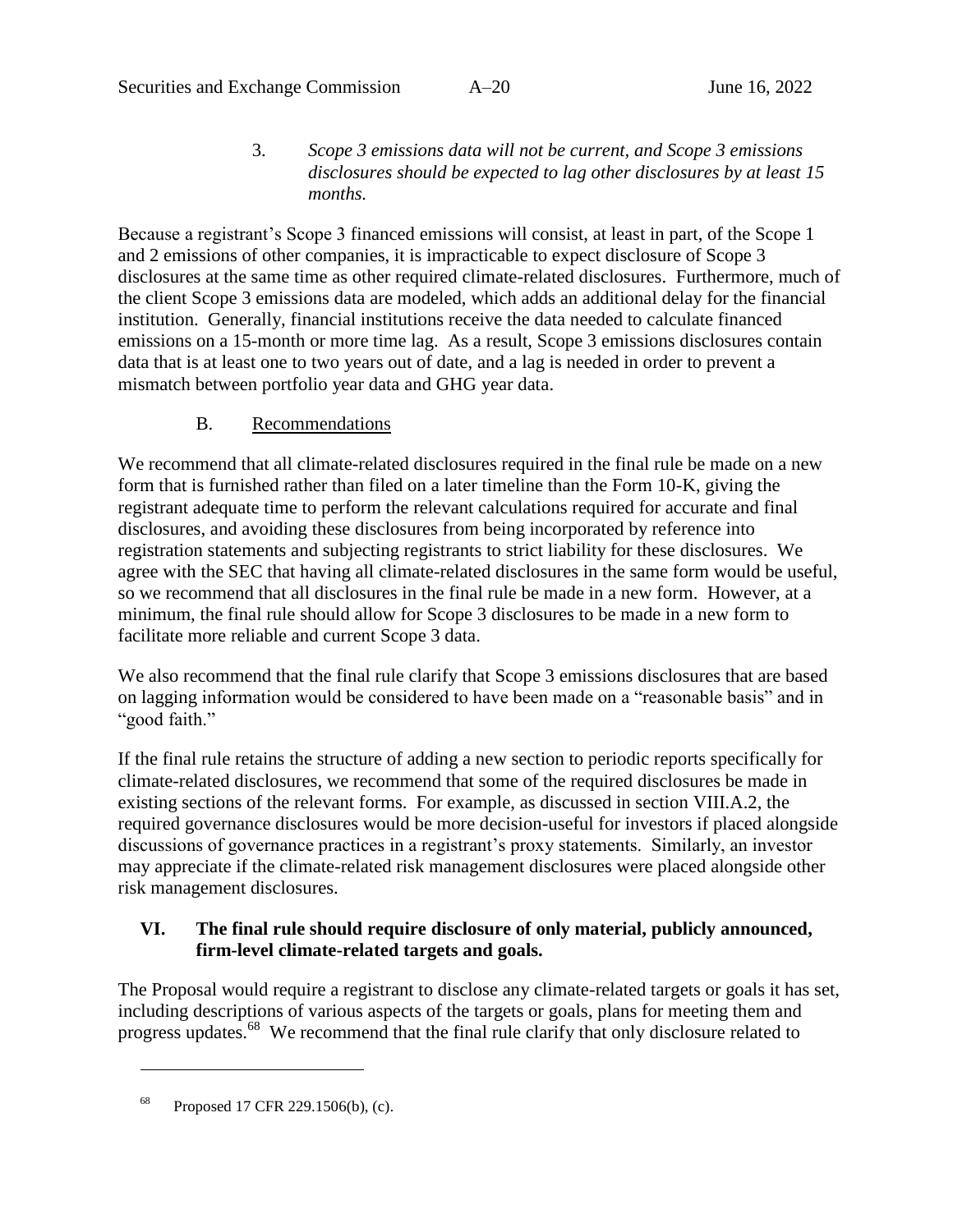publicly announced, firm-level climate-related targets or goals is required. We also recommend a materiality standard be applied to any required disclosure of climate-related targets and goals in order to avoid providing investors with non-material information. As written, the Proposal penalizes those institutions that have set ambitious climate-related targets or goals by requiring them to disclose every target or goal regardless of its stage of development or materiality. Additionally, requiring the disclosure of even non-material climate-related targets and goals could unintentionally discourage registrants that may have planned to set long-term climaterelated targets or goals from doing so. We think these modifications will further the goal of providing decision-useful information to investors.

#### A. Challenges and Concerns

The Proposal is unclear as to which of a registrant's climate-related targets or goals would be required to be disclosed. Many of our member institutions have firm-level goals and business unit-level, fund-level, or product-level goals, and comingling disclosures of all these goals could mislead investors or convey an inappropriately outsized impact to investors who interpret certain disclosures to have firm-wide impact as opposed to a much less significant businesslevel impact. As the preamble notes, "[t]he fact that a company has set a goal or target does not mean that it has a specific plan for how it will achieve those goals."<sup>69</sup> Some companies might establish climate-related goals or targets with a "plan to develop their strategies over time, particularly as new technologies become available that might facilitate their achievement of their goals."<sup>70</sup> We agree that many registrants, including financial institutions, have set certain long-term climate-related ambitions, such as 2050 net-zero ambitions, that do not currently have a fully formed strategy to achieve them or widely-adopted methods of measuring their progress. Disclosure of these goals would not be decision-useful for investors and may unintentionally discourage registrants from setting such goals. The Proposal would ultimately penalize those institutions that have set ambitious climate-related targets and goals by requiring them to disclose every target or goal regardless of its stage of development or materiality.

### B. Recommendations

We recommend that the final rule require the disclosure of only those publicly announced climate-related targets and goals that meet a materiality standard. We further recommend that the final rule only require disclosure of firm-level targets or goals. The current Proposal is overbroad and would compel the disclosure of climate-related targets or goals that are insignificant to, and have the potential to mislead, the decision-making of investors. A materiality standard would tailor the requirement so that decision-useful information pertaining to firm-level climate-related targets and goals will be disclosed to investors without compelling disclosures for targets or goals that have not yet been fully developed or are non-material. Furthermore, this tailoring would alleviate the demand on large institutions that have numerous

 $69$  87 Fed. Reg. at 21406.

<sup>70</sup> *Id.*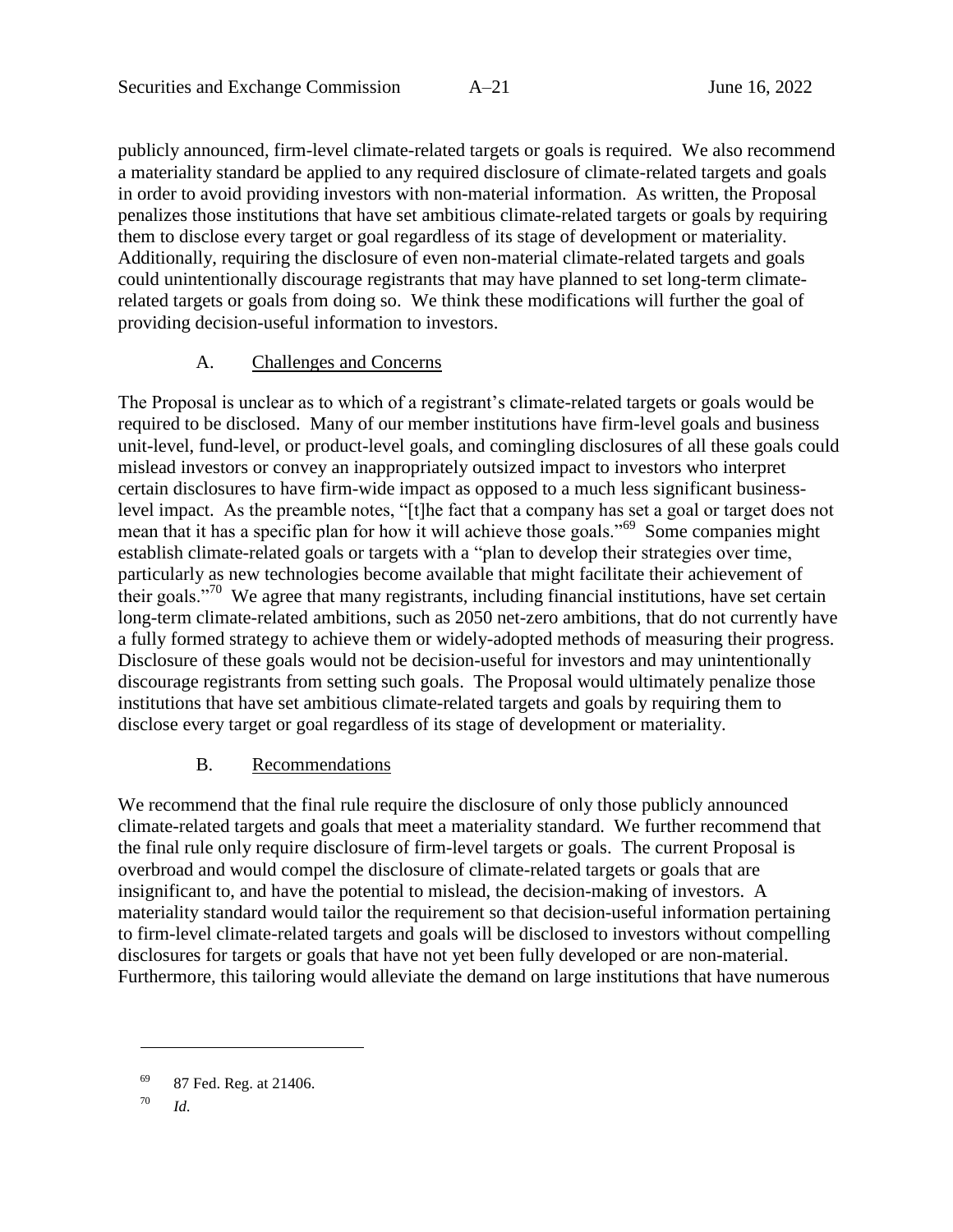business-level climate strategies and avoid inadvertently penalizing registrants that have set these goals. $^{71}$ 

### **VII. Scope 1 and Scope 2 attestations should be voluntary or require only limited assurance.**

The Proposal's attestation requirement<sup>72</sup> would depart from the SEC's typical practice for disclosures required under Regulation S-K, which, unlike financial statements submitted in accordance with Regulation S-X, are not audited, and would present significant challenges, as discussed further below. Because of the robust internal controls that are already in place to produce SEC filings, we think the attestation requirement is unnecessary, unusual and would not enhance reliability of disclosure. The Forum appreciates the phase-in period for this requirement but recommends that the final rule not include a requirement for an attestation.<sup>73</sup> If it is retained in the final rule, we suggest requiring only limited assurance after a longer phase-in period.

We also urge the SEC to confirm that any required attestation reports are considered to be expertized material to address underwriters' concerns around legal liability. For any period for which assurance is not required for GHG emissions attestation reports, the SEC should clarify that the reports will still be considered to be expertized material to avoid inadvertently subjecting underwriters to strict liability and heightened due diligence requirements during an interim period of disclosure implementation.

- A. Challenges and Concerns
	- 1. *There is no consensus around attestation standards for Scope 1 and 2 emissions.*

There would be significant uncertainty around attestation for Scope 1 and Scope 2 emissions disclosures because there is currently no consensus around attestation standards for such disclosures. Much like an independent audit of financial statements, an attestation must rely on a set of standards in order for the attestation to have any value for investors. As the SEC notes, "the evolving and unique nature of GHG emissions reporting involves and, in some cases, warrants varying methodologies, differing assumptions, and a substantial amount of estimation."<sup>74</sup> As a result of the relatively nascent state of climate-related data, assurance practices have been varied with respect to "the assurance standards used, the types of service

 $71$  Responsive to Request for Comment 168.

 $72$  Under the Proposal, registrants such as our member institutions would be required to (i) include with their filings attestation reports that cover the Scope 1 and Scope 2 emissions disclosures and (ii) provide certain information about the attestation service provider. The attestation provider must be an expert in GHG emissions and independent of the registrant, but need not be an independent public accounting firm. Proposed 17 CFR 229.1505(b).

<sup>73</sup> *See* 87 Fed. Reg. at 21391.

<sup>74</sup> *Id*. at 21393.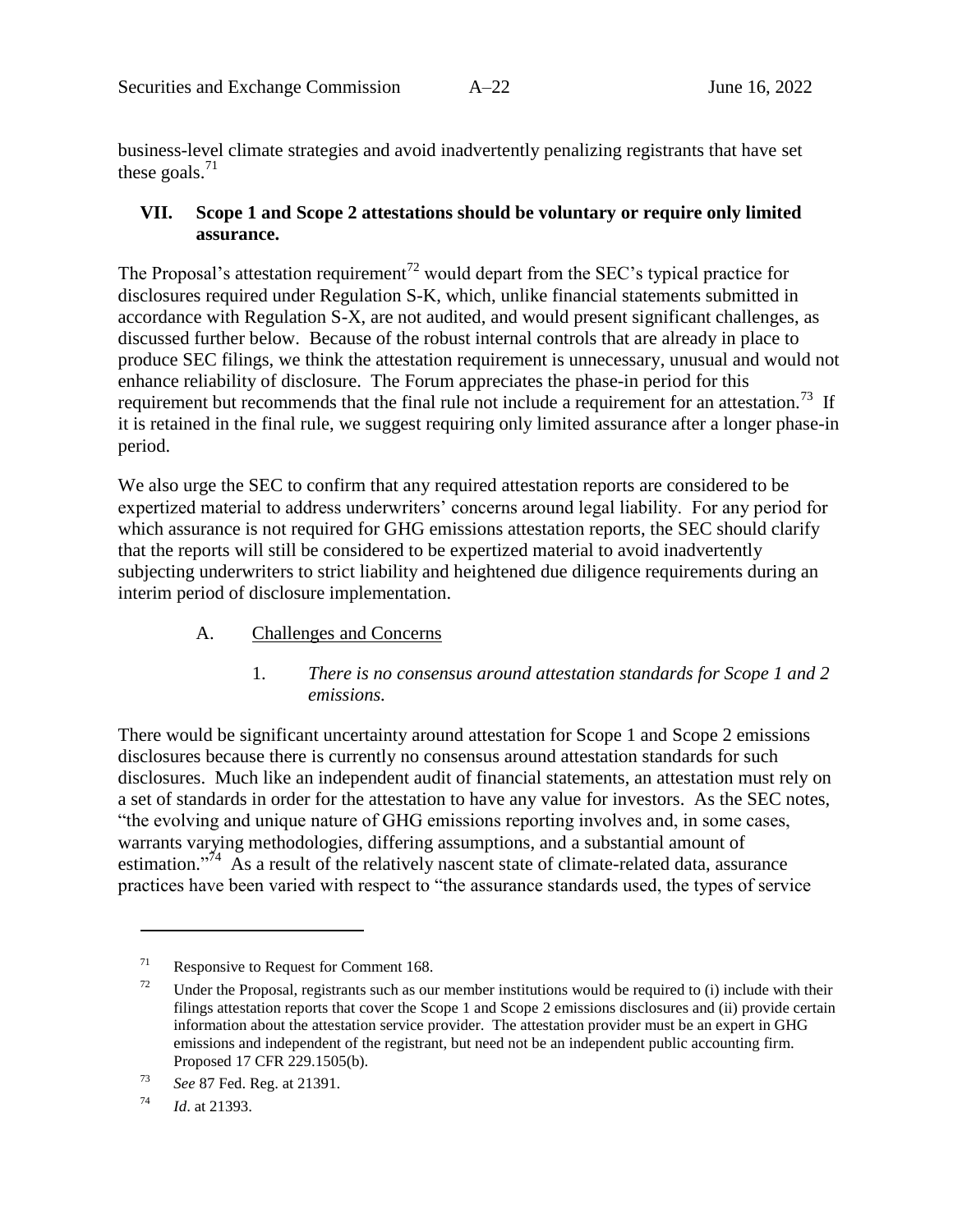providers, and the scope of disclosures covered by the assurance."<sup>75</sup> The SEC has acknowledged that this variety has produced fragmentation, which has diminished the comparability of assurances provided.<sup>76</sup> The SEC even acknowledges that "[t]he evolving nature of GHG emissions calculations and attestation standards could suggest that it may also be premature to require assurance."<sup>77</sup>

The SEC has proposed minimum requirements for an attestation report, but it is not clear to what an attestation provider would attest.<sup>78</sup> Even with the SEC's guidance on minimum requirements, there is no guarantee an attestation provider could use this new set of standards to produce an attestation report. We agree that consensus around attestation standards should become clearer as more companies voluntarily seek limited assurance over Scope 1 and 2 emissions disclosures if these disclosures become mandatory in the final rule. An attestation requirement may be appropriate once there is consensus around emissions attestation standards, but at this time, it would be premature to require an attestation. In any case, as noted above, it is highly unusual to require an attestation for information required under Regulation S-K,<sup>79</sup> begging the question whether an attestation is necessary for this information.

# 2. *The challenges with finding an appropriate attestation provider are a barrier for procuring the required attestation.*

The Proposal acknowledges some foreseeable challenges for even the largest companies to produce such an attestation.<sup>80</sup> To start, there is currently a lack of expertise around GHG emissions calculations, which could make finding a provider that suits the SEC's requirements difficult. While we agree with the SEC that these capabilities could develop as demand for them increases, in the interim, it is impracticable to require an attestation when it is not clear that companies will be able to procure such an attestation. The proposed phase-in period for the attestation requirement is too short to allow enough time for adequate expertise to emerge and meet the flood of demand that will result from an attestation requirement in the final rule.

### 3. *The added challenges of reasonable assurance would be very significant.*

The attestation requirements would be phased in, with registrants initially providing "limited assurance" (i.e., assurance that no material misstatement of fact or omission was found after a review) and eventually providing "reasonable assurance" (i.e., the level of assurance that is

<sup>75</sup> *Id.* at 21394.

<sup>76</sup> *Id.*

<sup>77</sup> *Id* at 21395.

<sup>&</sup>lt;sup>78</sup> *Id.* (Stating "[b]y specifying minimum standards for the attestation provided with respect to GHG emissions disclosure by accelerated filers and large accelerated filers, the proposed rules should improve accuracy and consistency in the reporting of this information, while also providing investors with an enhanced level of reliability against which to evaluate the disclosure.").

<sup>79</sup> *See id.* at 21391.

<sup>80</sup> *Id.* at 21395.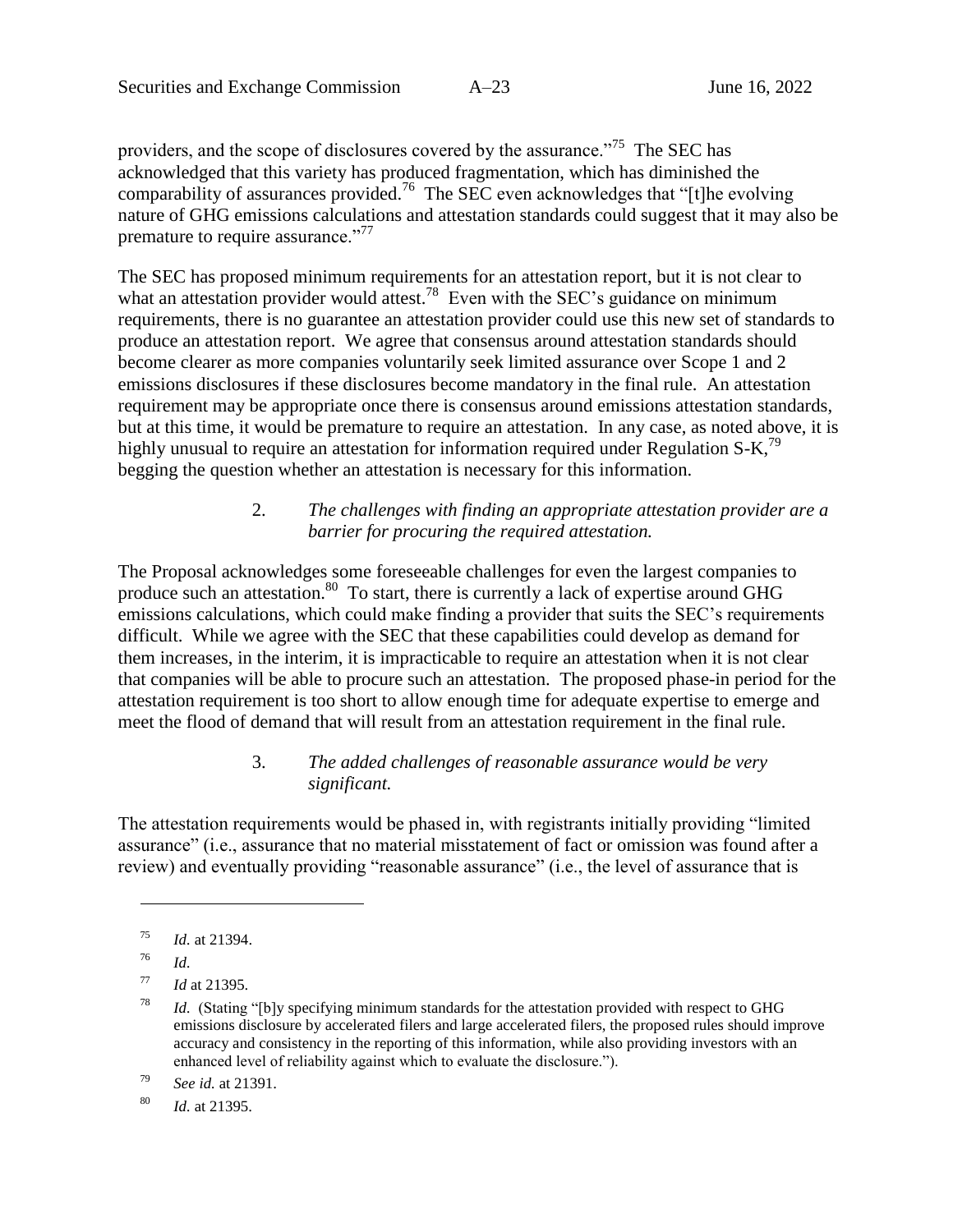equivalent to that of a full audit of financial statements). <sup>81</sup> Procuring reasonable assurance would require registrants to build out their internal control infrastructure significantly. Although methodologies for calculating Scope 1 and Scope 2 emissions are "fairly welldeveloped," the underlying data are not always available or reliable.<sup>82</sup> Scope 1 and Scope 2 emissions may incorporate third-party data and rely in part on estimates and averages, which may be difficult or impossible for a registrant to verify with current capabilities.<sup>83</sup>

We believe this is an unwarranted added cost that would provide little to no benefit for investors. Firms are better able to seek limited assurance, which is typical of ESG disclosures, as an area with continually evolving measurement and modeling capabilities and standards. To the extent there are any benefits to investors from an attestation requirement in the form of "credibility enhancement, lower cost of equity capital, and lower analyst forecast errors and dispersion,<sup>384</sup> these benefits could be achieved without the unnecessary costs associated with reasonable assurance. We think the internal controls that public companies have in place to produce SEC filings are sufficiently robust and that third-party attestations are not needed in order to ensure that emissions disclosures are accurate and reliable. Registrants are not required to obtain third-party assurances over parts of the 10-K other than audited financial statements, so an attestation requirement for these disclosures would be unusual.

### 4. *Expertization of any attestation reports is essential for firms acting as underwriters.*

If the SEC determines to require attestation reports, firms acting as underwriters will be exposed to significant legal liability if Scope 1 and Scope 2 emissions attestations are not considered to be expertized for purposes of liability under Section 11 of the 1933 Act. Without expertization, underwriters will be required to undertake a significantly greater level of due diligence, which they are not well positioned to undertake for this particular topic.

### B. Recommendations

We recommend that the final rule not include a required attestation for Scope 1 and 2 emissions disclosures. As discussed above, it would be highly unusual and costly to require attestation for information disclosed pursuant Regulation S-K, particularly information regarding GHG emissions that is based on nascent and evolving data. This requirement presents significant challenges and costs that outweigh potential benefits to investors. If such a requirement is retained in the final rule, we recommend requiring only limited assurance. We also recommend

<sup>&</sup>lt;sup>81</sup> Proposed 17 CFR 229.1505(a)(1).

<sup>82</sup> 87 Fed. Reg. at 21377.

<sup>83</sup> *See id.* at 21387 (explaining that the provision that would require a registrant to disclose, to the extent material and as applicable, any use of third-party data when calculating its GHG emissions would apply in instances "such as when determining Scope 2 emissions using contractual, supplier-provided emission factors for purchased electricity."). *See also* Proposed 17 CFR 229.1504(e)(5).

<sup>84</sup> 87 Fed. Reg. at 21394.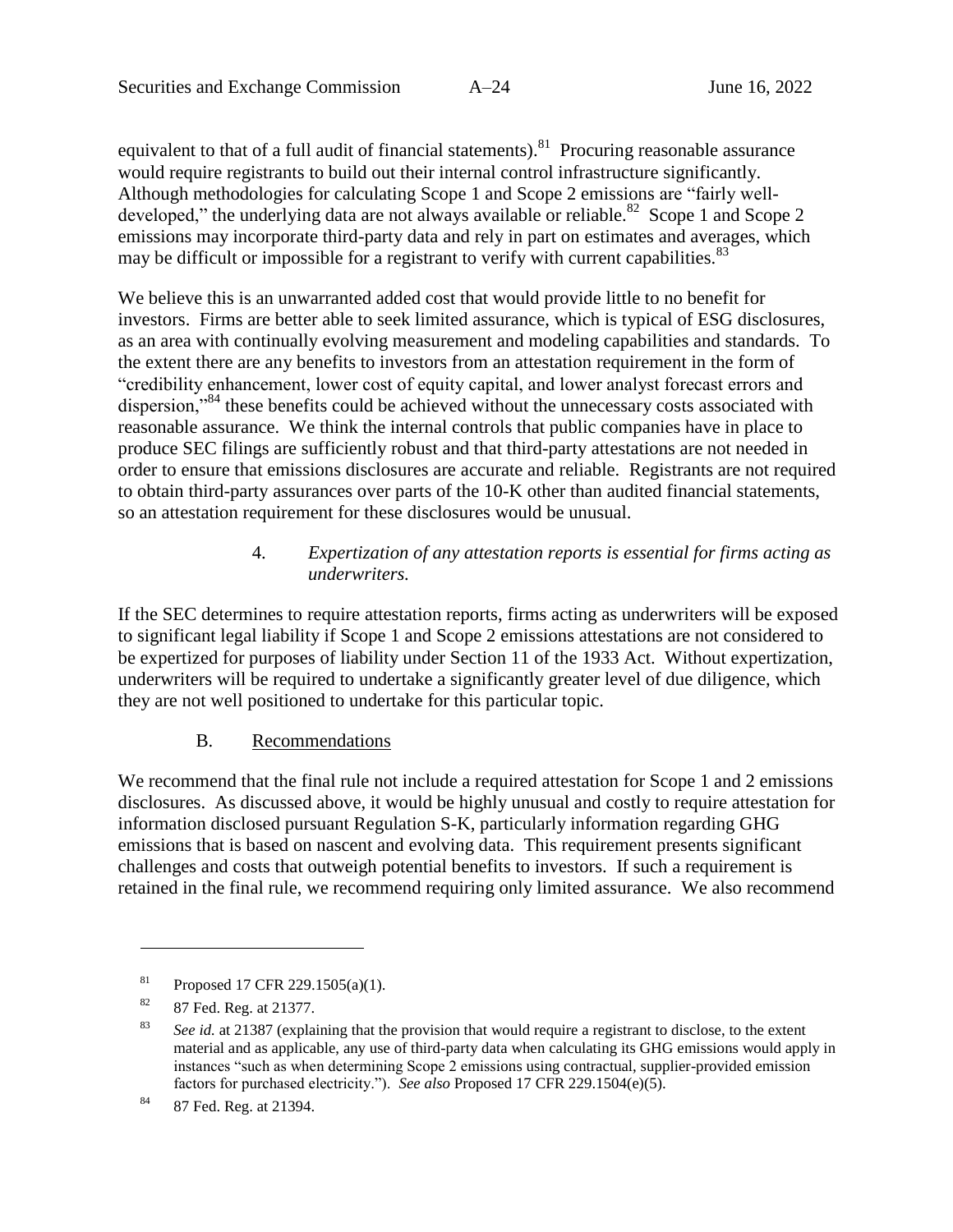additional phase-in time for the attestation requirement if it is retained, as discussed in section [IV](#page-23-0) above.

We also recommend that the final rule explicitly allow for the attestation report to be expertized. Our member institutions' current capabilities would not allow for the level of due diligence required if these reports were not expertized, and we do not think they should have to take on liability for these reports when emissions measurement capabilities are still developing. Additionally, the SEC should require attestation providers to be regulated entities to ensure appropriate expertise and level of assurance and protection for investors.

### **VIII. The required risk management and governance disclosures should be more principles-based in nature.<sup>85</sup>**

The proposed risk management and governance disclosures would be some of the most granular required disclosures currently in effect.<sup>86</sup> The prescriptiveness of these disclosures may impact the way companies manage these risks and governance processes surrounding them, which is a departure from the typical aims of disclosure rules and is an example of how the Proposal may inadvertently dictate market practice through disclosure. Further, the prescriptive prominence of these disclosures relative to other matters—including on other risk and governance topics that may be of equal or greater importance to the registrant would make it difficult for investors to assess the relevance of such information to the registrant. We recommend that the final rule take a more flexible, principles-based approach by requiring less granularity in risk management and governance disclosures. We think the TCFD recommendations for risk management and governance disclosures strike the right balance between providing enough detail to be useful for investors while allowing for enough flexibility to enable disclosures that are tailored to each company and, accordingly, decision-useful for investors.

### A. Challenges and Concerns

### 1. *Risk Management*

The Proposal would require numerous novel disclosures with a level of detail that many companies do not currently disclose. Some of this detailed disclosure is particularly problematic for banks, which is not addressed in the Proposal. For example, the Proposal would require banks to describe their risk management processes in detail.<sup>87</sup> Because banks are working to incorporate climate risk into their overall risk management frameworks, requiring detailed disclosure of a bank's climate risk management processes would require detailed disclosure of a bank's credit and liquidity risk management processes. This information is

<sup>&</sup>lt;sup>85</sup> This section is in part responsive to Requests for Comment 34, 35, 36, 37, 38, 39, 40 and 41.

<sup>&</sup>lt;sup>86</sup> The Proposal would require detailed disclosure of the processes by which a registrant's board of directors and management address climate-related risk, as well as how a registrant identifies, assesses and manages climate-related risks. Proposed 17 CFR 229.1501; Proposed 17 CFR 229.1503.

 $87$  Proposed 17 CFR 229.1503(a).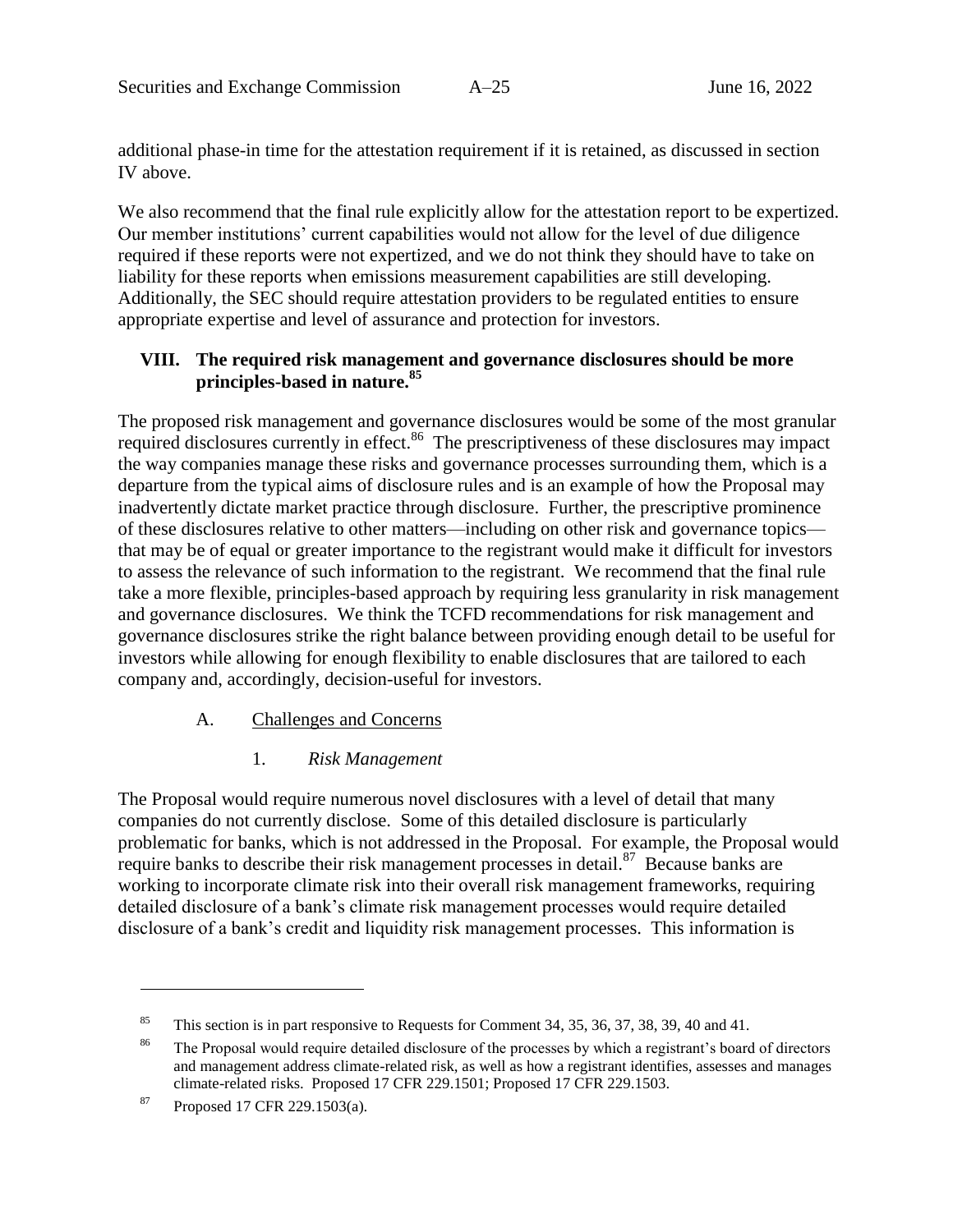proprietary and would not otherwise be disclosed. Similar information may not be as sensitive for registrants in other industries.

Additionally, the proposed disclosures imply that a registrant's risk management process should have certain components. Best practices in climate-related risk management are still evolving and may not ultimately include all of the considerations in the Proposal, which could inadvertently cause companies to take certain actions for the sake of disclosure. A more flexible approach would enable companies to disclose only the type of information that is relevant to investors and appropriate for their industry and would prevent instances in which a bank would be pressured to disclose proprietary information in order to comply with the rule.

#### 2. *Governance*

<span id="page-34-0"></span>We are concerned that the prescriptiveness of the proposed governance disclosure requirements will decrease, rather than increase, the effectiveness of board oversight. We have no objection to the requirement that companies clearly disclose where governance of this issue sits—on a particular committee or the full board. That is not an unusual requirement—companies are already required to disclose, generally, how their boards manage risk—and can help investors understand the company's approach to governance.

The required governance disclosures are more prescriptive than other disclosure rules currently in effect, however, and may inappropriately lead to a de facto standard of practice. Disclosing the frequency with which management reports to its board of directors on a specific topic, for example, may cause a registrant to change its governance practices to conform with expected disclosures.<sup>88</sup> The proposed approach would be a departure from the typical role of disclosure rules, which is to increase transparency to investors, rather than effectively regulating companies' practices. Because governance processes and structures are unique to every registrant, governance is not a one-size-fits-all enterprise, and governance disclosures offer little in the way of comparability between firms. The Proposal seeks to change that by requiring detailed disclosure of the frequency with which a company's management reports to its board of directors about climate-related risks and whether any director has climate-related expertise.<sup>89</sup>

We do not support the requirement to disclose the climate expertise of members of a board of directors. We believe this disclosure will decrease, rather than increase, the effectiveness of board oversight as registrants will feel pressured to add specialist directors. Boards are, by design, deliberative bodies that are tasked with oversight of numerous traditional and emerging risks of which climate risk is only one. The proposed requirement to disclose board members' climate expertise comes in the context of other proposed requirements that have the overall effect of encouraging companies to supplant directors with expertise overseeing diverse risks and complex institutions with those who have single subject-matter expertise akin to that of senior managers. We believe that registrants are best equipped to identify board members with the collective experience and judgment to oversee the particular risks they face. In addition, we

<sup>88</sup> Proposed 17 CFR 229.1501(b)(1)(iii).

<sup>89</sup> Proposed 17 CFR 229.1501(a)(1)(ii), (b)(1)(iii).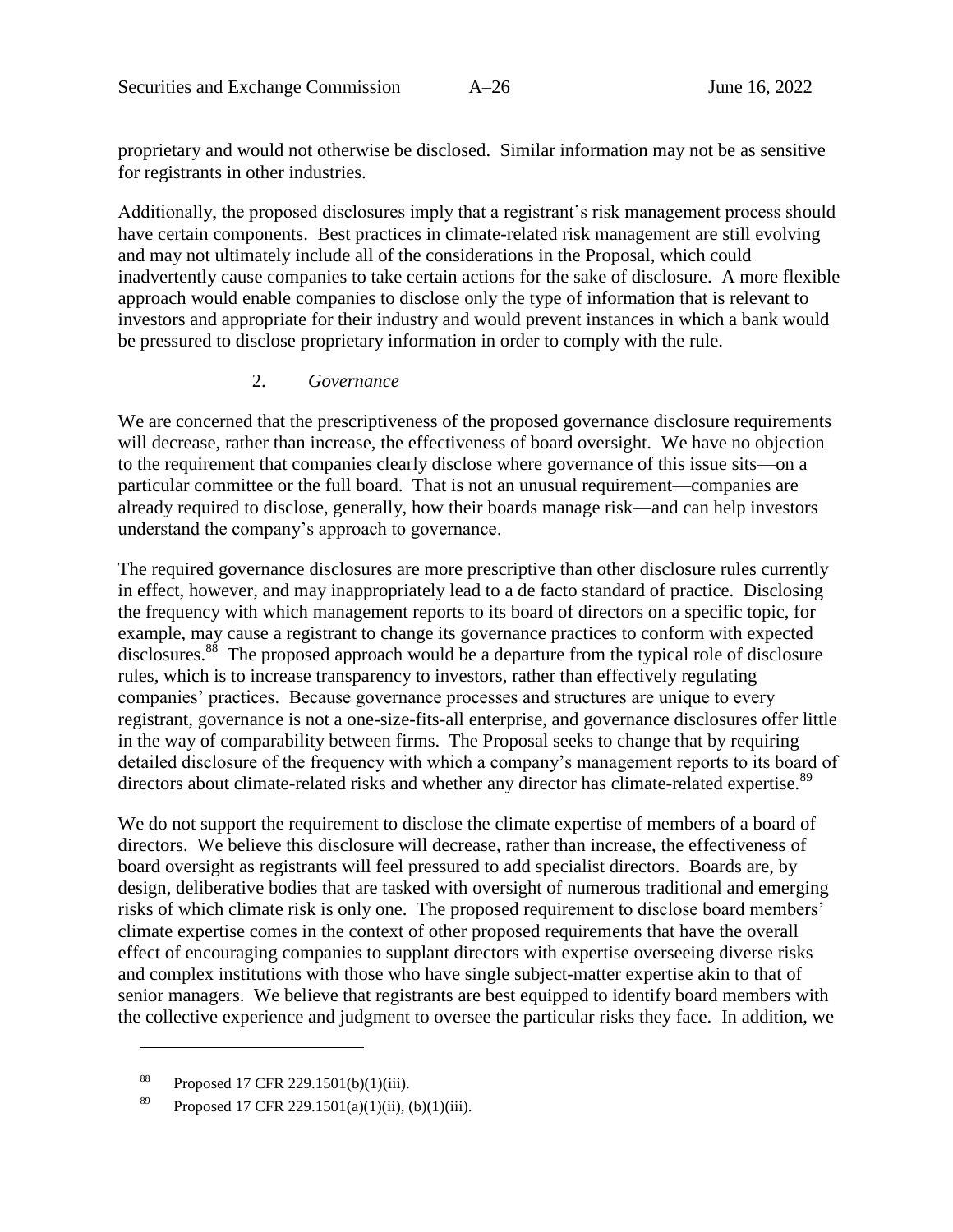believe that current required disclosures provide investors with sufficient information as to the experience of members of the board of directors.

Similarly, we anticipate that companies may feel pressured to change their management practices, which could have negative repercussions by reducing focus on managing other significant risks. We are concerned that the pressure of this disclosure requirement, along with others that may soon become effective, are part of a worrying trend where a company feels the need to install a board director with expertise over every topic.<sup>90</sup> This would be a departure from the way boards of directors typically govern, which is to exercise general oversight of management, which runs the day-to-day operations of the company. For example, banking regulators describe the role of a bank board as responsible for the overall direction and oversight of the bank and allow bank boards to rely on the expertise of management and outside experts, rather than requiring them to have their own expertise of certain topics.<sup>91</sup>

We are also concerned that such disclosure requirements would pressure boards to quickly install a climate expert—an area where the potential pool of candidates who also have the skills and experience needed to perform the director role more generally is not large—and may also result in boards spending an outsized amount of time on climate risk relative to other risks, which may be more significant.

#### B. Recommendations

 $\overline{a}$ 

We recommend that the final rule address risk management and governance disclosures related to climate change more broadly and exclude some of the more prescriptive details currently required in the Proposal. A more flexible, principles-based approach here would more closely align with the TCFD recommendations and allow registrants to focus on the aspects of their risk management programs and governance systems that are most important for them without applying pressure to change their board processes or management practices. In addition, the final rule should allow information about governance to be included in a registrant's proxy statement, which is common practice, and information about risk management to be included alongside other risk disclosures in Item 7A of Form 10-K.

We note that the recently proposed cybersecurity disclosure rule has similarly granular governance disclosure requirements but includes a safe harbor for board members identified as

<sup>90</sup> *See* Proposed 17 CFR 229.407(j)(1) (requiring similar disclosures to the Proposal's regarding board expertise on cybersecurity); SEC, Cybersecurity Risk Management, Strategy, Governance, and Incident Disclosure, 87 Fed. Reg. 16590 (Mar. 23, 2022).

<sup>91</sup> *See* OCC, Director's Book: Role of Directors for National Banks and Federal Savings Associations (Nov. 2020), at 14–15, https://www.occ.gov/publications-and-resources/publications/bankereducation/files/directors-book.html; OCC Guidelines Establishing Heightened Standards for Certain Large Insured National Banks, Insured Federal Savings Associations, and Insured Federal Branches; Integration of Regulations, 79 Fed. Reg. 54517, 54537 (Sept. 11, 2014); OCC Principles, *supra* note [3,](#page-3-0) "Governance" principle (outlining that a bank board should have "adequate understanding and knowledge to assess the potential impact of climate-related risks on the bank and to address and oversee these risks within the bank's strategy and risk appetite").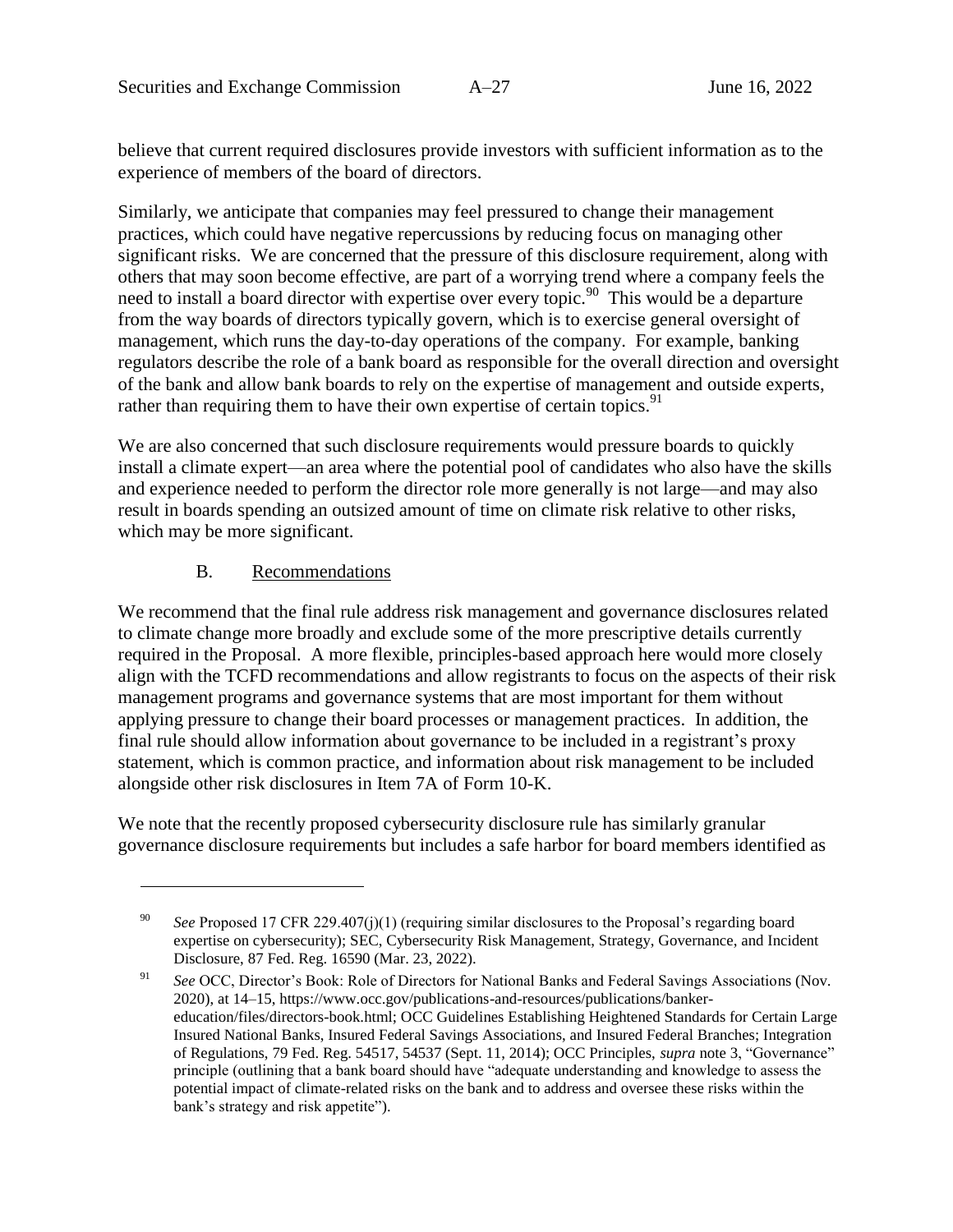experts.<sup>92</sup> We recommend that the final rule include a similar safe harbor for any board member identified as a climate expert.

### **IX. The final rule should allow registrants flexibility in establishing organizational boundaries.**

We recommend that the final rule allow companies to set organizational boundaries in line with the GHG Protocol and that the final rule explicitly exclude from Scope 1 and Scope 2 emissions disclosures those entities which a registrant accounts for as an equity method investment.

### A. Challenges and Concerns

While the preamble states that the Proposal is largely modeled on the TCFD voluntary disclosure framework and the GHG Protocol's carbon accounting standards, the SEC's proposed approach significantly departs from the GHG Protocol's consideration of organizational boundaries. In contrast to the GHG Protocol, which uses an equity share or control approach to drawing organizational boundaries, the Proposal would require registrants to instead employ U.S. GAAP and "set the organizational boundaries for its GHG emissions disclosure using the same scope of entities, operations, assets, and other holdings within its business organization as those included in, and based upon the same set of accounting principles applicable to, its consolidated financial statements."<sup>93</sup> The Proposal would require a registrant to disclose GHG emissions for an entity that would be "subject to consolidation or which investments qualify for equity method accounting or proportionate consolidation."<sup>94</sup> Therefore, under the Proposal, a registrant would need to disclose all of the emissions from an entity that it consolidates and, for an equity method investee or an operation that is proportionally consolidated, the registrant would need to disclose its share of emissions based on its percentage ownership. 95

We understand the SEC's rationale for proposing that the scope of consolidation and reporting of GHG emissions data be consistent with that of financial data. However, such an approach poses a number of significant operational challenges.

Many banks currently calculate GHG emissions based on organizational boundaries set in accordance with the GHG Protocol. Realigning boundaries to conform with U.S. GAAP would require significant cost, effort and collaboration between finance teams, which are familiar with principles of U.S. GAAP, and sustainability teams, which have typically led the calculation of GHG emissions. Aligning organizational boundaries with U.S. GAAP would also require many registrants to perpetually maintain two sets of records to comply with domestic and international regulatory requirements. For those companies that have voluntarily disclosed GHG emissions

 $^{92}$  Proposed 17 CFR 229.407(j)(2).

<sup>93 87</sup> Fed. Reg. at 21384.

<sup>94</sup> *Id.*

<sup>95</sup> *Id.* at 21384–85.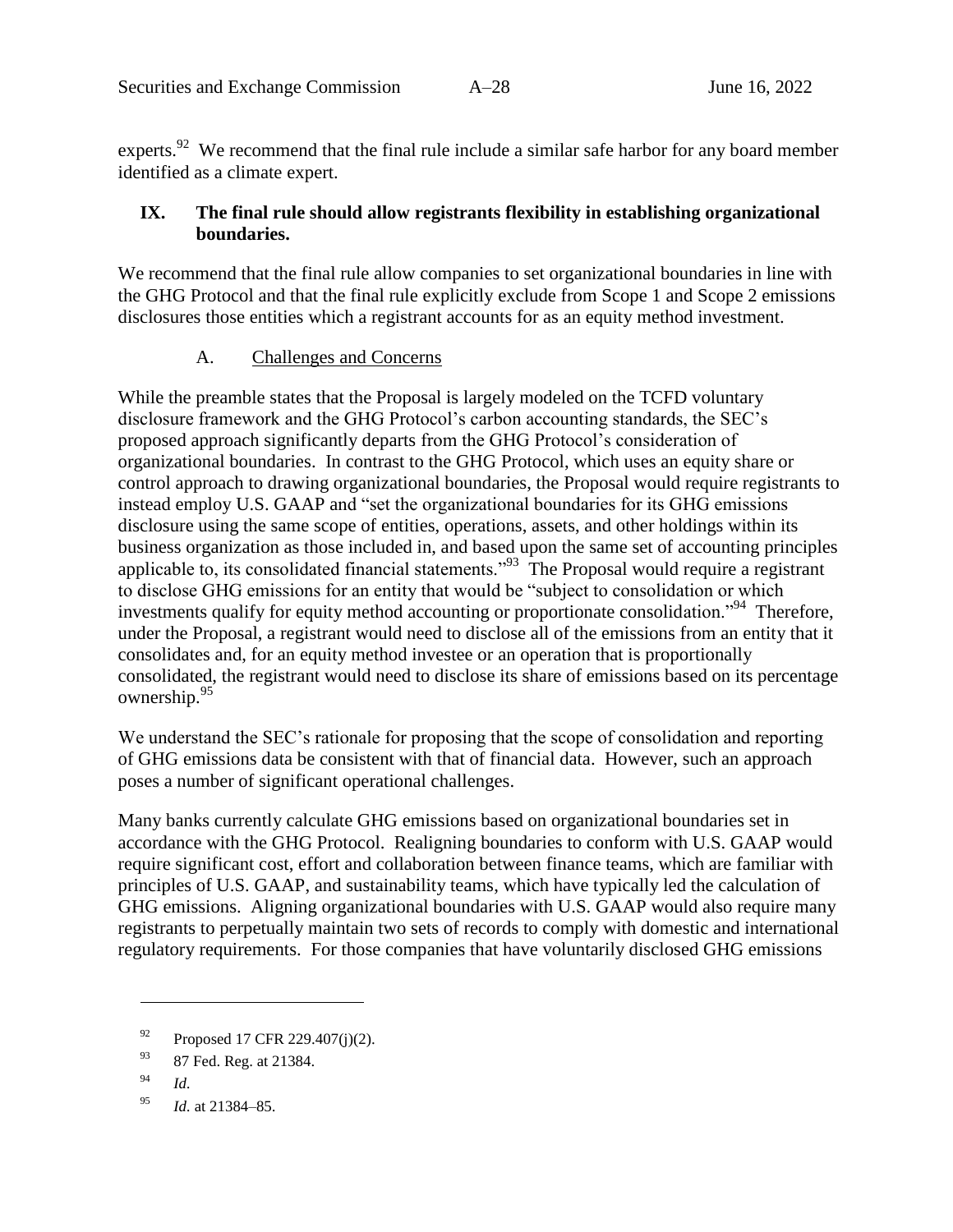according to the GHG Protocol's consideration of organizational boundaries, this will also create discrepancies between earlier-reported data and data disclosed pursuant to the Proposal.

As a more specific example, as large financial institutions with many investments, including equity method investments, our member institutions are concerned that including emissions from these entities would make disclosing Scope 1 and Scope 2 emissions impracticable. Some of our member institutions have hundreds of investments accounted for using the equity method, and foresee significant added costs of calculating and disclosing Scope 1 and Scope 2 emissions from all of these entities. Disclosing emissions from these entities may cause an unnecessary delay in disclosing other required emissions information and is likely to confuse investors. We think Scope 1 and Scope 2 emissions at the firm-level are decision-useful for investors, while emissions information for each equity method investee would not be.

### B. Recommendations

For these reasons, we encourage the SEC to consider adopting the approach taken in the International Sustainability Standards Board's ("ISSB") recent exposure draft on climate-related disclosures, which allows companies to select from the methods outlined in the GHG Protocol for establishing organizational boundaries and requires separate disclosure of Scopes 1 and 2 emissions for the consolidated accounting group and for unconsolidated entities, including an explanation of which method was used to calculate emissions from unconsolidated entities and why that method was selected.<sup>96</sup>

Likewise, we recommend that the final rule explicitly exclude emissions from those entities which a registrant accounts for as an equity method investment from required Scope 1 and Scope 2 emissions disclosures.

### **X. The final rule should include certain additional clarifications and changes.**

#### A. Requiring separate disclosure for short-, medium- and long-term time horizons deviates from the currently accepted materiality standard.

The Proposal would require a registrant to describe any climate-related risks reasonably likely to have a material impact on a registrant, which may manifest over the short, medium and long term.<sup>97</sup> The SEC does not define these time horizon categories but instead requires a registrant to disclose how it defines short-, medium- and long-term time horizons.<sup>98</sup> We appreciate the flexibility this provides for a registrant to use the time horizons that it finds most useful. While we are supportive of requiring registrants to disclose material climate-related risks, however, the manner in which registrants determine whether a risk is required to be disclosed should conform

<sup>96</sup> *See* Exposure Draft: IFRS Sustainability Disclosure Standard (Mar. 2022), https://www.ifrs.org/content/dam/ifrs/project/climate-related-disclosures/issb-exposure-draft-2022-2 climate-related-disclosures.pdf.

<sup>97</sup> Proposed 17 CFR 229.1502(a).

<sup>&</sup>lt;sup>98</sup> Proposed 17 CFR 229.1502(a)(2).